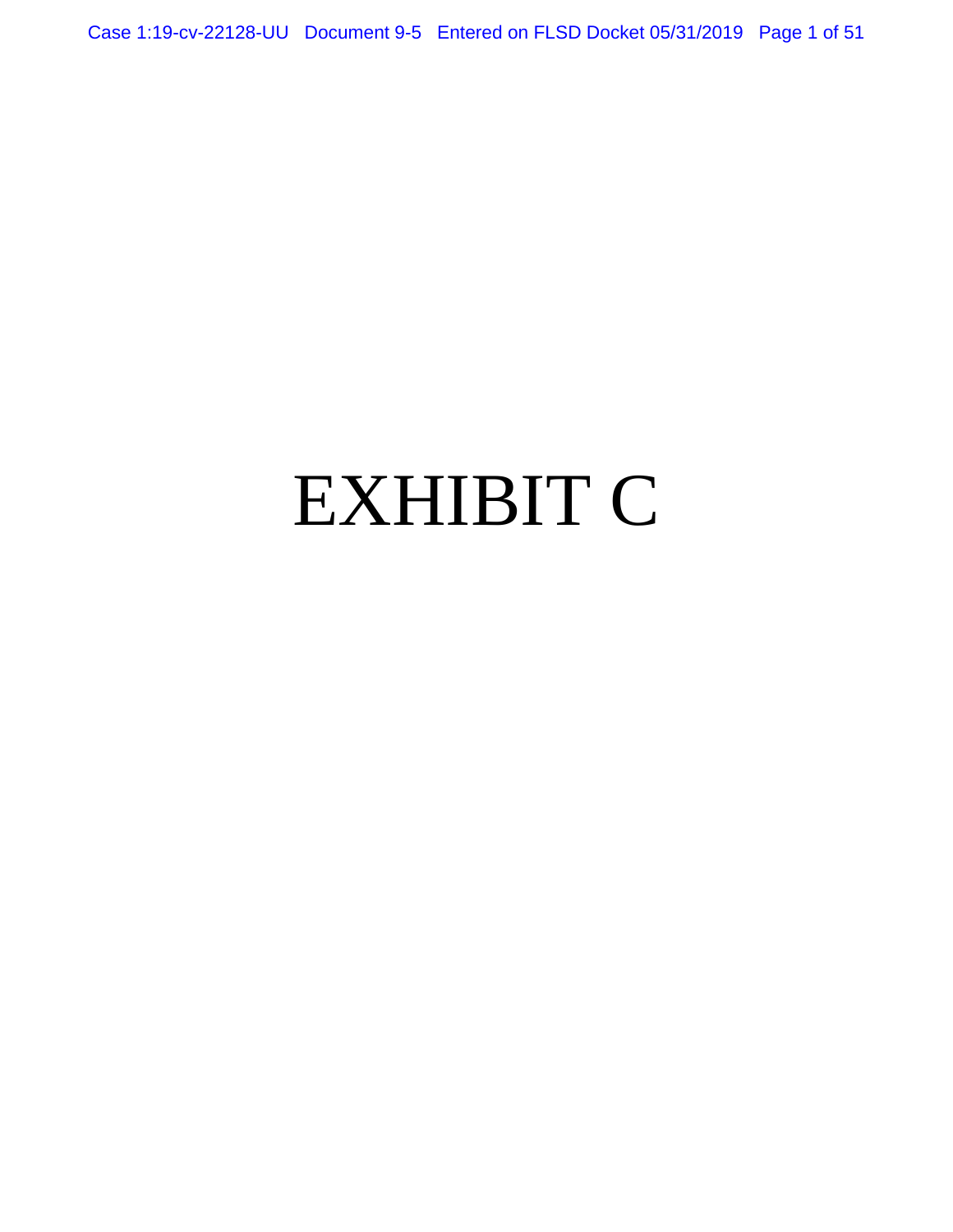

Providing Exemplary Legal Services Since 1888

**-----------------------------------------------------------------------------------------------------------------------------------------------------** 

firm resume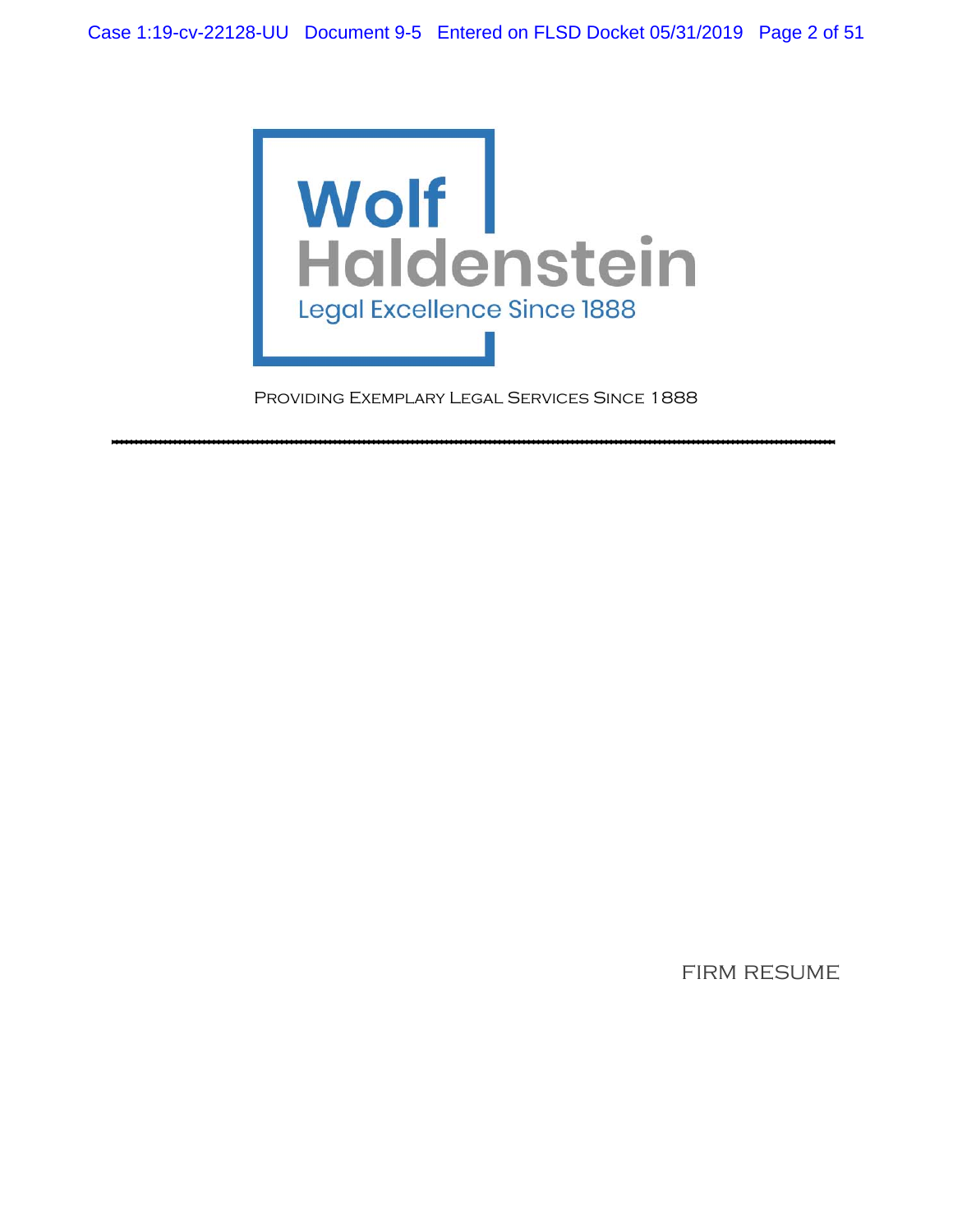Founded in 1888, Wolf Haldenstein Adler Freeman & Herz LLP is a full service law firm specializing in complex litigation in federal and state courts nationwide. The firm's practice includes litigation, both hourly and contingent, in securities, antitrust, wage & hour, consumer fraud, false marketing, ERISA, and general and commercial matters, general representation in REIT & partnership, whistleblower, false claim, trust & estate, corporate investigation, and white collar matters, and FINRA arbitration. The Firm has a particular specialty in complex class action and other representative litigation – including investor, shareholder, antitrust, ERISA, consumer, employee, and biotechnology matters – under both federal and state law.

Wolf Haldenstein's total practice approach distinguishes it from other firms. Our longstanding tradition of a close attorney/client relationship ensures that each one of our clients receives prompt, individual attention and does not become lost in an institutional bureaucracy. Our team approach is at the very heart of Wolf Haldenstein's practice. All of our lawyers are readily available to all of our clients and to each other. The result of this approach is that we provide our clients with an efficient legal team having the broad perspective, expertise and experience required for any matter at hand. We are thus able to provide our clients with cost effective and thorough counsel focused on our clients' overall goals.

> 270 MADISON AVENUE NEW YORK, NY 10016 Telephone: 212-545-4600 Telecopier: 212-686-0114 [www.whafh.com](http://www.whafh.com/)

SYMPHONY TOWERS 750 B STREET, SUITE 2770 SAN DIEGO, CA 92101 Telephone: 619-239-4599 Telecopier: 619-234-4599

70 West Madison Street **SUITE 1400** CHICAGO, IL 60602 Telephone: 312-984-0000 Telecopier: 312-214-3110

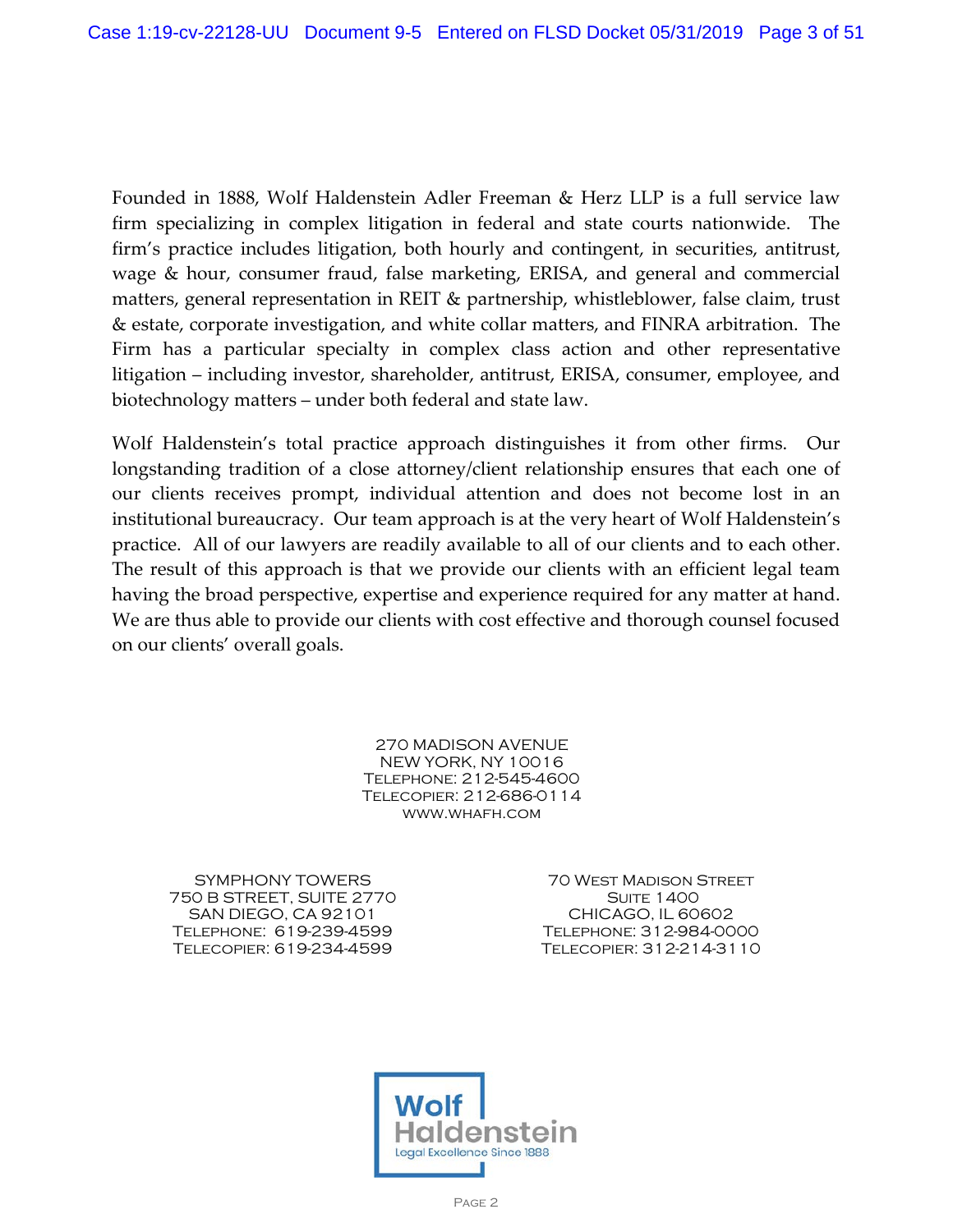# THE FIRM

Wolf Haldenstein has been recognized by state and federal courts throughout the country as being highly experienced in complex litigation, particularly with respect to securities, consumer, ERISA, FLSA and state overtime and expense deductions, and antitrust class actions and shareholder rights litigation.

Among its colleagues in the plaintiffs' bar, as well as among its adversaries in the defense bar, Wolf Haldenstein is known for the high ability of its attorneys, and the exceptionally high quality of its written and oral advocacy.

The nature of the Firm's activities in both individual and representative litigation is extremely broad. In addition to a large case load of securities fraud and other investor class actions, Wolf Haldenstein has represented classes of corn and rice farmers in connection with the devaluation of their crops; contact lens purchasers for contact lens manufacturers' violations of the antitrust laws; merchants compelled to accept certain types of debit cards; insurance policyholders for insurance companies' deceptive sales practices; victims of unlawful strip searches under the civil rights laws; and various cases involving violations of Internet users' on-line privacy rights.

The Firm's experience in class action securities litigation, in particular public shareholder rights under state law and securities fraud claims arising under the federal securities laws and regulations is particularly extensive. The Firm was one of the lead or other primary counsel in securities class action cases that have recouped billions of dollars on behalf of investor classes, in stockholder rights class actions that have resulted in billions of dollars in increased merger consideration to shareholder classes, and in derivative litigation that has recovered billions of dollars for corporations.

Its pioneering efforts in difficult or unusual areas of securities or investor protection laws include: groundbreaking claims that have been successfully brought under the Investment Company Act of 1940 regarding fiduciary responsibilities of investment companies and their advisors toward their shareholders; claims under ERISA involving fiduciary duties of ERISA trustees who are also insiders in possession of adverse information regarding their fund's primary stockholdings; the fiduciary duties of the directors of Delaware corporations in connection with change of control transactions; the early application of the fraud-on-the-market theory to claims against public accounting firms in connection with their audits of publicly traded corporations; and the application of federal securities class certification standards to state law claims often thought to be beyond the reach of class action treatment.

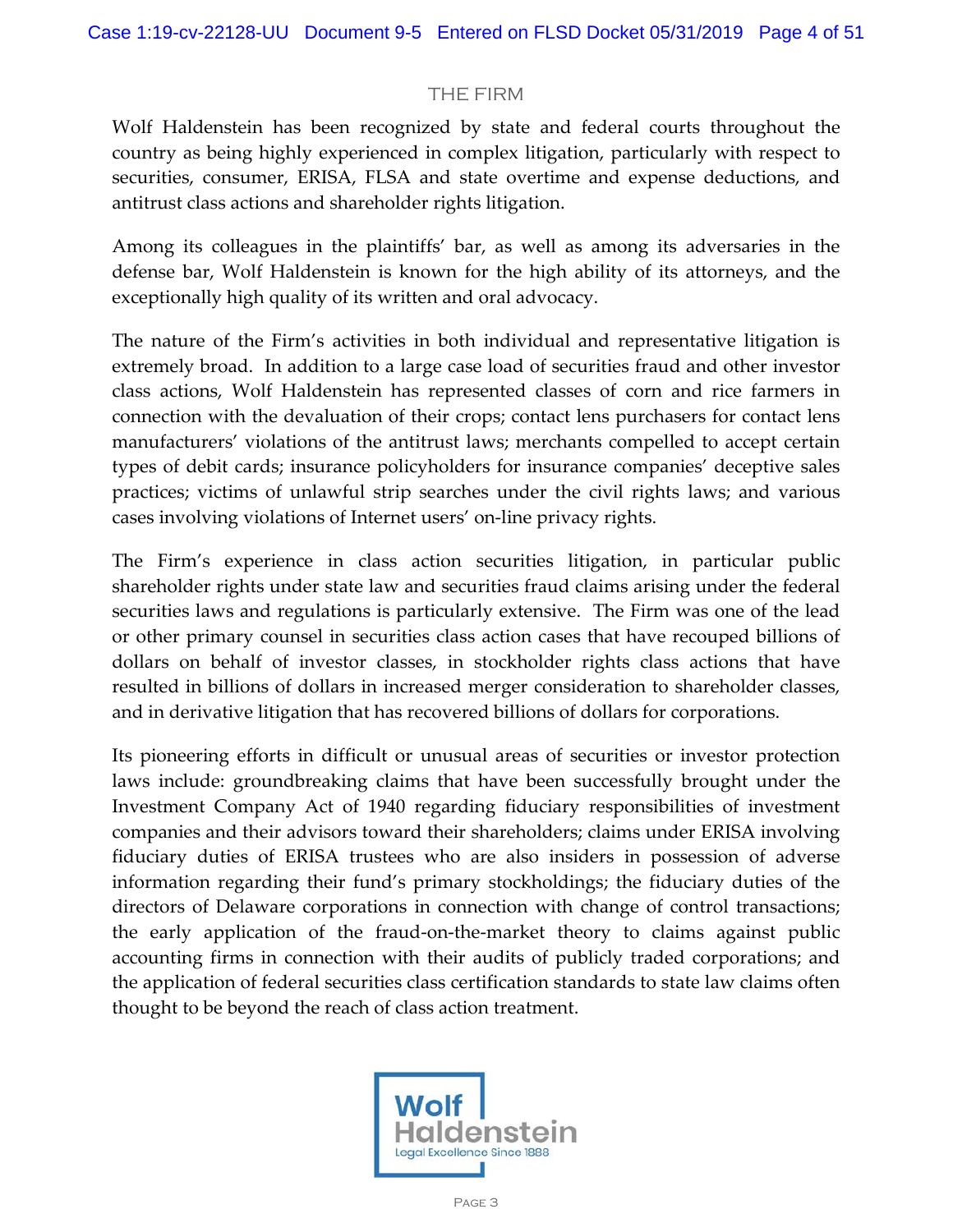## Judicial Commendations

Wolf Haldenstein has repeatedly received favorable judicial recognition. The following representative judicial comments over the past decade indicate the high regard in which the Firm is held:

- *In re Empire State Realty Trust, Inc. Investor Litig*., No. 650607/2012 (Sup. Ct. N.Y. Co.) – On May 2, 2013, Justice O. Peter Sherwood praised the Firm in its role as chair of the committee of co-lead counsel as follows: "It is apparent to me, having presided over this case, that class counsel has performed in an excellent manner, and you have represented your clients quite well. You should be complimented for that." In awarding attorneys' fees, the Court stated that the fee was "intended to reward class counsel handsomely for the very good result achieved for the Class, assumption of the high risk of Plaintiffs prevailing and the efficiency of effort that resulted in the settlement of the case at an early stage without protracted motion practice." May 17, 2013 slip. op. at 5 (citations omitted).
- *Roberts v. Tishman Speyer*, 13 N.Y.3d 270 (N.Y. 2009) On April 9, 2013, Justice Richard B. Lowe III praised the Firm's efforts as follows: "[W]hen you have challenging cases, the one thing you like to ask for is that the legal representation on both sides rise to that level. Because when you have lawyers who are professionals, who are confident, who are experienced, each of you know that each side has a job to do  $[...]$  I want to tell you that I am very satisfied with your performance and with your, quite frankly, tenacity on both sides. And it took six years, but look at the history of the litigation. There were two appeals all of the way to the Court of Appeals [. . . .] And then look at the results. I mean, there are dissents in the Court of Appeals, so that shows you the complexity of the issues that were presented in this litigation  $[...]$  [I]t shows you effort that went into this and the professionalism that was exhibited [....] So let me just again express my appreciation to both sides."
- *K.J. Egleston L.P. v. Heartland Industrial Partners, et al.*, 2:06-13555 (E.D. Mich.) where the Firm was Lead Counsel, Judge Rosen, at the June 7, 2010 final approval hearing, praised the Firm for doing "an outstanding job of representing [its] clients," and further commented that "the conduct of all counsel in this case and the result they have achieved for all of the parties confirms that they deserve the national recognition they enjoy."

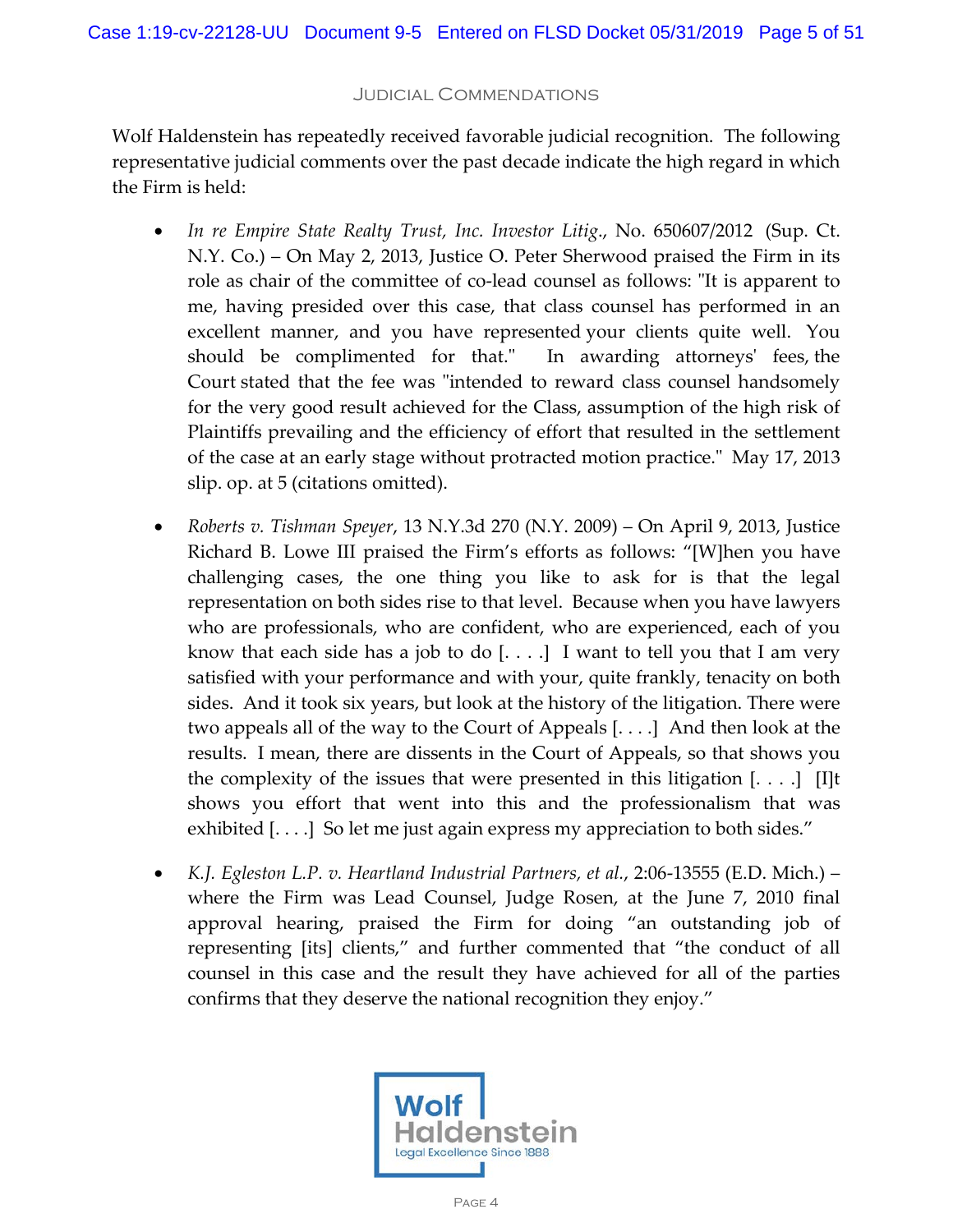- *Klein, et al. v. Ryan Beck Holdings, Inc., et al.*, 06-cv-3460 (DAB) (S.D.N.Y. 2010) where the Firm was Lead Counsel, Judge Deborah A. Batts described the Firm's successful establishment of a settlement fund as follows: "[a] miracle that there is a settlement fund at all." Judge Batts continued*:* "As I said earlier, there is no question that the litigation is complex and of a large and, if you will, *pioneering magnitude ..."* (Emphasis added).
- *Parker Friedland v. Iridium World Communications, Ltd.,* 99-1002 (D.D.C.) where the Firm was co-lead counsel, Judge Laughrey said (on October 16, 2008), "[a]ll of the attorneys in this case have done an outstanding job, and I really appreciate the quality of work that we had in our chambers as a result of this case."
- *In re Dynamic Random Access Memory Antitrust Litigation*, MDL-02-1486 (N.D. Cal.) – where the Firm was co-lead counsel, Judge Hamilton said (on August 15, 2007), "I think I can conclude on the basis with my five years with you all, watching this litigation progress and seeing it wind to a conclusion, that the results are exceptional. The percentages, as you have outlined them, do put this [case] in one of the upper categories of results of this kind of [antitrust] class action. I am aware of the complexity . . . I thought that you all did an exceptionally good job of bringing to me only those matters that really required the Court's attention. You did an exceptionally good job at organizing and managing the case, assisting me in management of the case. There was excellent coordination between all the various different plaintiffs' counsel with your group and the other groups that are part of this litigation. . . . So my conclusion is the case was well litigated by both sides, well managed as well by both sides."
- *In re Comdisco Sec. Litigation,* 01 C 2110 (N.D. Ill. July 14, 2005) Judge Milton Shadur observed: "It has to be said . . . that the efforts that have been extended [by Wolf Haldenstein] on behalf of the plaintiff class in the face of these obstacles have been exemplary. And in my view [Wolf Haldenstein] reflected the kind of professionalism that the critics of class actions . . . are never willing to recognize. . . . I really cannot speak too highly of the services rendered by class counsel in an extraordinary difficult situation."
- *Good Morning to You Productions Corp. v. Warner/Chappell Music, Inc.***,** No. CV 13-04460-GHK (MRWx) (C.D. Cal., Aug. 16, 2016) – Judge George H. King

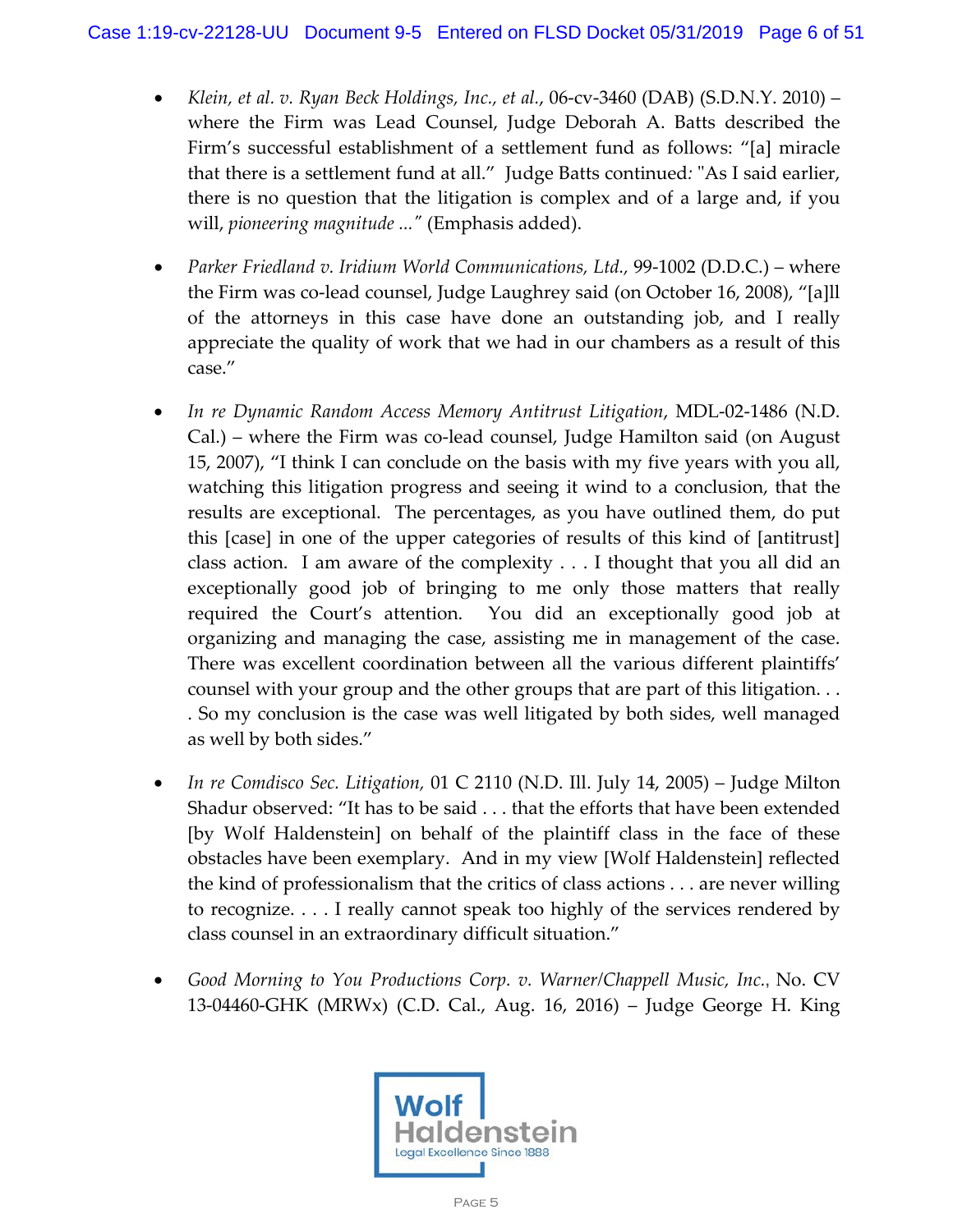stated: "Not all, or perhaps even most, plaintiffs' class counsel could have litigated this case as successfully as did class counsel against such a fierce and exceptionally accomplished opponent."

### Recent Noteworthy Results

Wolf Haldenstein's performance in representative litigation has repeatedly resulted in favorable results for its clients. The Firm has helped recover *billions of dollars* on behalf of its clients in the cases listed below. Recent examples include the following:

- *In re Genetically Modified Rice Litigation*, MDL 1811 (E.D. Mo.) Wolf Haldenstein represented U.S. rice farmers in this landmark action against Bayer A.G. and its global affiliates, achieving a global recovery of \$750 million. The case arose from the contamination of the nation's long grain rice crop by Bayer's experimental and unapproved genetically modified Liberty Link rice.
- *Roberts v. Tishman Speyer*, 13 N.Y.3d 270 (N.Y. 2009) a class action brought on behalf of over 27,500 current and former tenants of New York City's iconic Stuyvesant Town and Peter Cooper Village housing complexes. On April 9, 2013, Justice Richard B. Lowe III of the New York Supreme Court finally approved settlement of the action, which totals over \$173 million, sets aside \$68.75 million in damages, re-regulates the apartments at issue, and sets preferential rents for the units that will save tenants significant monies in the future. The settlement also enables the tenants to retain an estimated \$105 million in rent savings they enjoyed between 2009 and 2012. **The settlement is by many magnitudes the largest tenant settlement in United States history.**
- *In re Empire State Realty Trust, Inc. Investor Litig.*, Index No. 650607/2012 The firm served as Chair of the Executive Committee of Co-Lead Counsel for the Plaintiffs in a class action settlement finally approved on May 2, 2013 that provides for the establishment of a \$55 million settlement fund for investors, in addition to substantial tax deferral benefits estimated to be in excess of \$100 million.
- *American International Group Consolidated Derivative Litigation*, Civil Action No. 769-VCS (Del. Ch.) The Firm acted as co-lead counsel and the settlement addressed claims alleging that the D&O Defendants breached their fiduciary

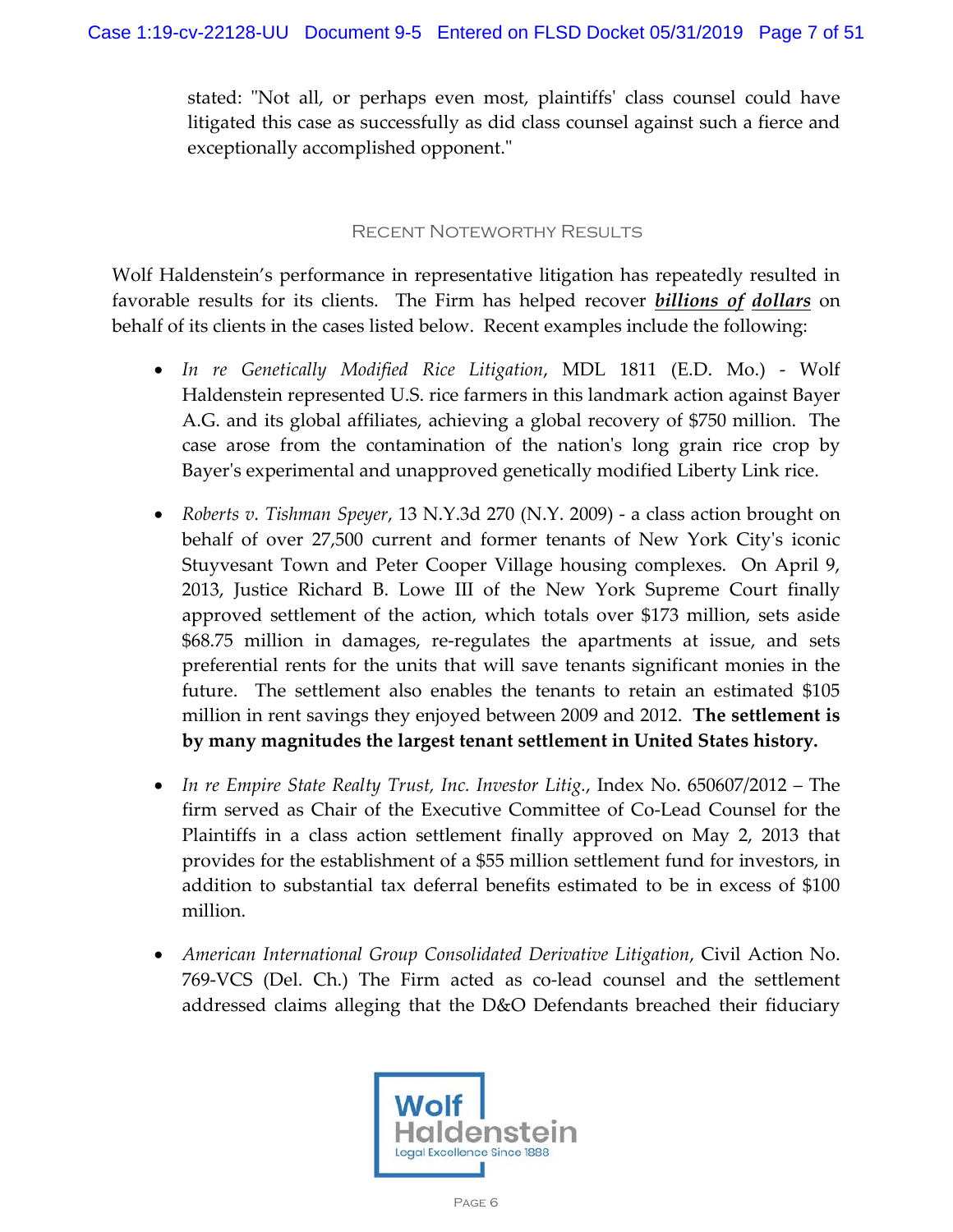duties to the Company and otherwise committed wrongdoing to the detriment of AIG in connection with various allegedly fraudulent schemes during the 1999-2005 time period.

- *In re Bank of America Corp. Securities, Derivative, and Employee Retirement Income Security Act (ERISA) Litigation*, Master File No. 09 MD 2058 (S.D.N.Y.) (firm was co-lead counsel in parallel derivative action pending in Delaware (*In Re Bank of America Stockholder Derivative Litigation*, C.A. No. 4307-CS (Del. Ch.)) (increase of settlement cash recovery from \$20 million to \$62.5 million).
- *The Investment Committee of the Manhattan and Bronx Service Transit Operating Authority Pension Plan v. JPMorgan Chase Bank,* N.A., 1:09-cv-04408-SAS (S.D.N.Y.) (class recovered \$150 million).
- *In re Tremont Sec. Law, State Law and Insurance Litig*., No. 08-civ-11117 (TPG) (SDNY) (class recovered \$100 million). The firm was court-appointed co-lead counsel in the Insurance Action, 08 Civ. 557, and represented a class of persons who purchased or otherwise acquired Variable Universal Life ("VUL") insurance policies or Deferred Variable Annuity ("DVA") policies issued by Tremont International Insurance Limited or Argus International Life Bermuda Limited from May 10, 1994 - December 11, 2008 to the extent the investment accounts of those policies were exposed to the massive Ponzi scheme orchestrated by Bernard L. Madoff through one or more Rye funds.
- *In re Initial Public Offering Securities Litigation*, 21 MC 92 (SAS) (S.D.N.Y.) (class recovered \$586 million). Wolf Haldenstein served as Co-Lead Counsel of one of the largest securities fraud cases in history. Despite the United States Court of Appeals for the Second Circuit's decision to vacate the district court's class certification decision, on remand, counsel for plaintiffs were able to press on to a settlement on April 1, 2009, ultimately recovering in excess of a half-billion dollars.

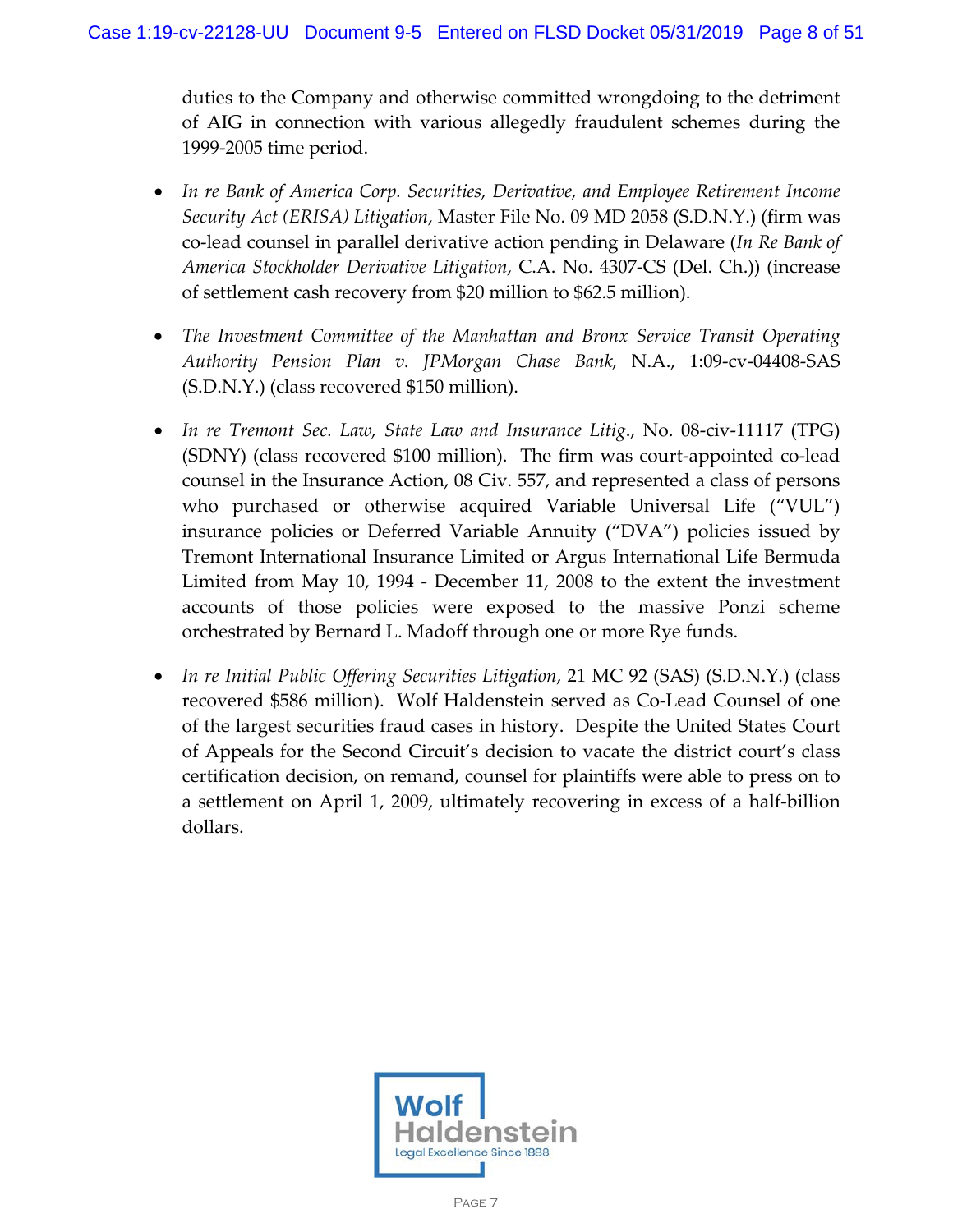# FIRM PRACTICE AREAS

#### Class Action Litigation

Wolf Haldenstein is a leader in class and derivative action litigation and is currently or has been the court-appointed lead counsel, co-lead counsel, or executive committee member in some of the largest and most significant class action and derivative action lawsuits in the United States. For example, the class action *Roberts v. Tishman Speyer*, 13 N.Y.3d 270 (N.Y. 2009) was recently described by a sitting member of the U.S. House of Representatives as the greatest legal victory for tenants in her lifetime. In *Roberts*, the Firm obtained a victory in the New York Court of Appeals requiring the reregulation of thousands of apartment units in the Stuyvesant Town complex in Manhattan, New York. Many of the firm's other successful results are summarized within.

#### Private Actions for Institutional Investors

In addition to its vast class action practice, the Firm also regularly represents institutional clients such as public funds, investment funds, limited partnerships, and qualified institutional buyers in private actions. The Firm has represented institutional clients in non-class federal and state actions concerning a variety of matters, including private placements, disputes with investment advisors, and disputes with corporate management.

The Firm has also acted as special counsel to investors' committees in efforts to assert and advance the investors' interests without resorting to litigation. For example, the Firm served as Counsel to the Courtyard by Marriott Limited Partners Committee for several years in its dealings with Host Marriott Corporation, and as Special Counsel to the Windsor Park Properties 7 and 8 limited partners to insure the fairness of their liquidation transactions.

#### Antitrust Litigation

Wolf Haldenstein is a leader in antitrust and competition litigation. The Firm actively seeks to enforce the federal and state antitrust laws to protect and strengthen the rights and claims of businesses, organizations, Taft-Hartley funds, and consumers throughout the United States. To that end, Wolf Haldenstein commences large, often complex, antitrust and trade regulation class actions and other cases that target some of the most powerful and well-funded corporate interests in the world. Many of these interests exert strong influence over enforcement policy that is in the hands of elected officials, so that private enforcement provides the only true assurance that unfair and

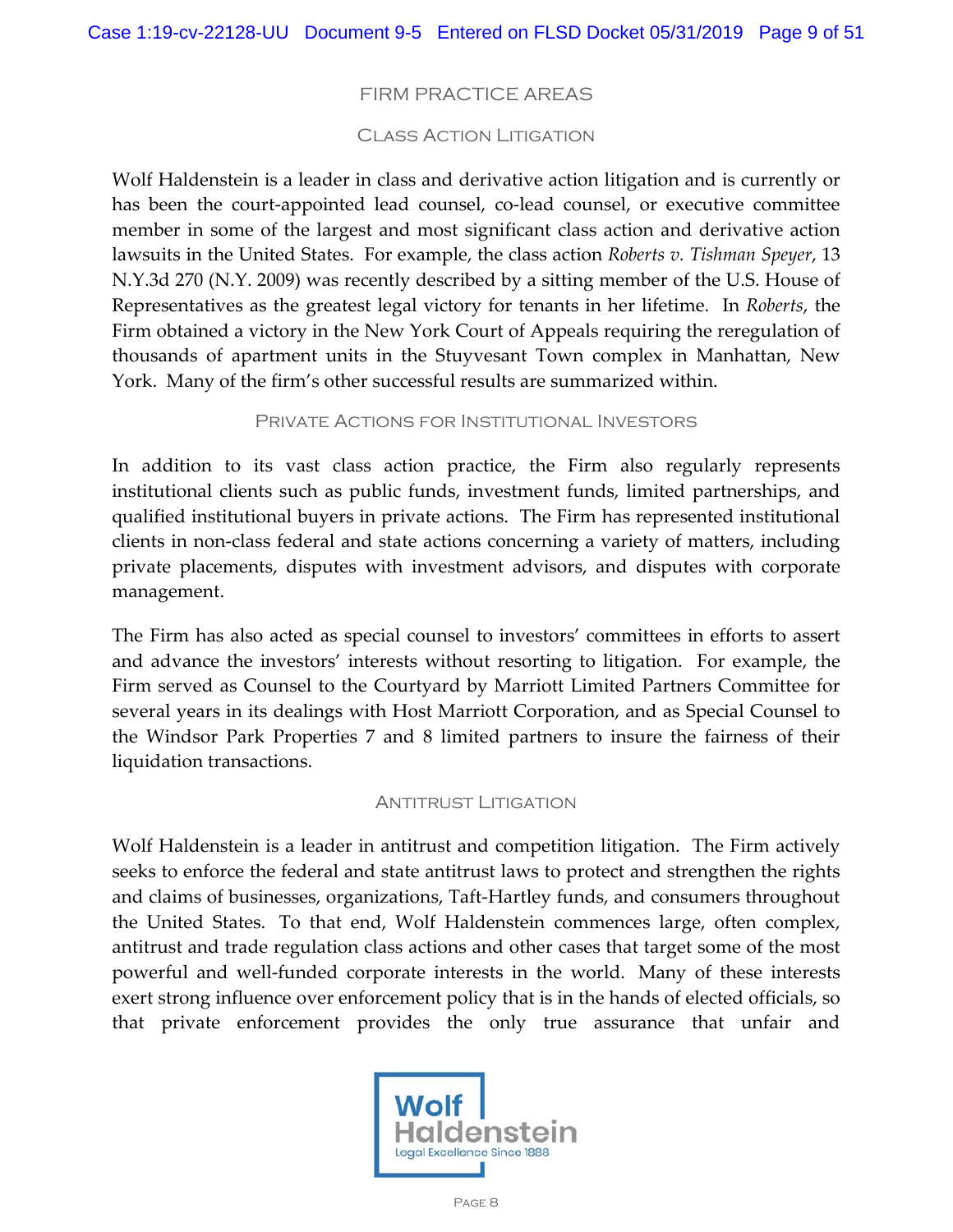anticompetitive conduct will be duly scrutinized for compliance with the law. These cases frequently bring to light concealed, unlawful behavior such as price fixing, monopolization, market allocation, monopoly leveraging, essential facilities, tying arrangements, vertical restraints, exclusive dealing, and refusals to deal. Wolf Haldenstein's Antitrust Practice Group has successfully prosecuted numerous antitrust cases and aggressively advocates remedies and restitution for businesses and investors wronged by violations of the antitrust laws. For example, in *In re DRAM Antitrust Litigation*, No. 02-cv-1486 (PJH) (N.D. Cal.) the firm successfully prosecuted an antitrust case resulting in a \$315 million recovery. Many of the firm's successful results are summarized within.

Wolf Haldenstein attorneys currently serve as lead counsel, co-lead counsel, or as executive committee members in some of the largest and most significant antitrust class action lawsuits.

#### Biotechnology and Agricultural Litigation

Wolf Haldenstein is a leader in biotechnology and agricultural litigation. The firm has represented U.S. row crop farmers and others harmed by crop supply contamination, price fixing of genetically-modified crop seeds, and false claims and representations relating to purportedly "organic" products. The firm has prosecuted actions in these fields against domestic and international biotechnology and crop science companies under the federal and state antitrust laws, consumer protection and deceptive trade practice statues, and the common law. As a leader in this field, Wolf Haldenstein pioneered approaches now commonly used in these types of cases, including the use of futures-based efficient market analyses to fashion damages models relating to the underlying commodity crops. The firm has served or is currently serving as lead or colead counsel in some of the most significant biotechnology and agricultural class actions pending or litigated in the United States. For example, in *In re Genetically Modified Rice Litigation*, MDL 1811 (E.D. Mo.) the firm prosecuted a multidistrict product liability litigation brought on behalf of United States long-grain rice farmers that ultimately settled in July 2011 for \$750 million. Many of the firm's other successful results are summarized within.

## Overtime and Compensation Class Actions

Wolf Haldenstein is a leader class action litigation on behalf of employees who have not been paid overtime or other compensation they are entitled to receive, or have had improper deductions taken from their compensation. These claims under the federal

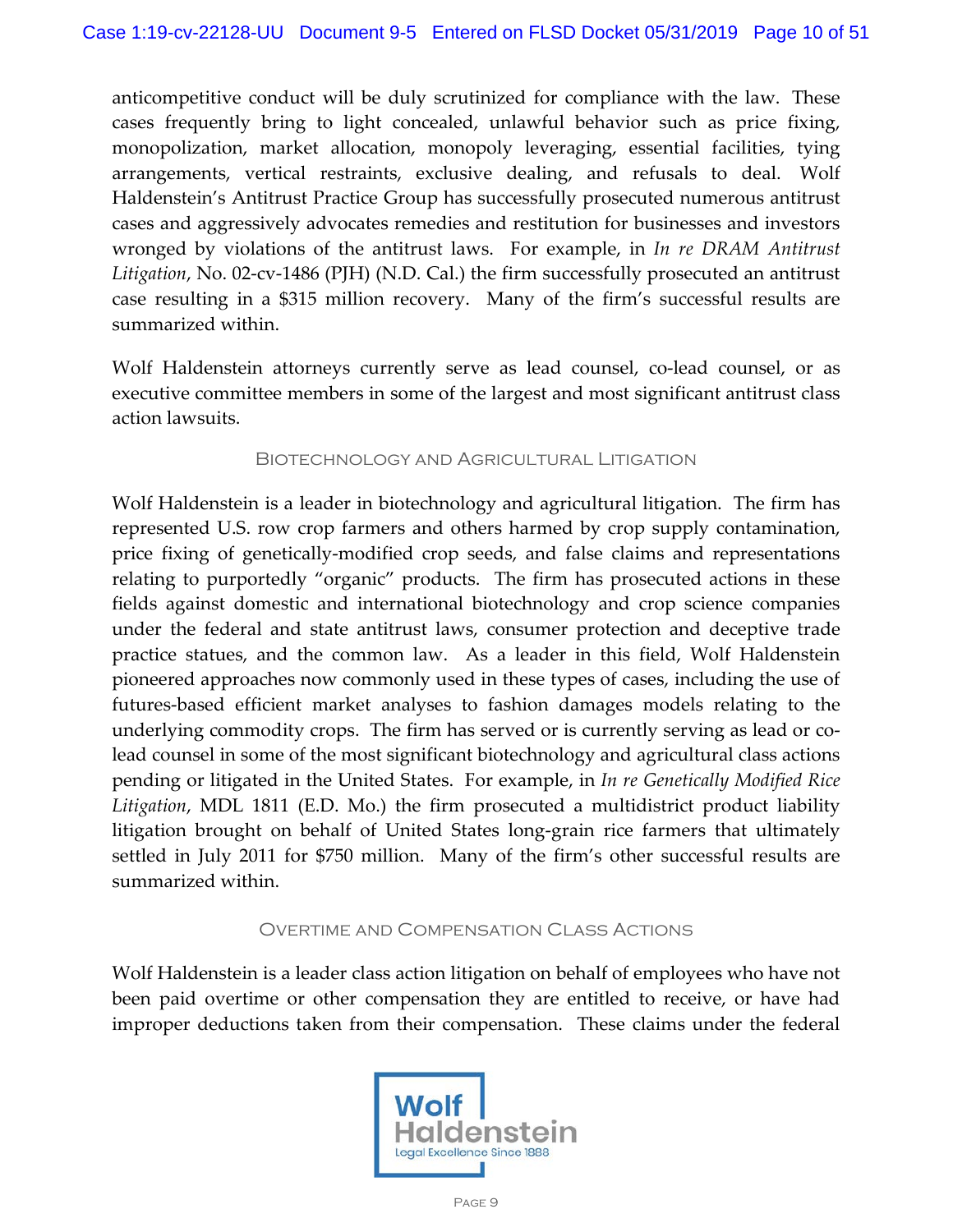Fair Labor Standards Act and state labor laws allege improper failure to pay overtime and other wages, and improper deductions from compensation for various company expenses. Wolf Haldenstein has served as lead or co-lead counsel, or other similar lead role, in some of the most significant overtime class actions pending in the United States, and has recovered hundreds of millions of dollars in recovered wages for its clients. For example, in *LaVoice v. Citigroup Global Markets, Inc*., Case No. C 07-801 (CW) (N.D. Cal.)) a \$108 million settlement was secured for the class. Many of the firm's other successful wage and hour results are summarized within.

Other Substantial Recoveries In Class Action And Derivative Cases in Which Wolf Haldenstein Was Lead Counsel or Had Another Significant Role

- *In re Beacon Associates Litigation*, Master File No. 09 Civ. 0777 (LBS) (S.D.N.Y.) (**\$219 million** settlement in this and related action).
- *Roberts v. Tishman Speyer*, No. 100956/2007 (Sup. Ct. N.Y. Cty.) (**\$173 Million**  settlement).
- *In re Mutual Fund Investment Litigation,* MDL No. 1586 (D. Md.) (derivative counsel in consolidated cases against numerous mutual fund companies involved in market timing resulting in class/derivative settlements totaling more than **\$300 million**).
- *Inland Western Securities Litigation,* Case No. 07 C 6174 (N.D. Ill.) (settlement value of shares valued between **\$61.5 million** and **\$90 million**).
- *In re Direxion Shares ETF Trust*, No. 09-Civ-8011 (KBF) (S.D.N.Y.) (class recovered **\$8 million**).
- *In re BankAmerica Corp. Securities Litigation,* MDL Docket No. 1264 (JFN) (E.D. Mo.) (class recovered **\$490 million**).
- *In re Dynamic Random Access Memory Antitrust Litigation,* (MD-02 1486 (N.D. Cal.) (class recovered **\$325 million**).
- *In re MicroStrategy, Inc. Securities Litigation,* Civ. No. 00-473-A (E.D. Va.) (class recovered **\$160 million** in cash and securities).

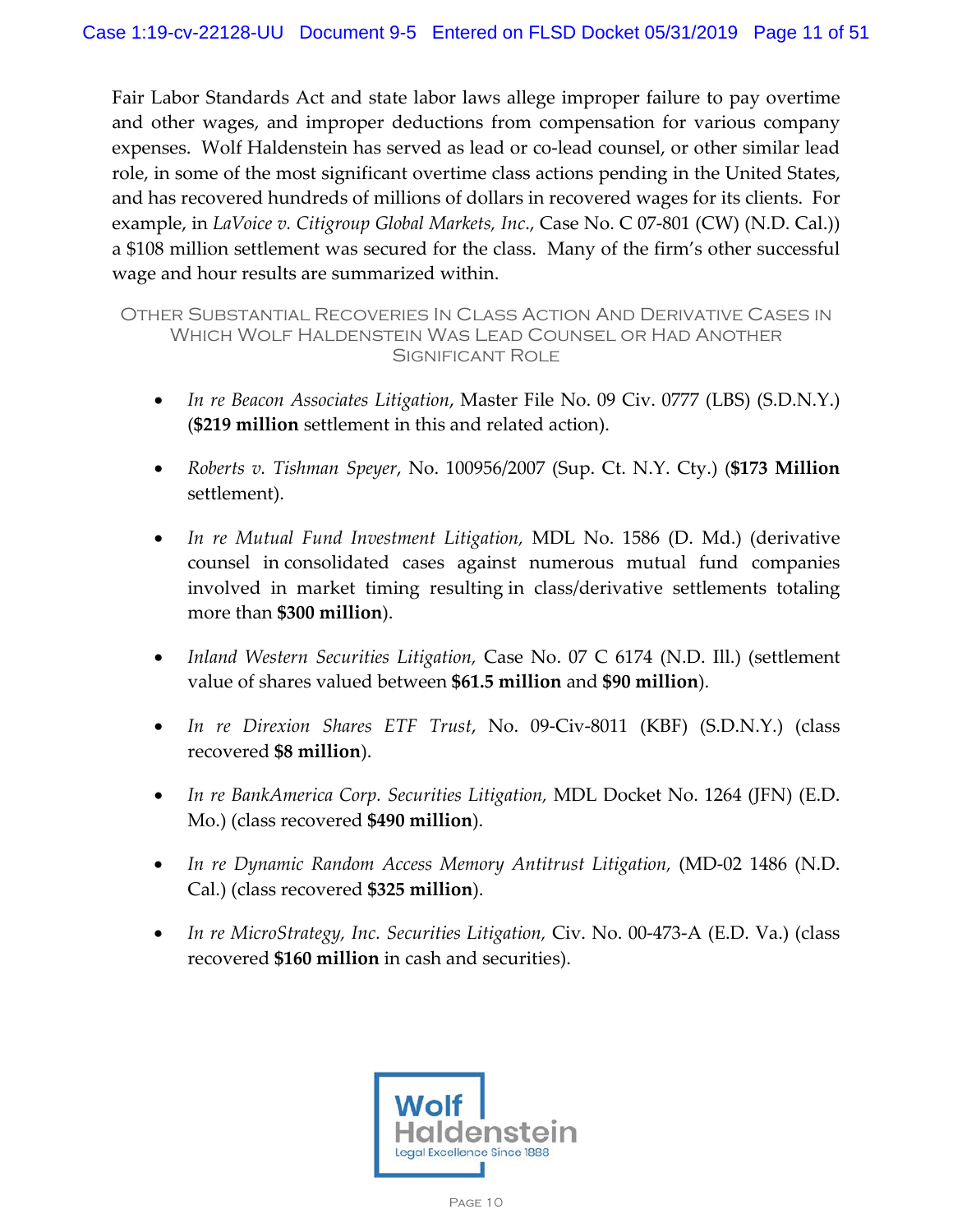- *Kurzweil v. Philip Morris Cos.,* 94 Civ. 2373, 94 Civ. 2546 (S.D.N.Y.) (securities fraud) (class recovered **\$116.5 million** in cash).
- *In re Starlink Corn Products Liability Litigation,* (N.D. Ill.) (class recovered **\$110 million**).
- In Computer Associates 2002 Class Action Sec. Litigation, 2:02-CV-1226 (E.D.N.Y.) (**\$130 million** settlement in this and two related actions).
- *In re Sepracor Inc. Securities Litigation, Civ. No.* 02-12338 (MEL) (D. Mass.) (classes recovered **\$52.5 million**).
- *In re Transkaryotic Therapies, Inc., Securities Litigation*, C.A. No. 03-10165-RWZ (D. Mass) (class recovered **\$50 million**).
- *In re Iridium Securities Litigation,* C.A. No. 99-1002 (D.D.C.) (class recovered **\$43 million**).
- *In re J.P. Morgan Chase Securities Litigation,* MDL No. 1783 (N.D. Ill.) (settlement providing for adoption of corporate governance principles relating to potential corporate transactions requiring shareholder approval).
- *LaVoice v. Citigroup Global Markets, Inc*., Case No. C 07-801 (CW) (N.D. Cal.)) (**\$108 million** settlement).
- *Steinberg v. Morgan Stanley & Co., Inc.*, Case No. 06-cv-2628 (BEN) (S.D. Cal.) (**\$50 million** settlement).
- *Poole v. Merrill Lynch, Pierce, Fenner & Smith Inc.*, Case No. CV-06-1657 (D. Or.) (**\$43.5 million** settlement).
- *In re Wachovia Securities, LLC Wage and Hour Litigation*, MDL No. 07-1807 DOC (C.D. Cal.) (**\$39 million** settlement).
- *In re Wachovia Securities, LLC Wage and Hour Litigation (Prudential)*, MDL No. 07-1807 DOC (C.D. Cal.) (**\$11 million** settlement).
- *Basile v. A.G. Edwards, Inc*., 08-CV-00338-JAH-RBB (S.D. Cal.) (**\$12 million**  settlement).

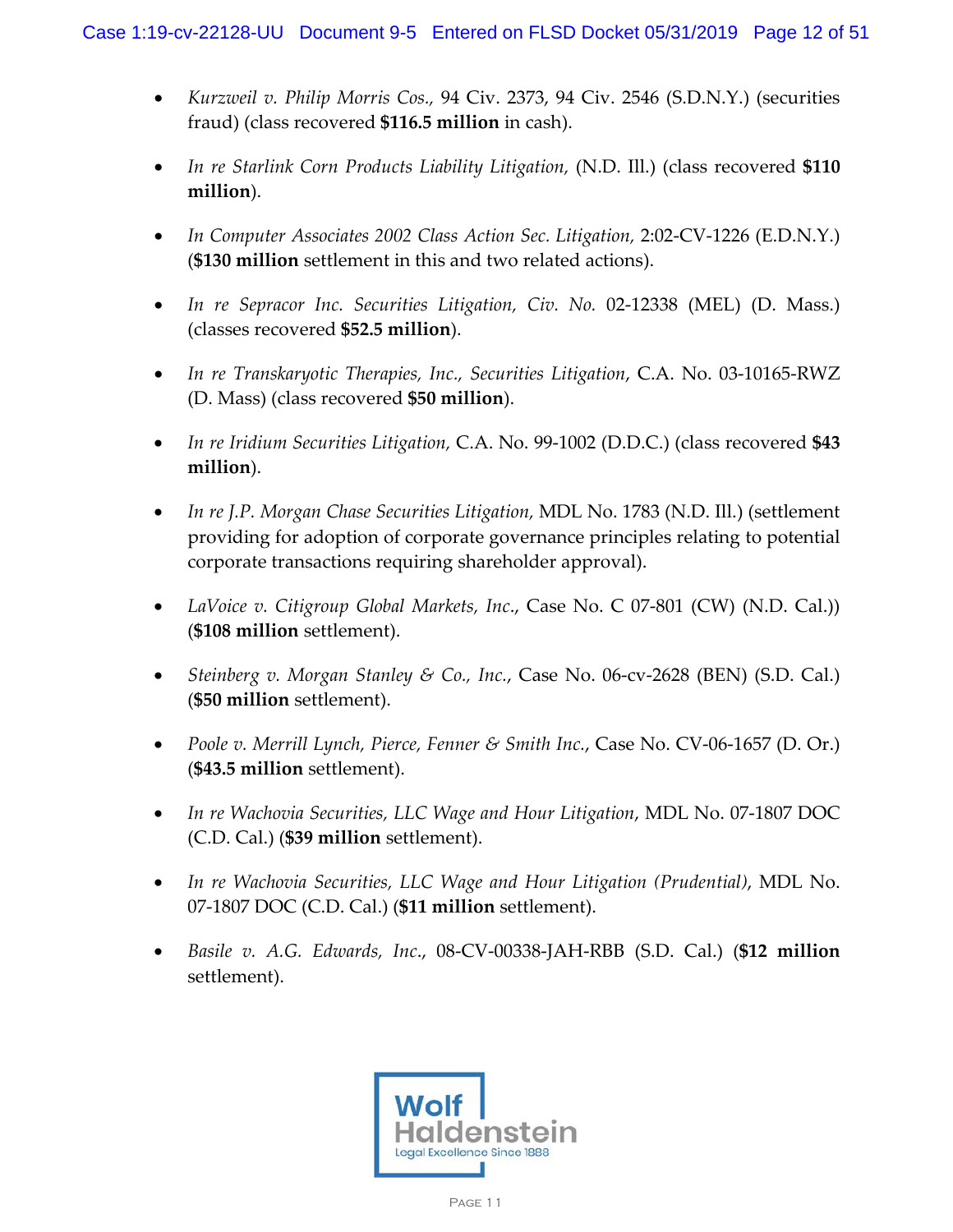- *Miguel Garcia, et al. v. Lowe's Home Center, Inc. et al.* Case No. GIC 841120 (Barton) (Cal. Sup. Ct, San Diego) (co-lead, **\$1.65 million** settlement w/ average class member recovery of \$5,500, attorney fees and cost awarded separately).
- *Neil Weinstein, et al. v. MetLife, Inc., et al.*  Case No. 3:06-cv-04444-SI (N.D.Cal) (co-lead, **\$7.4 million** settlement).
- *Creighton v. Oppenheimer*, Index No. 1:06 cv 04607 BSJ DCF (S.D.N.Y.) (**\$2.3 million** settlement).
- *Klein v. Ryan Beck*, 06-CV-3460 (DAB)(S.D.N.Y.) (**\$1.3 million** settlement).
- *In re American Pharmaceutical Partners, Inc. Shareholder Litigation,* Consolidated C.A. No. 1823-N (Del. Ch. Ct.) (**\$14.3 million** settlement).
- *Egleston v. Collins and Aikman Corp.,* 06-cv-13555 (E.D. Mich.) (class recovered **\$12 million**).
- *In re Merrill Lynch & Co., Inc. Global Technology Fund Securities Litigation,* 02 CV 7854 (JFK) (SDNY); and *In re Merrill Lynch & Co., Inc. Focus Twenty Fund Securities Litigation*, 02 CV 10221 (JFK) (SDNY) (class recovered **\$39 million** in combined cases).
- *In re CNL Hotels & Resorts, Inc. Securities Litigation, No. 6:04-cv-1231 (Orl-31)* (class recovered **\$35 million**, and lawsuit also instrumental in **\$225 million** benefit to corporation).
- *In re Cablevision Systems Corp. Shareholder Derivative Litigation*, Master File No. 06-CV-4130-DGT-AKT (**\$34.4 million** recovery).
- *In re Monster Worldwide, Inc. Stock Option Derivative Litigation,* Master File No. 06cv4622 (S.D.N.Y.) (**\$32 million** recovery and corporate governance reforms).
- *Berger v. Compaq Computer Corp.,* Docket No. 98-1148 (S.D. Tex.) (class recovered **\$29 million**).
- *In re Arakis Energy Corporation Securities Litigation,* 95 CV 3431 (E.D.N.Y.) (class recovered **\$24 million**).

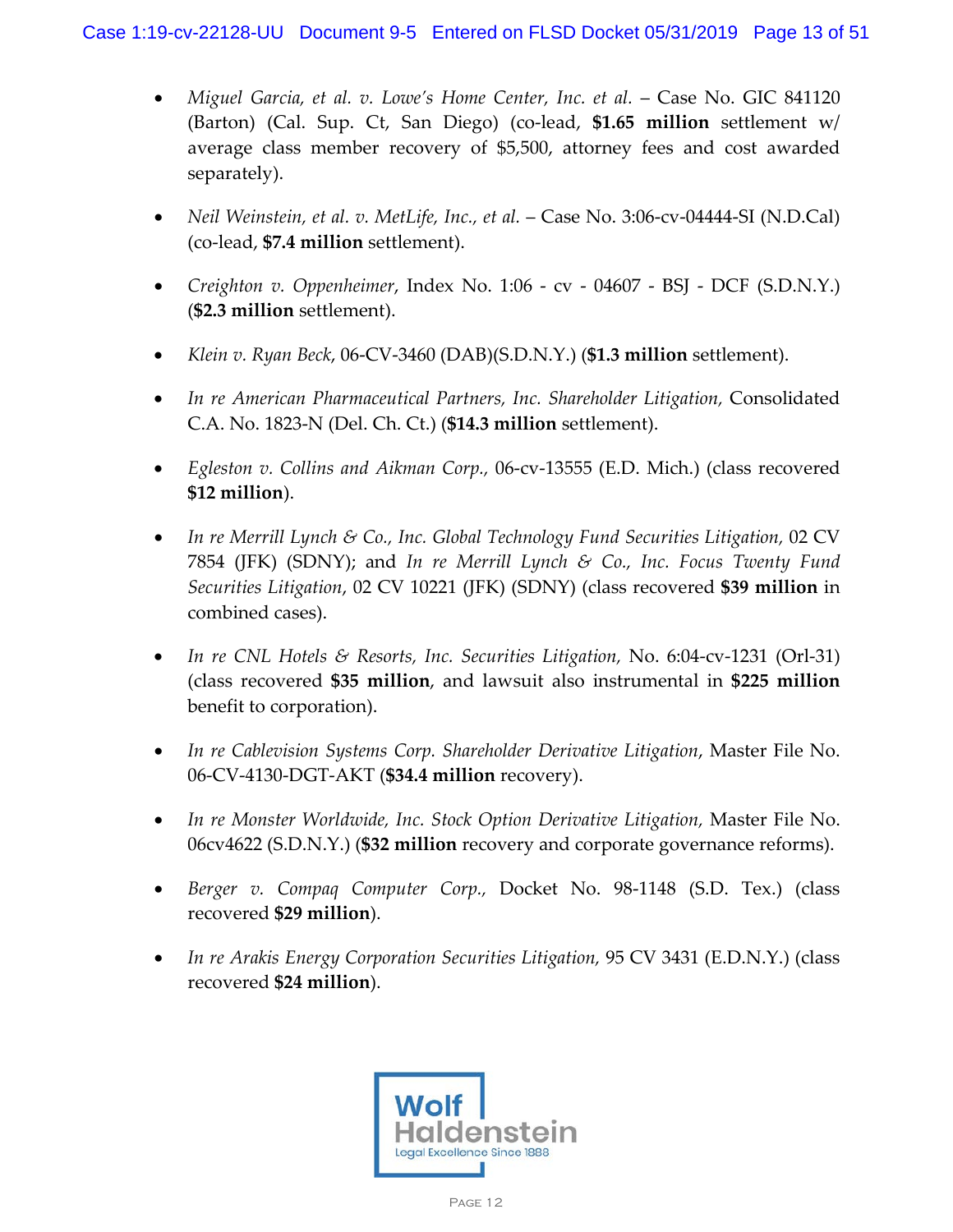- *In re E.W. Blanche Holdings, Inc. Securities Litigation*, Civ. No. 01-258 (D. Minn.) (class recovered **\$20 million**).
- *In re Globalstar Securities Litigation,* Case No. 01-CV-1748 (SHS) (S.D.N.Y.) (class recovered **\$20 million**).
- *In re Luxottica Group S.p.A. Securities Litigation,* No. CV 01-3285 (E.D.N.Y) (class recovered **\$18.25 million**).
- *In re Musicmaker.com Securities Litigation,* CV-00-2018 (C.D. Cal.) (class recovered **\$13.75 million**).
- *In re Comdisco Securities Litigation,* No. 01 C 2110 (MIS) (N.D. Ill.) (class recovered **\$13.75 million**).
- *In re Acclaim Entertainment, Inc., Securities Litigation,* C.A. No. 03-CV-1270 (E.D.N.Y.) (class recovered **\$13.65 million**).
- *In re Concord EFS, Inc. Securities Litigation*, No. 02-2097 (MA) (W.D. Tenn) (class recovered **\$13.25 million**).
- *In re Bausch & Lomb, Inc. Securities Litigation,* 01 Civ. 6190 (CJS) (W.D.N.Y.) (class recovered **\$12.5 million**).
- *In re Allaire Corp. Securities Litigation,* 00-11972 (D. Mass.) (class recovered **\$12 million**).
- *Bamboo Partners LLC v. Robert Mondavi Corp.,* No. 26-27170 (Cal. Sup. Ct.) (class recovered **\$10.8 million**).
- *Curative Health Services Securities Litigation,* 99-2074 (E.D.N.Y.) (class recovered **\$10.5 million**).
- *City Partnership Co. v. Jones Intercable*, 99 WM-1051 (D. Colo.) (class recovered **\$10.5 million**).
- *In re Aquila, Inc.,* (ERISA Litigation), 04-865 (W.D. Mo.) (**\$10.5 million** recovery for the class).
- *In re Tenfold Corporation Securities Litigation,* 2:00-CV-652 (D. Utah) (class recovered **\$5.9 million**).

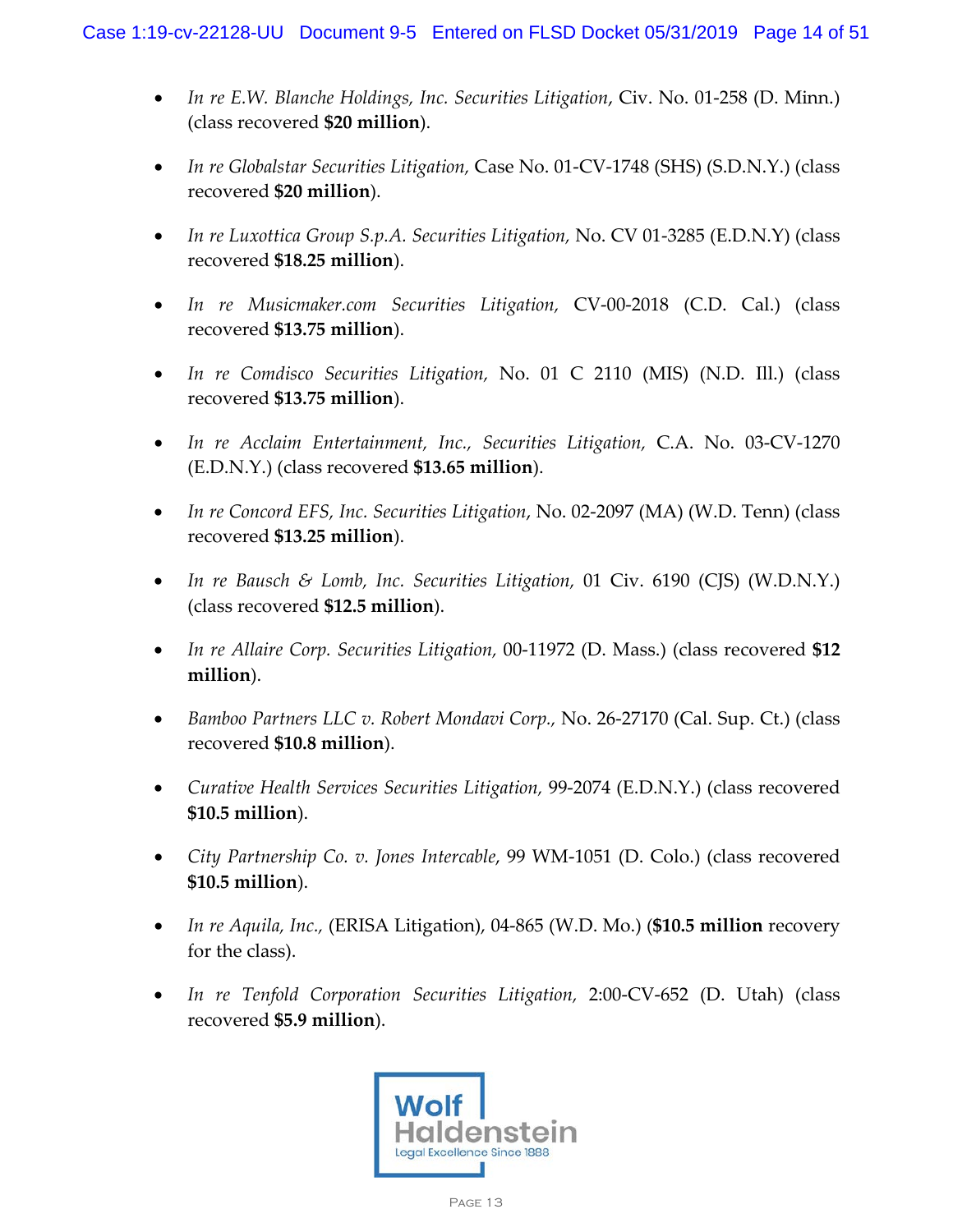- *In re Industrial Gas Antitrust Litigation*, 80 C 3479 and related cases (N.D. Ill.) (class recovered **\$50 million**).
- *In re Chor-Alkalai and Caustic Soda Antitrust Litigation*, 86-5428 and related cases (E.D. Pa.) (class recovered **\$55 million**).
- *In re Infant Formula Antitrust Litigation,* MDL No. 878 (N.D. Fla.) (class recovered **\$126 million**).
- *In re Brand Name Prescription Drugs Antitrust Litigation,* No. 1:94-cv-00897, M.D.L. 997 (N.D. Ill.) (class recovered **\$715 million**).
- *Landon v. Freel,* M.D.L. No. 592 (S.D. Tex.) (class recovered **\$12 million**).
- *Holloway v. Peat, Marwick, Mitchell & Co.,* No. 84 C 814 EU (N.D. Okla.) (class recovered **\$38 million**).
- *In re The Chubb Corp.* Drought Insurance Litigation, C-1-88-644 (S.D. Ohio) (class recovered **\$100 million**).
- *Wong v. Megafoods,* Civ-94-1702 (D. Ariz.) (securities fraud) (class recovered **\$12.25 million**).
- *In re Del Val Financial Corp. Securities Litigation,* 92 Civ 4854 (S.D.N.Y.) (class recovered **\$11.5 million**).
- *In re Home Shopping Network Shareholders Litigation, Consolidated Civil Action* No. 12868, (Del. Ch. 1995) (class recovered **\$13 million**).
- *In re Paine Webber Limited Partnerships Litigation, 94 Civ 8547 (S.D.N.Y.)* (class recovered **\$200 million**).
- *In re Bristol-Meyers Squibb Co. Securities Litigation,* 92 Civ 4007 (S.D.N.Y.) (class recovered **\$19 million**).
- In re Spectrum Information Technologies Securities Litigation, CV 93-2245 (E.D.N.Y.) (class recovered **\$13 million**).
- *In re Chase Manhattan Securities Litigation,* 90 Civ. 6092 (LJF) (S.D.N.Y.) (class recovered **\$17.5 million**).

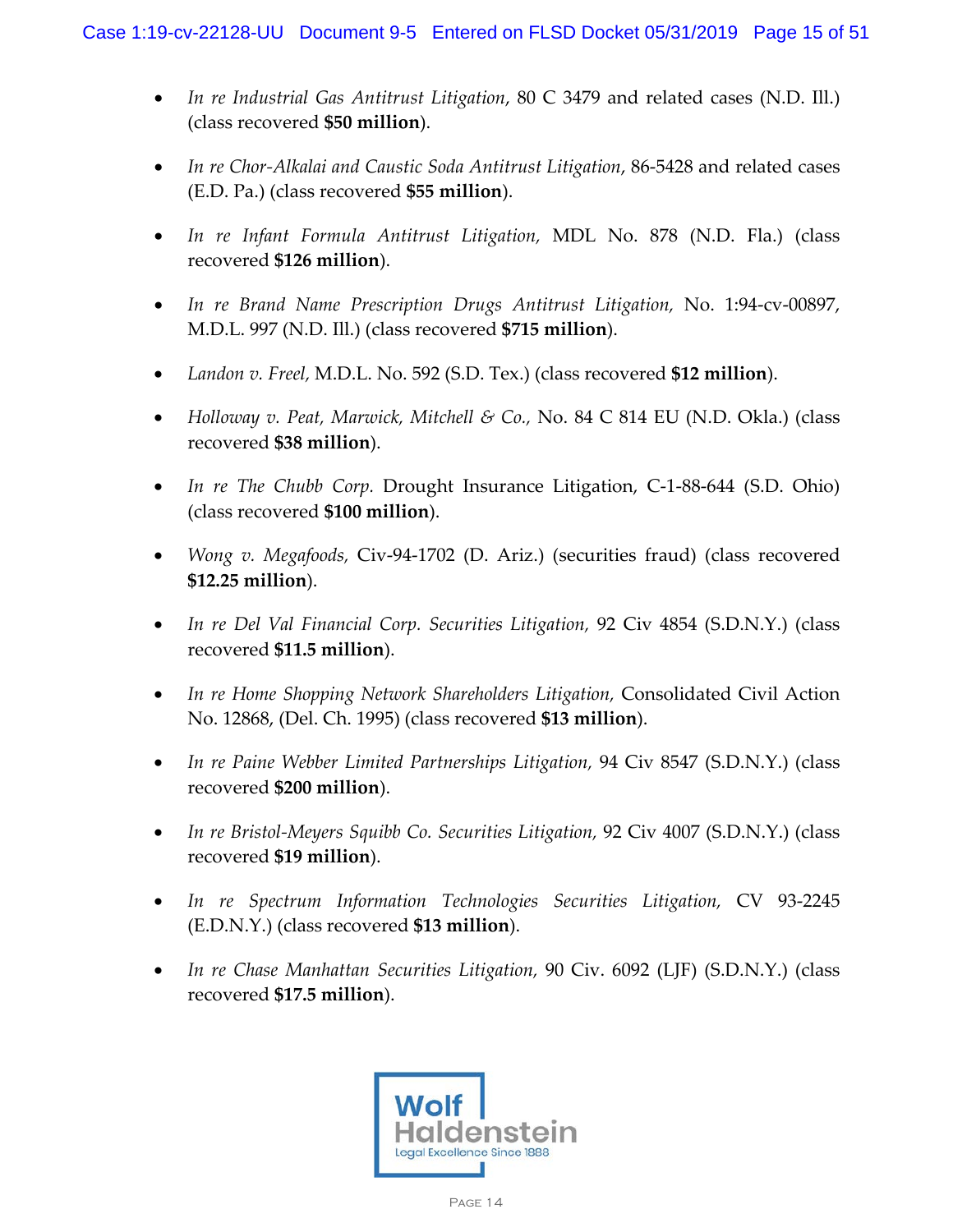- *Prostic v. Xerox Corp*., No. B-90-113 (EBB) (D. Conn.) (class recovered **\$9 million**).
- *Steiner v. Hercules,* Civil Action No. 90-442-RRM (D. Del.) (class recovered **\$18 million**).
- *In re Ambase Securities Litigation,* 90 Civ 2011 (S.D.N.Y.) (class recovered **\$14.6 million**).
- *In re Southmark Securities Litigation,* CA No. 3-89-1402-D (N.D. Tex.) (class recovered **\$70 million**).
- *Steiner v. Ideal Basic Industries, Inc.,* No. 86-M 456 (D. Colo. 1989) (securities fraud) (class recovered **\$18 million**).
- *Tucson Electric Power Derivative Litigation,* 2:89 Civ. 01274 TUC. ACM (corporation recovered **\$30 million**).
- *Alleco Stockholders Litigation,* (Md. Cir. Ct. Pr. Georges County) (class recovered **\$16 million**).
- *In re Revlon Group, Inc. Shareholders Litigation*, No. 8362 (Del. Ch.) (class recovered **\$30 million**).
- *In re Taft Broadcasting Company Shareholders Litigation,* No. 8897 (Del. Ch.) (class recovered **\$20 million**).
- *In re Southland Corp. Securities Litigation,* No. 87-8834-K (N.D.Tex.) (class recovered **\$20 million**).
- *In re Crocker Bank Securities Litigation*, CA No. 7405 (Del. Ch.) (class recovered **\$30 million**).
- *In re Warner Communications Securities Litigation,* No. 82 Civ. 8288 (JFK) (S.D.N.Y.) (class recovered **\$17.5 million**).
- *Joseph v. Shell Oil,* CA No. 7450 (Del. Ch.) (securities fraud) (class recovered **\$200 million**).
- *In re Flight Transportation Corp. Securities Litigation,* Master Docket No. 4-82-874, MDL No. 517 (D. Minn.) (recovery of over **\$50 million**).

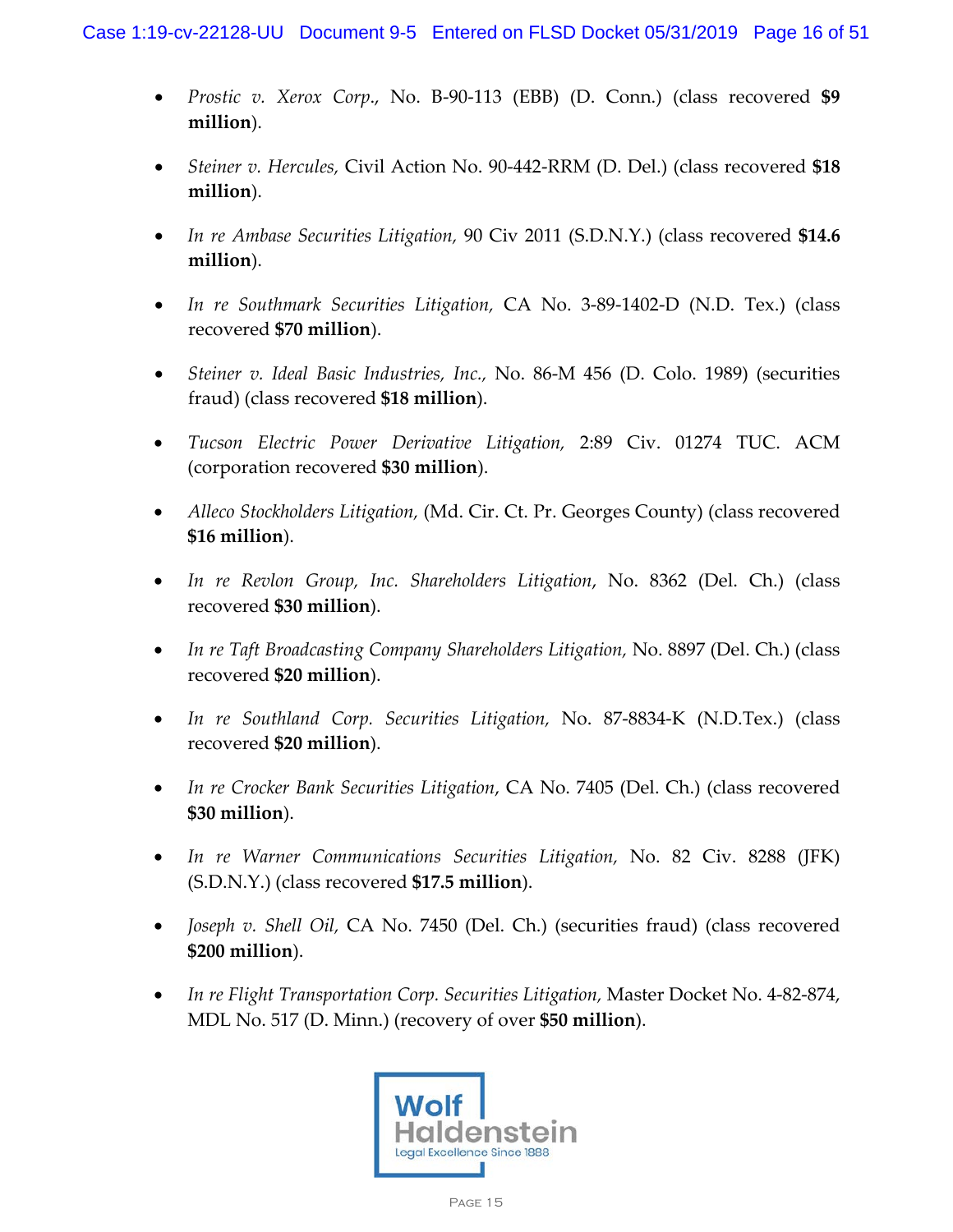- *In re Whittaker Corporation Securities Litigation, CA000817 (Cal. Super. Ct., Los* Angeles County) (class recovered **\$18 million**).
- *Naevus International, Inc. v. AT&T Corp.,* C.A. No. 602191/99 (N.Y. Sup. Ct.) (consumer fraud) (class recovered **\$40 million**).
- *Sewell v. Sprint PCS Limited Partnership*, C.A. No. 97-188027/CC 3879 (Cir. Ct. for Baltimore City) (consumer fraud) (class recovered **\$45.2 million**).
- In re Vytorin/Zetia Marketing, Sales Practices and Products Liability Litigation, 2:08cv-285 (D.N.J.) (class recovered **\$41.5 million**).
- *Egleston v. Verizon*, No. 104784/2011 (N.Y. Sup. Ct.) Wolf Haldenstein represented a class of New York Verizon Centrex customers in an action against Verizon stemming from overbilling of certain charges. The Firm secured a settlement with a total value to the Class of over **\$5 million**, which provided, among other things, each class member with full refunds of certain disputed charges, plus interest.
- *Zelouf Int'l Corp. v. Nahal Zelouf*, Index No. 653652/2014 (Sup. Ct. N.Y. Co. 2015). In an important trial decision following an appraisal proceeding triggered by the freeze-out merger of a closely-held corporation, which also included shareholder derivative claims, Justice Kornreich of the New York Supreme Court refused to apply a discount for lack of marketability to the minority interest in the former corporation and found that the insiders stole more than \$14 million dollars; the minority shareholder recovered over \$9 million.
- *Zelouf Int'l Corp. v. Zelouf*, 45 Misc.3d 1205(A) (Sup. Ct. N.Y. Co., 2014). The Court rejected application of a discount for lack of marketability and awarded a \$10,031,438.28 judgment following an eleven day bench trial in the Commercial Division of the Supreme Court of the State of New York (New York County) on the value of a minority interest in a closely held corporation.

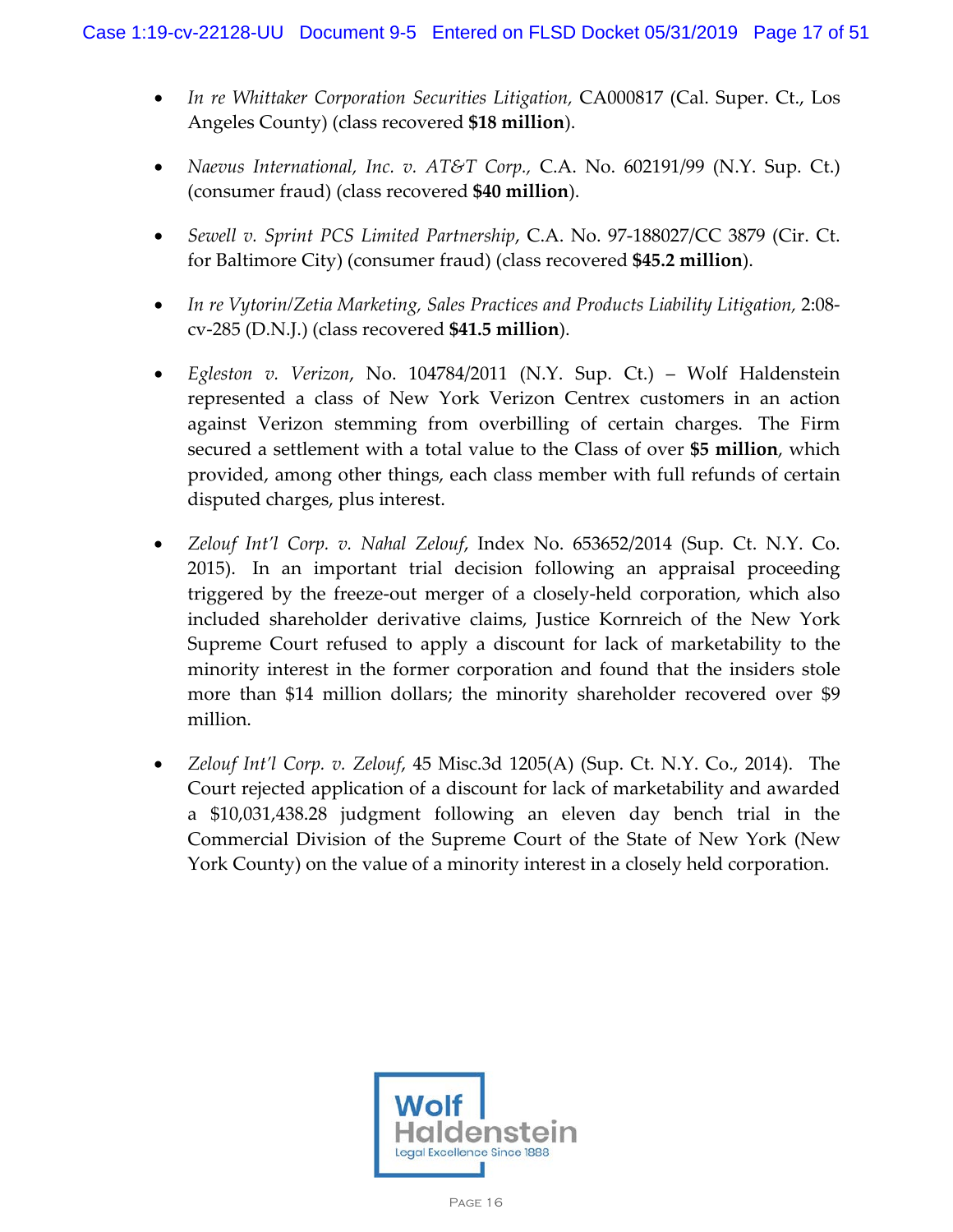Representative Reported Opinions Since 1990 in Which Wolf Haldenstein Was Lead Counsel or Had Another Significant Role

Federal Appellate and District Court Opinions

- *DeFrees v. Kirkland*, 2012 U.S. Dist. LEXIS 52780 (C.D. Cal. Apr. 11, 2012).
- *In re Beacon Associates Litigation.,* 745 F. Supp. 2d 386 (S.D.N.Y. 2010); *In re Beacon Associates Litig.,* 282 F.R.D. 315 (S.D.N.Y. 2012)
- *Messner v. Northshore University HealthSystem*, 669 F.3d 802, No. 10-2514 (7th Cir. Jan. 13, 2012).
- *In re Text Message Antitrust Litigation*, 630 F.3d, 622 (7th Cir. 2010).
- *In re Apple & ATTM Antitrust Litig*., 2010 U.S. Dist. LEXIS 98270 (N.D. Cal. July 8, 2010).
- *Freeland v. Iridium World Communications Ltd*., 545 F.Supp.2d 59 (D.D.C. 2008).
- *In re Apple & AT&TM Antitrust Litig*., 596 F. Supp. 2d 1288 (N.D. Cal. 2008).
- *Harzewski v. Guidant Corp.,* 489 F.3d 799 (7th Cir. 2007).
- *In re JP Morgan Chase & Co. Securities Litigation,* No. 06 C 4674, 2007 U.S. Dist. LEXIS 93877 (N.D. Ill. Dec. 18, 2007).
- *Schoenbaum v. E.I. Dupont De Nemours and Co.*, 2007 WL 2768383 (E.D. Mo. Sept. 20, 2007).
- *Jeffries v. Pension Trust Fund,* 99 Civ. 4174 (LMM), 2007 U.S. Dist. LEXIS 61454 (S.D.N.Y. Aug. 20, 2007).
- *Klein v. Ryan Beck,* 06-Civ. 3460 (WCC), 2007 U.S. Dist. LEXIS 51465 (S.D.N.Y. July 13, 2007).
- *Cannon v. MBNA Corp.* No. 05-429 GMS, 2007 U.S. Dist. LEXIS 48901 (D. Del. 2007).
- *In re Aquila ERISA Litig.*, 237 F.R.D. 202 (W.D. Mo. 2006).
- *Smith v.* Aon Corp., 238 F.R.D. 609 (N.D. Ill. 2006).

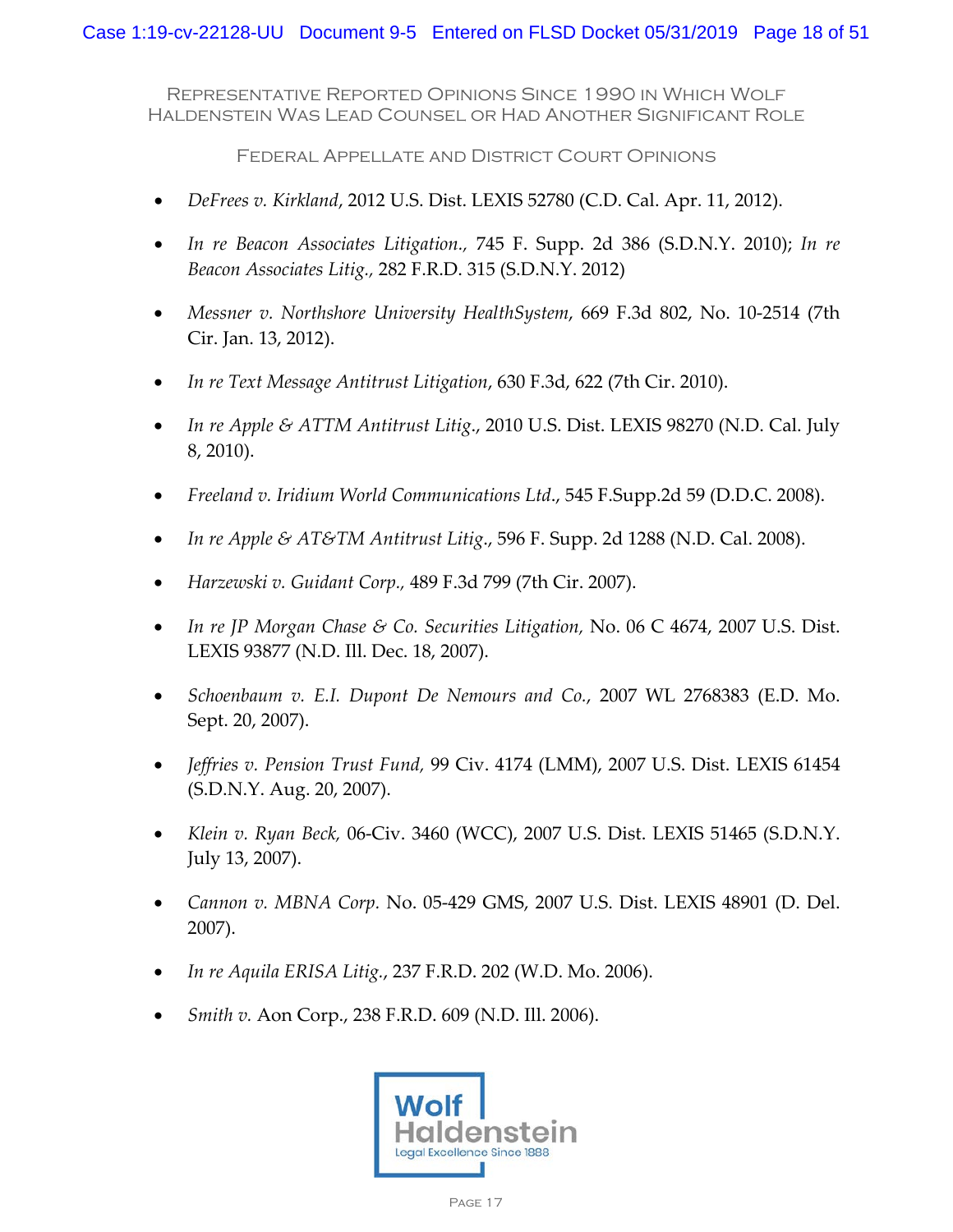- *In re Sepracor Inc. Securities Litigation,* 233 F.R.D. 52 (D. Mass. 2005).
- *In re Transkaryotic Therapies, Inc. Securities Litigation,* No. 03-10165, 2005 U.S. Dist. LEXIS 29656 (D. Mass. Nov. 28, 2005).
- *In re Luxottica Group, S.p.A. Securities Litigation,* 2005 U.S. Dist. LEXIS 9071 (E.D.N.Y. May 12, 2005).
- *In re CNL Hotels & Resorts, Inc. Securities Litigation,* 2005 U.S. Dist. LEXIS 38876, No. 6:04-cv-1231-Orl-31KRS (M.D. Fla. May 9, 2005).
- *Johnson v. Aegon USA, Inc.,* 1:01-CV-2617 (N.D. Ga. Sept. 20, 2004).
- *Freeland v. Iridium World Communications, Ltd.,* 99-1002 (D.D.C. Aug. 31, 2004).
- *In re Acclaim Entertainment, Inc. Securities Litigation,* 03-CV-1270 (E.D.N.Y. June 22, 2004).
- *In re Sepracor Inc. Securities Litigation,* 308 F. Supp. 2d 20 (D. Mass. 2004).
- *In re Concord EFS, Inc. Securities Litigation,* No. 02-2697 (W.D. Tenn. Jan. 7, 2004).
- *In re Pharmatrak, Inc. Privacy Litig.*, 2003 U.S. App. LEXIS 8758 (1st Cir. May 9, 2003).
- *In re Enterprise Mortgage Acceptance Co., LLC, Sec. Litig.*, 02-Civ. 10288 (SWK) (S.D.N.Y. Nov. 5, 2003).
- *In re PerkinElmer, Inc. Securities Litigation,* 286 F. Supp. 2d 46 (D. Mass. 2003).
- *In re Initial Public Offering Securities Litigation,* 241 F. Supp. 2d 281 (S.D.N.Y. 2003).
- *In re Comdisco Securities Litigation,* No. 01 C 2110, 2003 U.S. Dist. LEXIS 5047 (N.D. Ill. Mar. 31, 2003).
- *Berger v. Compaq Computer Corp.,* 257 F.3d 475 (2001), clarified, 279 F.3d 313 (5th Cir. 2002).
- *City Partnership Co. v. Cable TV Fund 14-B*, 213 F.R.D. 576 (D. Colo. 2002).

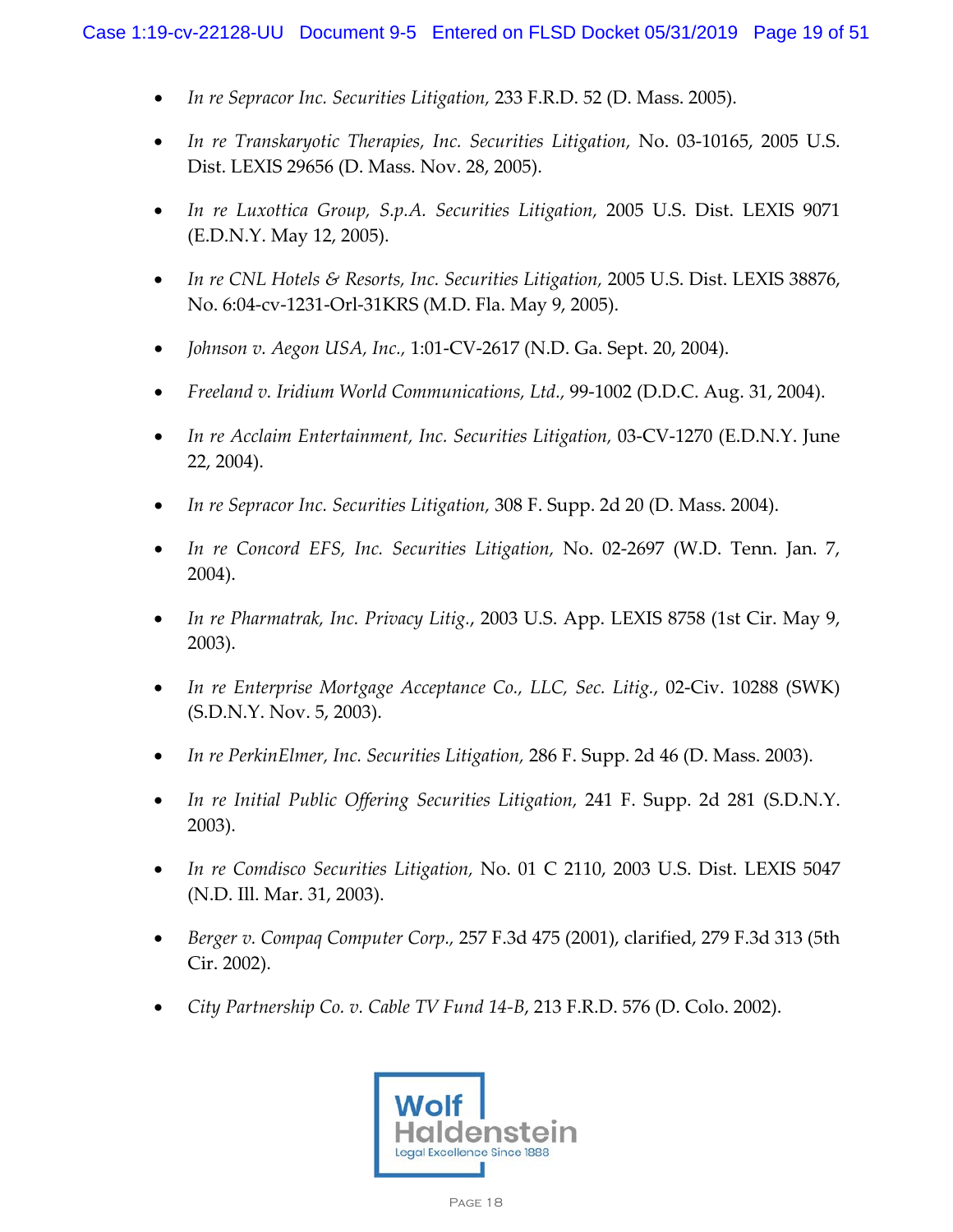- *In re Allaire Corporation Securities Litigation,* Docket No. 00-11972 WGY, 2002 U.S. Dist. LEXIS 18143 (D. Mass., Sept. 27, 2002).
- *In re StarLink Corn Products Liability Litigation,* 212 F.Supp.2d 828 (N.D. Ill. 2002).
- *In re Bankamerica Corp. Securities Litigation*, 263 F.3d 795 (8th Cir. 2001).
- *In re Comdisco Securities Litigation,* 166 F.Supp.2d 1260 (N.D. Ill. 2001).
- *In re Crossroads Systems, Inc. Securities Litigation,* Master File No. A-00-CA-457 JN, 2001 U.S. Dist. LEXIS 14780 (W.D. Tx. Aug. 15, 2001).
- *In re MicroStrategy, Inc. Securities Litigation,* 150 F. Supp. 2d 896 (E.D. Va. 2001).
- *Lindelow v. Hill,* No. 00 C 3727, 2001 U.S. Dist. LEXIS 10301 (N.D. Ill. July 19, 2001).
- *In re MicroStrategy, Inc. Securities Litigation,* 148 F. Supp. 2d 654 (E.D. Va. 2001).
- *Jeffries v. Pension Trust Fund of the Pension, Hospitalization & Benefit Plan of the Electrical Industry,* 172 F. Supp. 2d 389 (S.D.N.Y. 2001).
- *Carney v. Cambridge Technology Partners, Inc.,* 135 F. Supp. 2d 235 (D. Mass. 2001).
- *Weltz v. Lee,* 199 F.R.D. 129 (S.D.N.Y. 2001).
- *Schoers v. Pfizer, Inc.,* 00 Civ. 6121, 2001 U.S. Dist. LEXIS 511 (S.D.N.Y. Jan. 23, 2001).
- *Kurzweil v. Philip Morris Cos.,* 94 Civ. 2373 (MBM), 2001 U.S. Dist. LEXIS 83 (S.D.N.Y. Jan. 9, 2001).
- *Goldberger v. Bear, Stearns & Co.,* 98 Civ. 8677 (JSM), 2000 U.S. Dist. LEXIS 18714 (S.D.N.Y. Dec. 28, 2000).
- *In re Newell Rubbermaid, Inc., Securities Litigation,* Case No. 99 C 6853, 2000 U.S. Dist. LEXIS 15190 (N.D. Ill. Oct. 2, 2000).

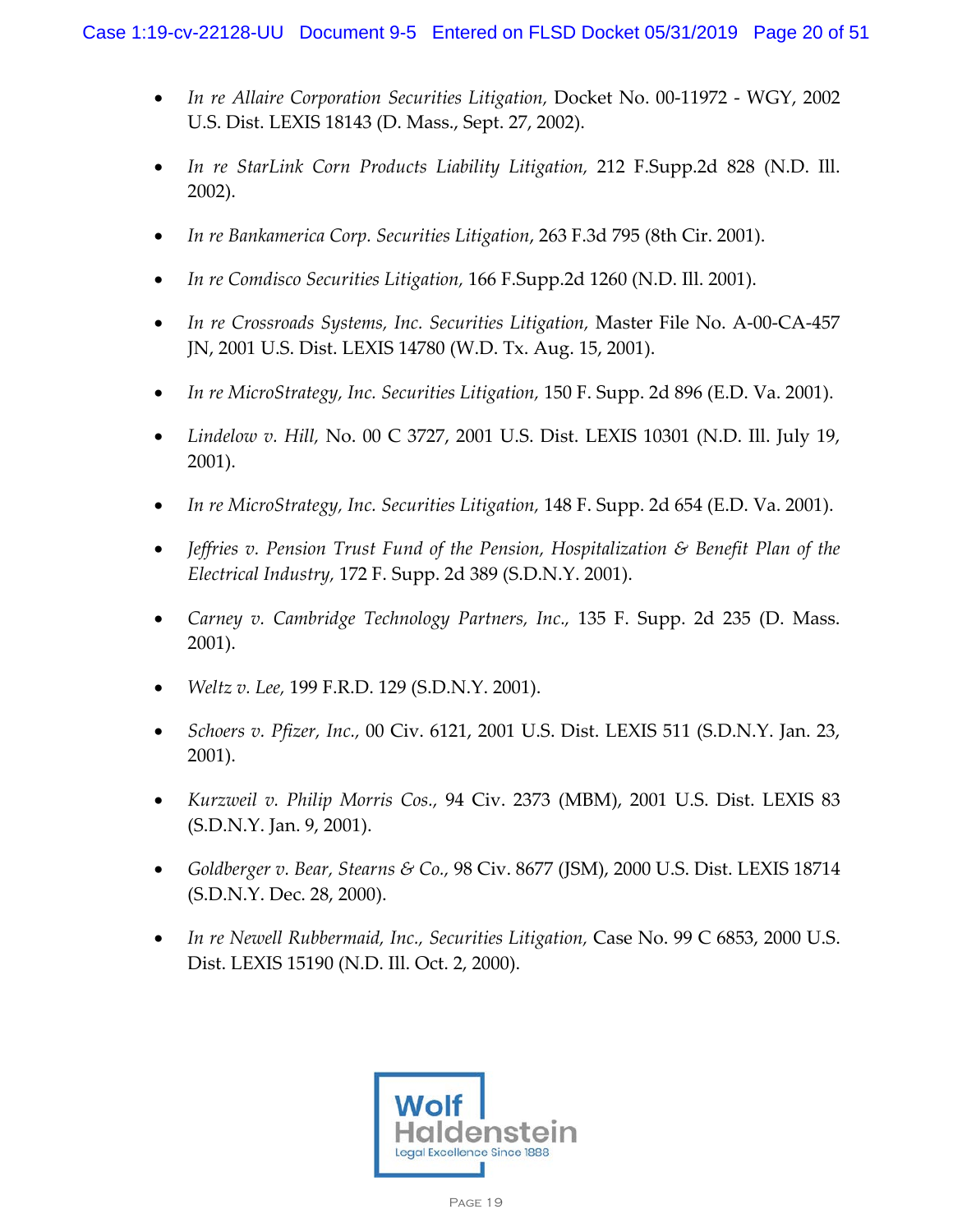- *Stanley v. Safeskin Corp.,* Case No. 99 CV 454 BTM (LSP), 2000 U.S. Dist. LEXIS 14100, Fed. Sec. L. Rep. (CCH) P91, 221 (S.D. Cal. Sept. 18, 2000).
- *In re MicroStrategy, Inc. Securities Litigation,* 115 F. Supp. 2d 620 (E.D. Va. 2000).
- *In re USA Talks.com, Inc. Securities Litigation,* 2000 U.S. Dist. LEXIS 14823, Fed. Sec. L. Rep. (CCH) P91, 231 (S.D. Cal. Sept. 14, 2000).
- *In re Sotheby's Holdings, Inc. Securities Litigation,* 00 CIV. 1041 (DLC), 2000 U.S. Dist. LEXIS 12504, Fed. Sec. L. Rep. (CCH) P91, 059 (S.D.N.Y. Aug. 31, 2000).
- *Dumont v. Charles Schwab & Co., Inc.,* Civil Action No. 99-2840 2000 U.S. Dist. LEXIS 10906 (E.D. La. July 21, 2000).
- *Berger v. Compaq Computer Corp.,* Civil Action No. H-98-1148, 2000 U.S. Dist. LEXIS 21424 (S.D. Tex. July 17, 2000).
- *In re BankAmerica Corp. Securities Litigation,* 95 F. Supp. 2d 1044 (E.D. Mo. 2000).
- *In re Carnegie International Corp. Securities Litigation,* 107 F. Supp. 2d 676 (D. Md. 2000).
- *Berger v. Compaq Computer Corp.,* Civil Action No. H-98-1148, 2000 U.S. Dist. LEXIS 21423 (S.D. Tex. Mar. 13, 2000).
- In re Imperial Credit Industries Securities Litigation, CV 98-8842 SVW, 2000 U.S. Dist. LEXIS 2340 (C.D. Cal. Feb. 23, 2000).
- *Sturm v. Marriott Marquis Corp.,* 85 F. Supp. 2d 1356 (N.D. Ga. 2000).
- *In re Health Management Systems Securities Litigation,* 82 F. Supp. 2d 227 (S.D.N.Y. 2000).
- *Dumont v. Charles Schwab & Co., Inc.*, Civil Action No. 99-2840, 2000 U.S. Dist. LEXIS 619 (E.D. La. Jan. 19, 2000).
- *In re MicroStrategy, Inc. Securities Litigation,* 110 F. Supp. 2d 427 (E.D. Va. 2000).
- *In re BankAmerica Corp. Securities Litigation,* 78 F. Supp. 2d 976 (E.D. Mo. 1999).

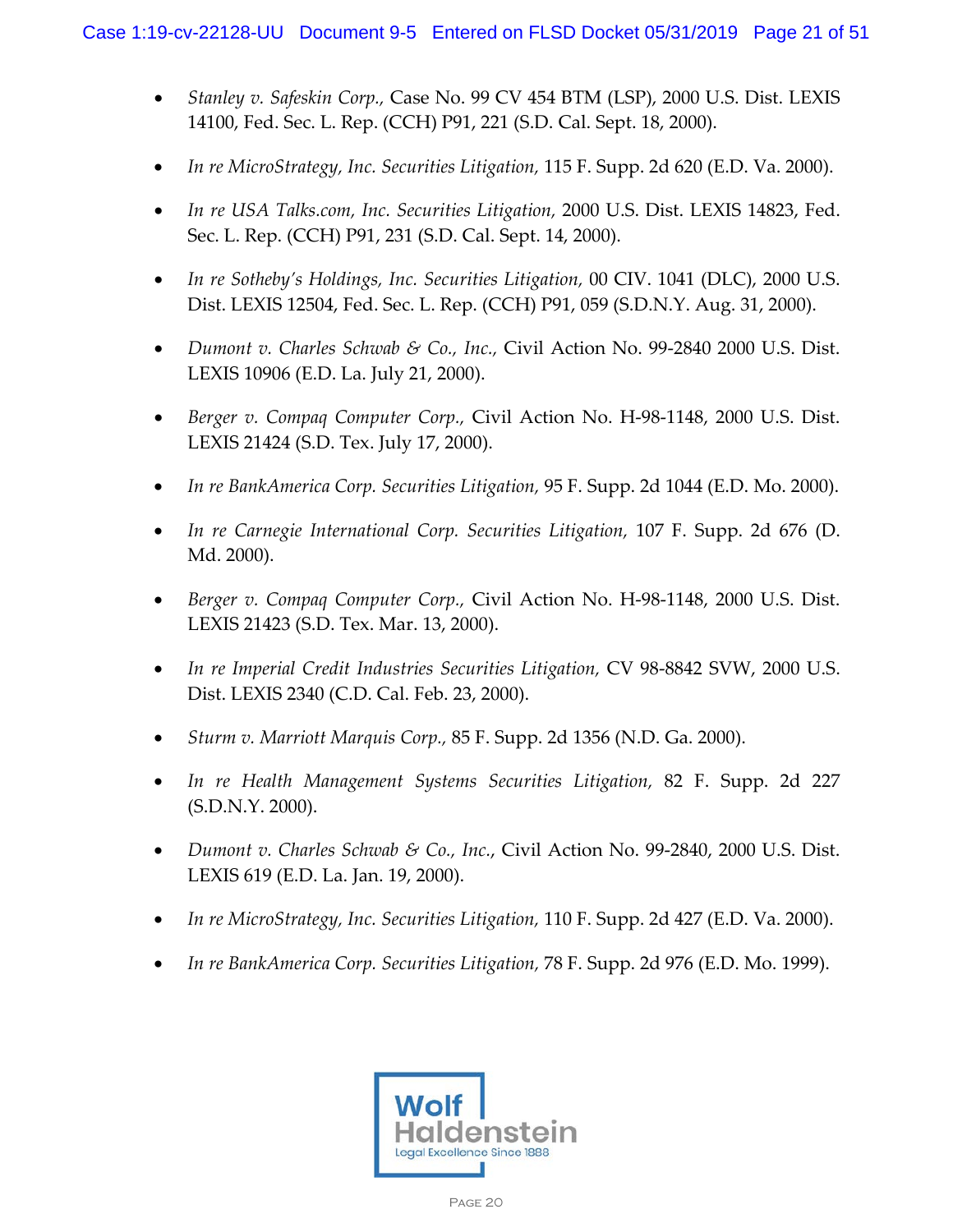- *Kurzweil v. Philip Morris Cos.,* 94 Civ. 2373 (MBM), 1999 U.S. Dist. LEXIS 18378 (S.D.N.Y. Nov. 24, 1999).
- *In re Nanophase Technologies Corp. Litigation,* 98 C 3450, 1999 U.S. Dist. LEXIS 16171 (N.D. Ill. Sept. 27, 1999).
- In re Clearly Canadian Securities Litigation, File No. C-93-1037-VRW, 1999 U.S. Dist. LEXIS 14273 Cal. Sept. 7, 1999).
- *Yuan v. Bayard Drilling Technologies, Inc.,* 96 F. Supp. 2d 1259 (W.D. Okla. 1999).
- *In re Spyglass, Inc. Securities Litigation,* No. 99 C 512, 1999 U.S. Dist. LEXIS 11382 (N.D. Ill. July 20, 1999).
- *Carley Capital Group v. Deloitte & Touche, L.L.P.,* 1:97-CV-3183-TWT, 1999 U.S. Dist. LEXIS 11595 (N.D. Ga. June 30, 1999).
- *Blue Cross & Blue Shield of N.J., Inc. v. Philip Morris, Inc.,* 98 CV 3287, 1999 U.S. Dist. LEXIS 11363 (E.D.N.Y. June 1, 1999).
- *Carley Capital Group v. Deloitte & Touche, L.L.P*., 1:97-CV-3183-TWT, 1999 U.S. Dist. LEXIS 1368, Fed. Sec. L. Rep. (CCH) P90, 429 (N.D. Ga. Jan. 19, 1999).
- *Longman v. Food Lion, Inc*., 186 F.R.D. 331 (M.D.N.C. 1999).
- *Wright v. Ernst & Young LLP,* 152 F.3d 169 (2d Cir. 1998).
- *Romine v. Compuserve Corp.,* 160 F.3d 337 (6th Cir. 1998).
- *Felzen v. Andreas,* 134 F.3d 873 (7th Cir. 1998).
- *Walsingham v. Biocontrol Technology, Inc*., 66 F. Supp. 2d 669 (W.D. Pa. 1998).
- *Sturm v. Marriott Marquis Corp.,* 26 F. Supp. 2d 1358 (N.D. Ga. 1998).
- *Carley Capital Group v. Deloitte & Touche, L.L.P.,* 27 F. Supp. 2d 1324 (N.D. Ga. 1998).
- *In re MobileMedia Securities Litigation,* 28 F.Supp.2d 901 (D.N.J. 1998).
- *Weikel v. Tower Semiconductor, Ltd.,* 183 F.R.D. 377 (D.N.J. 1998).

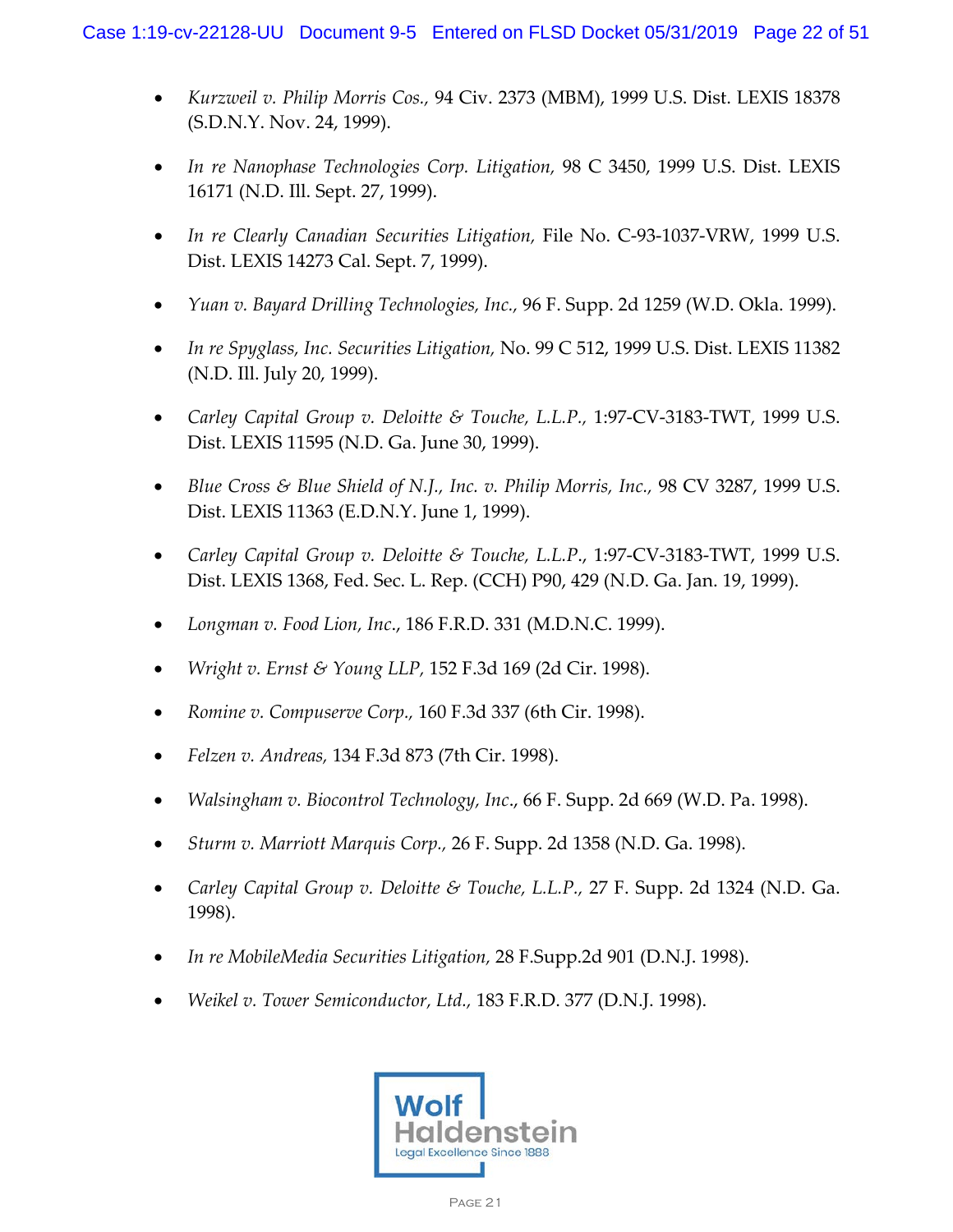- In re Health Management Systems Securities Litigation, 97 Civ. 1865 (HB), 1998 U.S. Dist. LEXIS 8061 (S.D.N.Y. May 27, 1998).
- *In re Painewebber Ltd. Partnership Litigation,* 999 F. Supp. 719 (S.D.N.Y. 1998).
- *Carley Capital Group v. Deloitte & Touche, L.L.P.,* 1:97-cv-3183-TWT, 1998 U.S. Dist. LEXIS 23222 (N.D. Ga. Feb. 10, 1998).
- *Brown v. Radica Games (In re Radica Games Securities Litigation),* No. 96-17274, 1997 U.S. App. LEXIS 32775 (9th Cir. Nov. 14, 1997).
- *Robbins v. Koger Properties,* 116 F.3d 1441 (11th Cir. 1997).
- *In re TCW/DW North American Government Income Trust Securities Litigation*, 95 Civ. 0167 (PKL), 1997 U.S. Dist. LEXIS 18485 (S.D.N.Y. Nov. 20, 1997).
- *Wright v. Ernst & Young, LLP,* 97 Civ. 2189 (SAS), 1997 U.S. Dist. LEXIS 13630 (S.D.N.Y. Sept. 9, 1997).
- *Felzen v. Andreas,* No. 95-2279, 1997 U.S. Dist. LEXIS 23646 (C.D. Ill. July 7, 1997).
- *Felzen v. Andreas,* No. 95-2279, 1997 U.S. Dist. LEXIS 23647 (C.D. Ill. July 7, 1997).
- *A. Ronald Sirna, Jr., P.C. Profit Sharing Plan v. Prudential Securities, Inc.,* 964 F. Supp. 147 (S.D.N.Y. 1997).
- *Kurzweil v. Philip Morris Companies,* 94 Civ. 2373 (MBM), 1997 U.S. Dist. LEXIS 4451 (S.D.N.Y. April 8, 1997).
- *Bobrow v. Mobilmedia, Inc.,* Civil Action No. 96-4715, 1997 U.S. Dist. LEXIS 23806 (D.N.J. March 31, 1997).
- *Kalodner v. Michaels Stores, Inc.,* 172 F.R.D. 200 (N.D.Tex. 1997).
- *In re Painewebber Ltd. Partnerships Litigation,* 171 F.R.D. 104 (S.D.N.Y. 1997).
- *A. Ronald Sirna, Jr., P.C. Profit Sharing Plan v. Prudential Securities, Inc.,* 95 Civ. 8422 (LAK), 1997 U.S. Dist. LEXIS 1226 (S.D.N.Y. Feb. 7, 1997).

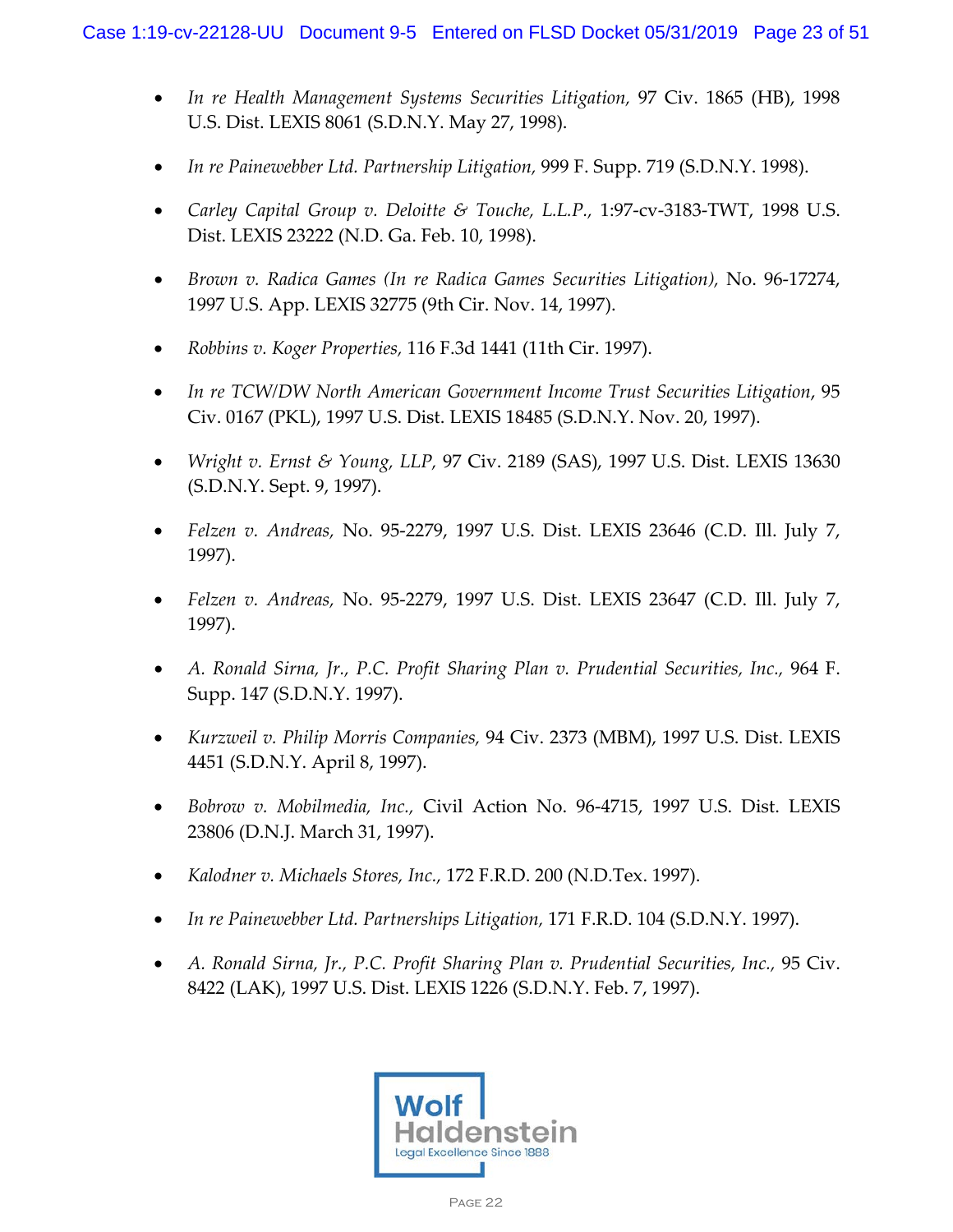- *In re Painewebber Inc. Limited Partnerships Litigation,* 94 F.3d 49 (2d Cir. 1996).
- *Glassman v. Computervision Corp.,* 90 F.3d 617 (1st Cir. 1996).
- *Alpern v. Utilicorp United, Inc.,* 84 F.3d 1525 (8th Cir. 1996).
- *Shaw v. Digital Equipment Corp.,* 82 F.3d 1194 (1st Cir. 1996).
- *Dresner Co. Profit Sharing Plan v. First Fidelity Bank, N.A.,* 95 Civ. 1924 (MBM), 1996 U.S. Dist. LEXIS 17913 (S.D.N.Y. Dec. 3, 1996).
- *Simon v. American Power Conversion Corp.,* 945 F. Supp. 416 (D.R.I. 1996).
- *TII Industries, Inc.,* 96 Civ. 4412 (SAS), 1996 U.S. Dist. LEXIS 14466 (S.D.N.Y. Oct. 1, 1996).
- In re TCW/DW North American Government Income Trust Securities Litigation, 941 F. Supp. 326 (S.D.N.Y. Oct. 1, 1996).
- In re Painewebber Ltd. Partnership Litigation, 94 Civ. 8547 (SHS), 1996 U.S. Dist. LEXIS 9195 (S.D.N.Y. June 28, 1996).
- *In re Tricord Systems, Inc., Securities Litigation,* Civil No. 3-94-746, 1996 U.S. Dist. LEXIS 20943 (D. Minn. April 5, 1996).
- *In re Painewebber Limited Partnership Litigation,* 94 Civ. 8547 (SHS), 1996 U.S. Dist. LEXIS 1265 (S.D.N.Y. Feb. 6, 1996).
- *Riley v. Simmons*, 45 F.3d 764 (3d Cir. 1995).
- *Stepak v. Addison,* 20 F.3d 398 (11th Cir. 1994).
- *Zitin v. Turley,* [1991 Transfer Binder] Fed. Sec. L. Rep. (CCH) ¶ 96,123 (D. Ariz. June 20, 1994).
- *In re Southeast Hotel Properties Limited Partnership Investor Litigation*, 151 F.R.D. 597 (W.D.N.C. 1993).
- *County of Suffolk v. Long Island Lighting Co.,* 907 F.2d 1295 (2d Cir. 1990).

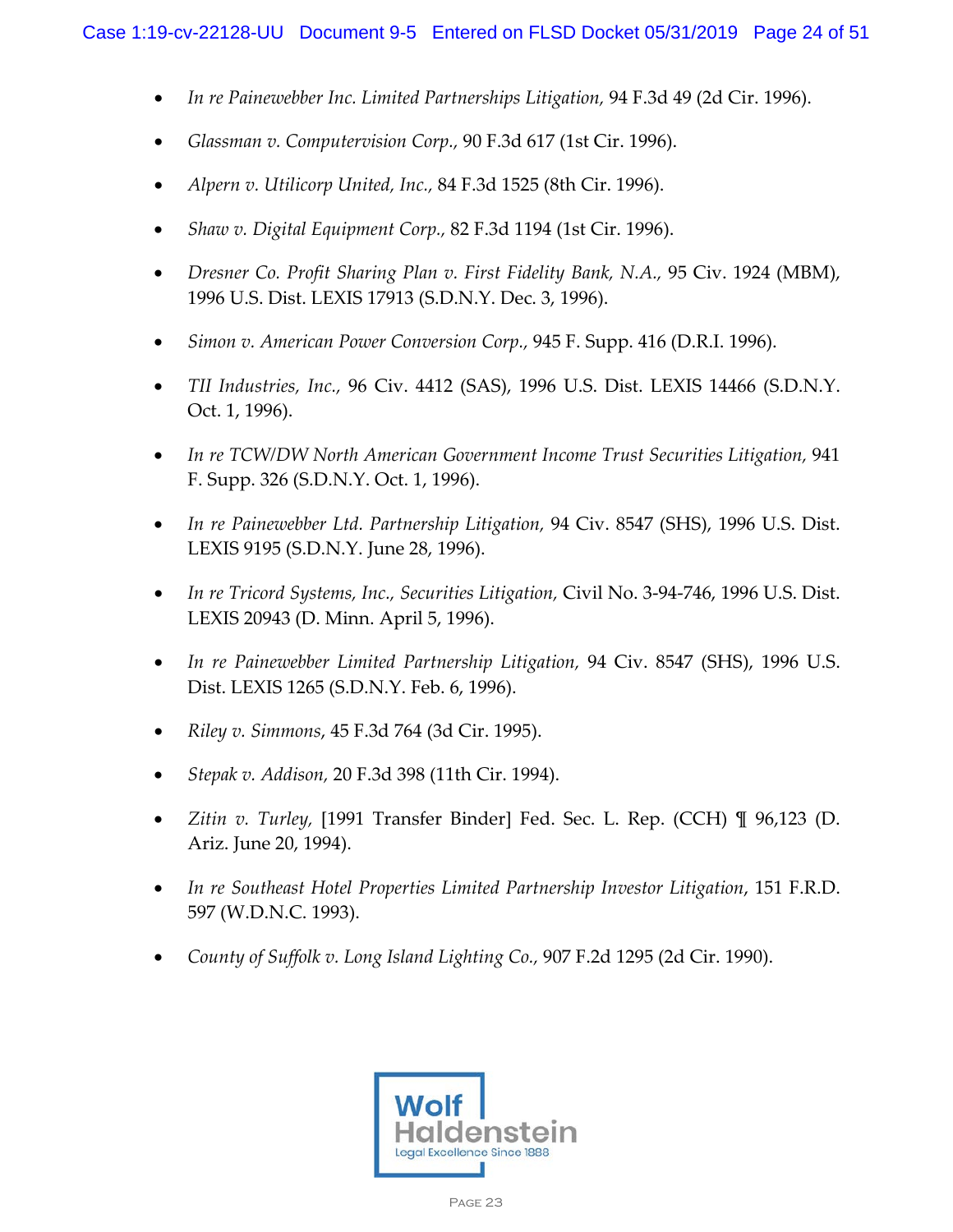Notable State Court Opinions

- *McWilliams v. City of Long Beach*, 56 Cal. 4th 613 (2013).
- *Roberts v. Tishman Speyer*, 89 A.D.3d 444 (N.Y. App. Div. 1st Dep't 2011).
- *Roberts v. Tishman Speyer*, 13 N.Y.3d 270 (N.Y. 2009).
- *Ardon v. City of Los Angeles*, 52 Cal.4th 241 (2011).
- *In re Tyson Foods, Inc., Consolidated Shareholder Litigation,* 919 A. 2d 563 (Del. Ch. 2007).
- *Naevus Int'l v. AT&T Corp.,* 283 A.D.2d 171, 724 N.Y.S.2d 721 (2001).
- *Paramount Communications, Inc. v. QVC Network, Inc.,* 637 A.2d 34 (Del. Super. Ct. 1994).
- *In re Western National Corp. Shareholders Litigation,* Consolidated C.A. No. 15927, 2000 Del. Ch. LEXIS 82 (May 22, 2000).
- *In re Cencom Cable Income Partners, L.P. Litigation, C.A. No.* 14634, 2000 Del. Ch. LEXIS 90 (May 5, 2000).
- *In re Cencom Cable Income Partners, L.P. Litigation, Consolidated C.A. No. 14634,* 2000 Del. Ch. LEXIS 10 (Jan. 27, 2000).
- *In re Marriott Hotels Properties II Limited Partnership Unitholders Litigation,*  Consolidated C.A. No. 14961, 2000 Del. Ch. LEXIS 17 (Jan. 24, 2000).
- *Romig v. Jefferson-Pilot Life Insurance Company,* 132 N.C. App. 682, 513 S.E.2d 598 (Ct. App. 1999), *aff'd*, 351 N.C. 349, 524 S.E.2d 804 (N.C. 2000).
- *Wallace v. Wood,* 752 A.2d 1175 (Del. Ch. 1999).
- *Greenwald v. Batterson,* C.A. No. 16475, 1999 Del. Ch. LEXIS 158 (July 26, 1999).
- *Brown v. Perrette,* Civil Action No. 13531, 1999 Del. Ch. LEXIS 92 (May 18, 1999).
- *In re Cencom Cable Income Partners, L.P. Litigation,* C.A. No. 14634, 1997 Del. Ch. LEXIS 146 (Oct. 15, 1997).

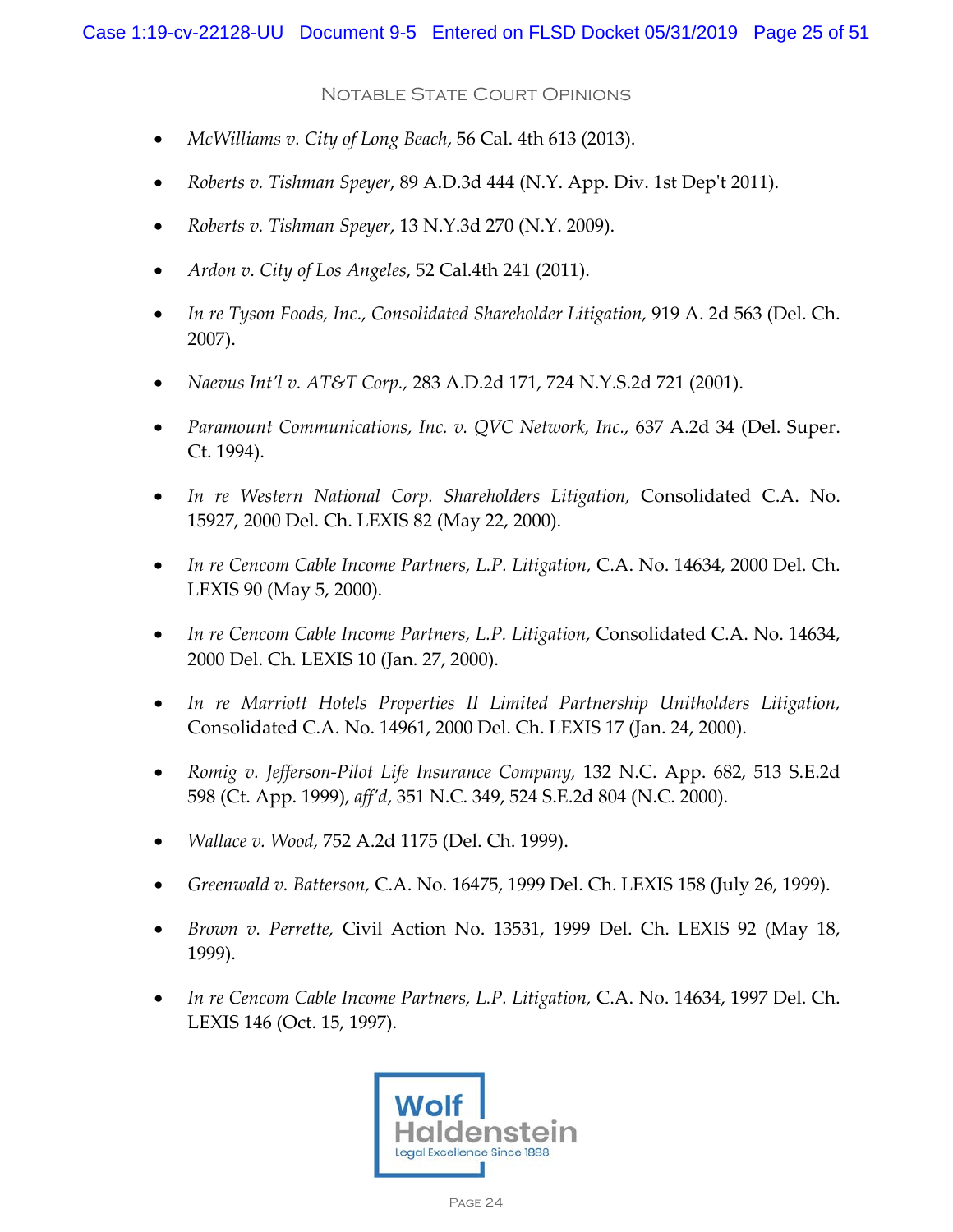- *In re Marriott Hotel Properties II Limited Partnership Unitholders Litigation,* Consolidated C.A. No. 14961, 1997 Del. Ch. LEXIS 128 (Sept. 17, 1997).
- *In re Cheyenne Software Shareholders Litigation,* Consolidated C.A. No. 14941, 1996 Del. Ch. LEXIS 142 (Nov. 7, 1996).
- *Seinfeld v. Robinson,* 246 A.D.2d 291, 676 N.Y.S.2d 579 (N.Y. 1998).
- *Werner v. Alexander,* 130 N.C. App. 435, 502 S.E.2d 897 (N.C. Ct. App. 1998).

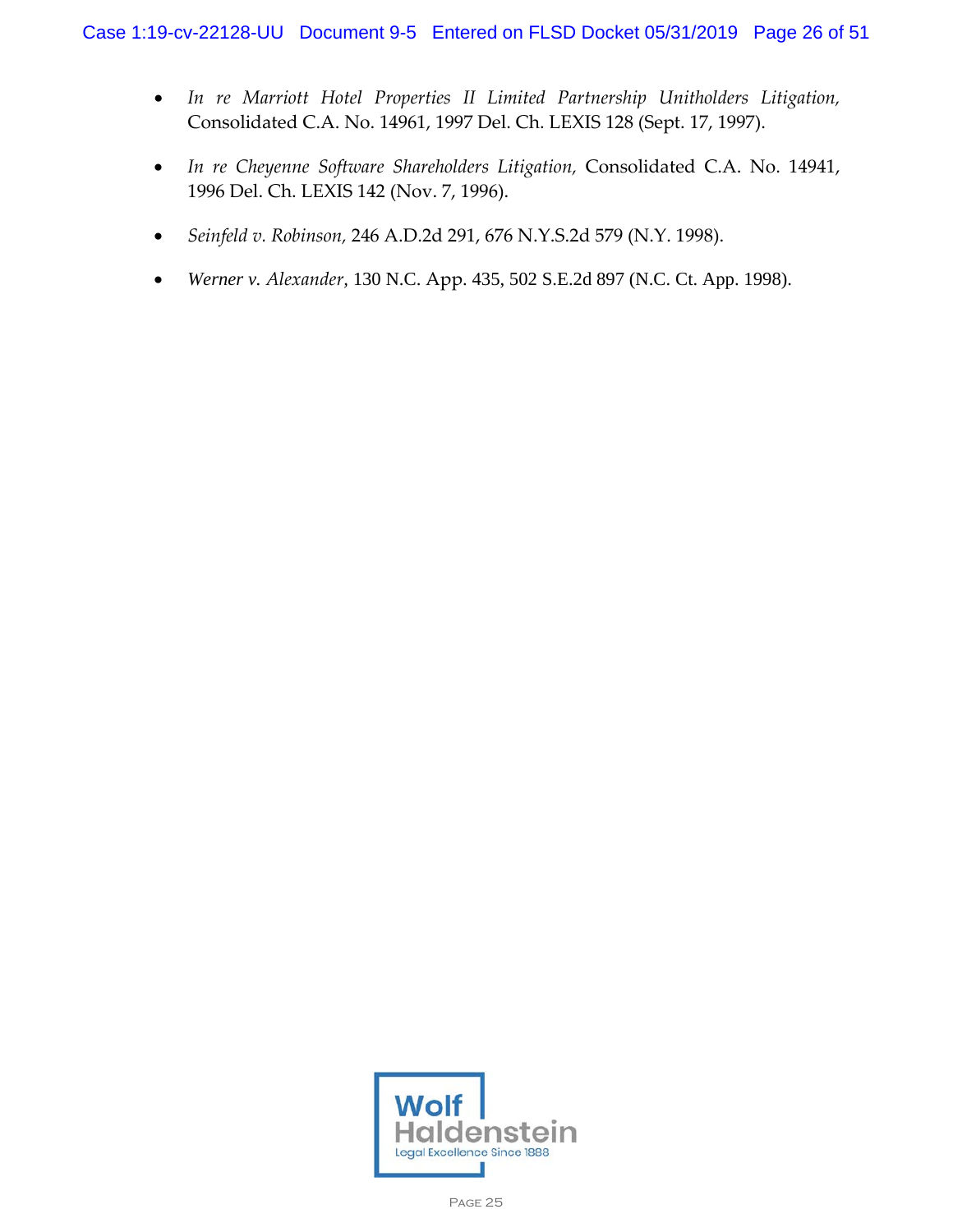## ATTORNEY BIOGRAPHIES

The qualifications of the attorneys in the Wolf Haldenstein Litigation Group are set forth below and are followed by descriptions of some of the Firm's attorneys who normally practice outside the Litigation Group who contribute significantly to the class action practice from time to time.

#### **PARTNERS**

**DANIEL W. KRASNER**: *admitted:* New York; Supreme Court of the United States; U.S. Courts of Appeals for the Second, Third, Fourth, Sixth, Eighth, Ninth, Tenth, and Eleventh Circuits; U.S. District Courts for the Southern and Eastern Districts of New York, Central District of Illinois, and Northern District of Michigan. *Education:* Yale Law School (LL.B., 1965); Yeshiva College (B.A., 1962). Mr. Krasner, a partner in the Firm's New York office, is the senior partner of Wolf Haldenstein's Class Action Litigation Group. He began practicing law with Abraham L. Pomerantz, generally credited as the "Dean of the Class Action Bar." He founded the Class Litigation Group at Wolf Haldenstein in 1976.

Mr. Krasner received judicial praise for his class action acumen as early as 1978. *See, e.g.*, *Shapiro v. Consolidated Edison Co*., [1978 Transfer Binder] Fed. Sec. L. Rep. (CCH) & 96,364 at 93,252 (S.D.N.Y. 1978) ("in the Court's opinion the reputation, skill and expertise of . . . [Mr.] Krasner, considerably enhanced the probability of obtaining as large a cash settlement as was obtained"); *Steiner v. BOC Financial Corp*., [1980 Transfer Binder] Fed. Sec. L. Rep. (CCH) & 97,656, at 98,491.4, (S.D.N.Y. 1980) ("This Court has previously recognized the high quality of work of plaintiffs' lead counsel, Mr. Krasner"). The New York Law Journal referred to Mr. Krasner as one of the "top rank plaintiffs' counsel" in the securities and class action fields. In connection with a failed 1989 management buyout of United Airlines, Mr. Krasner testified before Congress.

More recently, Mr. Krasner has been one of the lead attorneys for plaintiffs in some of the leading Federal multidistrict cases in the United States, including the IPO Litigation in the Southern District of New York, the Mutual Fund Market Timing Litigation in the District of Maryland, and several Madoff-related litigations pending in the Southern District of New York. Mr. Krasner has also been lead attorney in several precedentsetting shareholder actions in Delaware Chancery Court and the New York Court of Appeals, including *American International Group, Inc. v. Greenberg*, 965 A.2d 763 (Del. Ch. 2009) and the companion certified appeal, *Kirschner v. KPMG LLP*, Nos. 151, 152, 2010 N.Y. LEXIS 2959 (N.Y. Oct. 21, 2010); *Teachers' Retirement System of Louisiana and City of* 

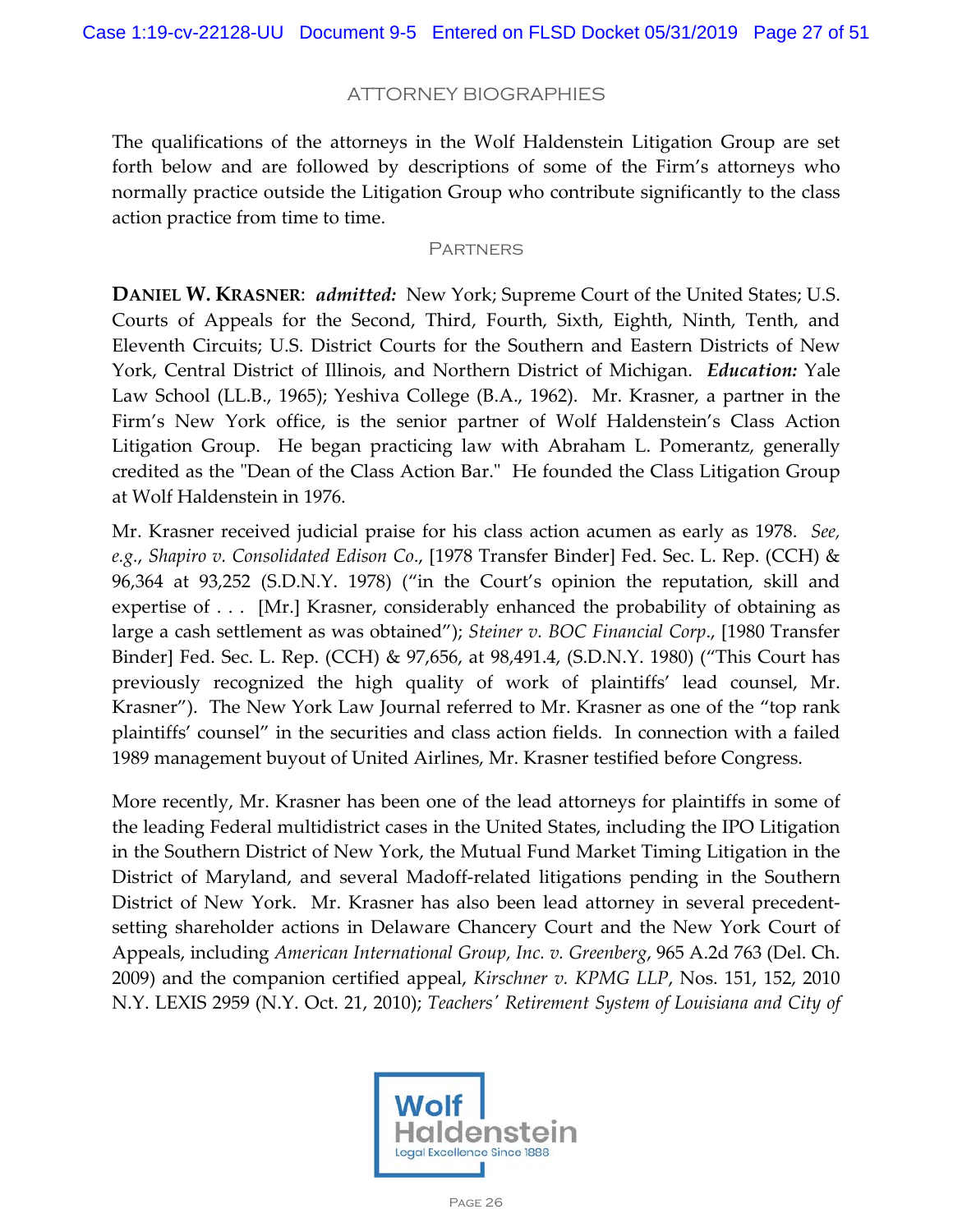*New Orleans Employees' Retirement System, derivatively on behalf of nominal defendant American International Group, Inc., v. PricewaterhouseCoopers LLP*, No. 152 (New York, October 21, 2010); *In re CNX Gas Corp. S'holders Litig.*, C.A. No. 5377-VCL, 2010 Del. Ch. LEXIS 119 (Del. Ch., May 25, 2010); *In re CNX Gas Corp. S'holders Litig.*, C.A. No. 5377- VCL, 2010 Del. Ch. LEXIS 139, (Del. Ch. July 5, 2010), appeal refused, 2010 Del. LEXIS 324, 2010 WL 2690402 (Del. 2010).

Mr. Krasner has lectured at the Practicing Law Institute; Rutgers Graduate School of Business; Federal Bar Council; Association of the Bar of the City of New York; Rockland County, New York State, and American Bar Associations; Federal Bar Council, and before numerous other bar, industry, and investor groups.

**FRED TAYLOR ISQUITH**: *admitted***:** New York; Supreme Court of the United States; U.S. Courts of Appeals for the First, Second, Third, Fourth and Eighth Circuits; U.S. District Courts for the Southern, Eastern and Northern Districts of New York; District of Columbia; District of Arizona; District of Colorado; Northern and Central District of Illinois; Western District of Michigan and District of Nebraska. *Education*: Columbia University Law School (J.D. 1971), City University of New York (Brooklyn) (B.A., 1968).

Mr. Isquith is a senior partner in the litigation department. He has been lead counsel in numerous class actions in the fields of securities law and antitrust law (as well as others) in his more than forty years of experience. Courts have commented about Mr. Isquith as follows:

· *Parker Friedland v. Iridium World Communications, Ltd.*, 99-1002 (D.D.C.) – where the Firm was co-lead counsel, Judge Laughrey said (on October 16, 2008), "[a]ll of the attorneys in this case have done an outstanding job, and I really appreciate the quality of work that we had in our chambers as a result of this case."

· *In re Dynamic Random Access Memory Antitrust Litigation*, MDL-02-1486 (N.D. Cal.) – where the Firm was co-lead counsel, Judge Hamilton said (on August 15, 2007), "I think I can conclude on the basis with my five years with you all, watching this litigation progress and seeing it wind to a conclusion, that the results are exceptional. The percentages, as you have outlined them, do put this [case] in one of the upper categories of results of this kind of [antitrust] class action. I am aware of the complexity . . . I thought that you all did an exceptionally good job of bringing to me only those matters that really required the Court's attention. You did an exceptionally good job at organizing and managing the case, assisting me in management of the case. There was excellent coordination between all the various different plaintiffs' counsel with your

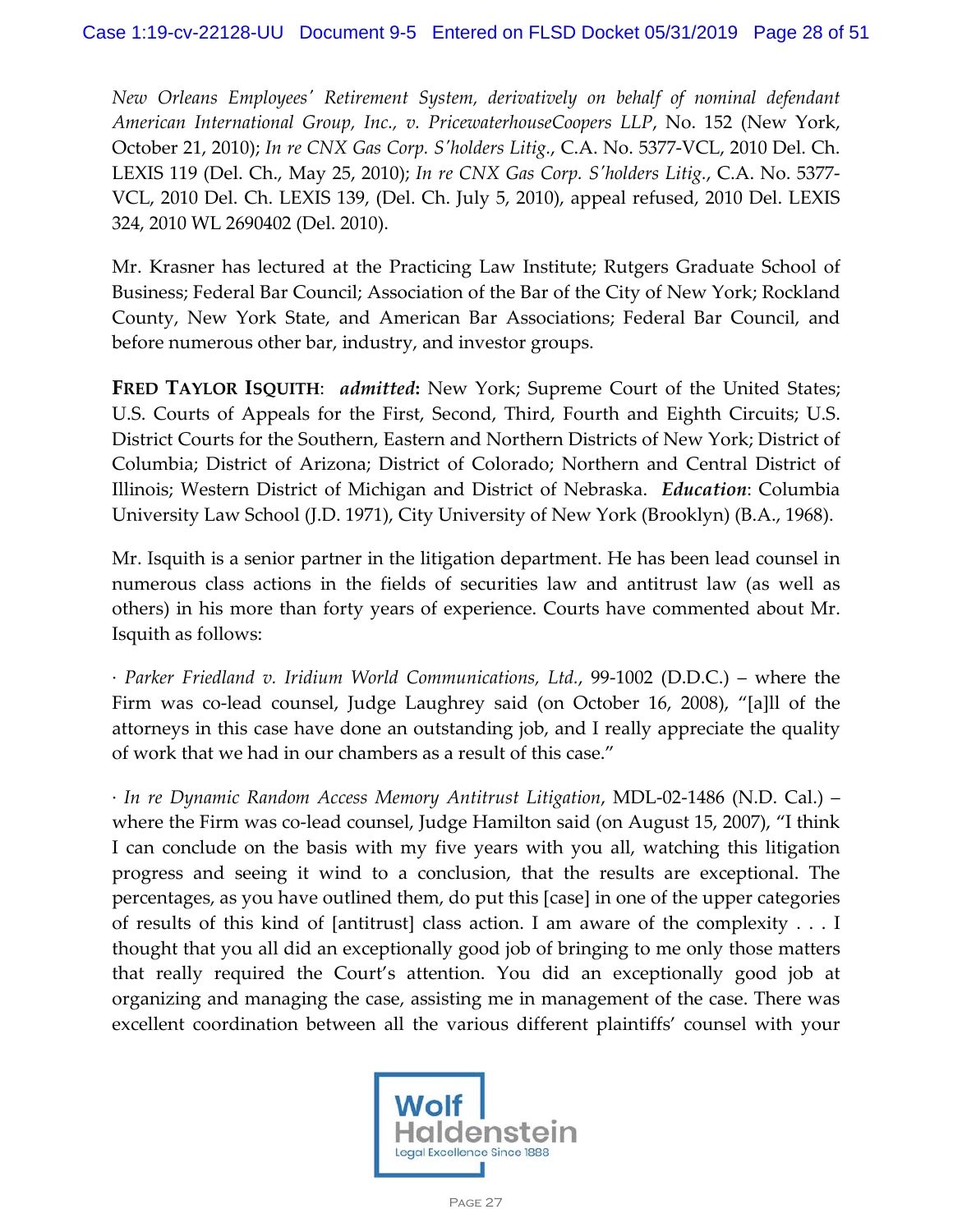group and the other groups that are part of this litigation. . . So my conclusion is the case was well litigated by both sides, well managed as well by both sides."

· *In re MicroStrategy Securities Litigation*, 150 F. Supp. 2d 896, 903 (E.D. Va. 2001) – where the Firm was co-lead counsel, Judge Ellis commented: "Clearly, the conduct of all counsel in this case and the result they have achieved for all of the parties confirms that they deserve the national recognition they enjoy."

· *In re Public Service Co. of New Hampshire Derivative Litigation*, 84-220-D (D.N.H. 1986) – involving the construction of the Seabrook Nuclear Power Plant, where the Firm was lead counsel, the court said of plaintiffs' counsel that "the skill required and employed was of the highest caliber."

· *In re Warner Communications Securities Litigation*, 618 F. Supp. 735, 749 (S.D.N.Y 1985) – where the Firm served as co-lead counsel, the court noted the defendants' concession that "'plaintiffs' counsel constitute the cream of the plaintiffs' bar.' The Court cannot find fault with that characterization."

· *Steiner v. Equimark Corp*., No. 81-1988 (W.D. Pa. 1983) – a case involving complex issues concerning banking practices in which the Firm was lead counsel, then District Judge Mannsman described, in part, the work the Firm performed: "We look at the complexity of the issue, the novelty of it, the quality of work that, as the trial judge, I am able to perceive, and then, finally, the amount of recovery obtained: I think I have certainly said a lot in that regard. I think it's been an extraordinary case. I think it's an extraordinary settlement. Certainly defense counsel and plaintiffs' counsel as well are all experienced counsel with tremendous amount of experience in these particular kinds of cases. And under those circumstances. . . I think it was, really, the strategy and ingenuity of counsel in dividing up the workload and strategizing the cases as to who was to do what and what ultimately should be done to bring about the settlement that was achieved."

A frequent author, lecturer, and participant in bar committees and other activities, Mr. Isquith has devoted his career to complex financial litigation and business matters.

Mr. Isquith currently writes a weekly column of class action for *The Class Act*, a publication of the National Association of Shareholders and Consumer Attorneys and appears monthly as a columnist for *Law 360*. Among his articles and writings are: *Further Thinking On Halliburton* (December, 2013); *State Mandated Student Pro Bono Programs Are Inefficient* (November, 2013); *Let's Really Consider The Idea Of A 2 Year Law* 

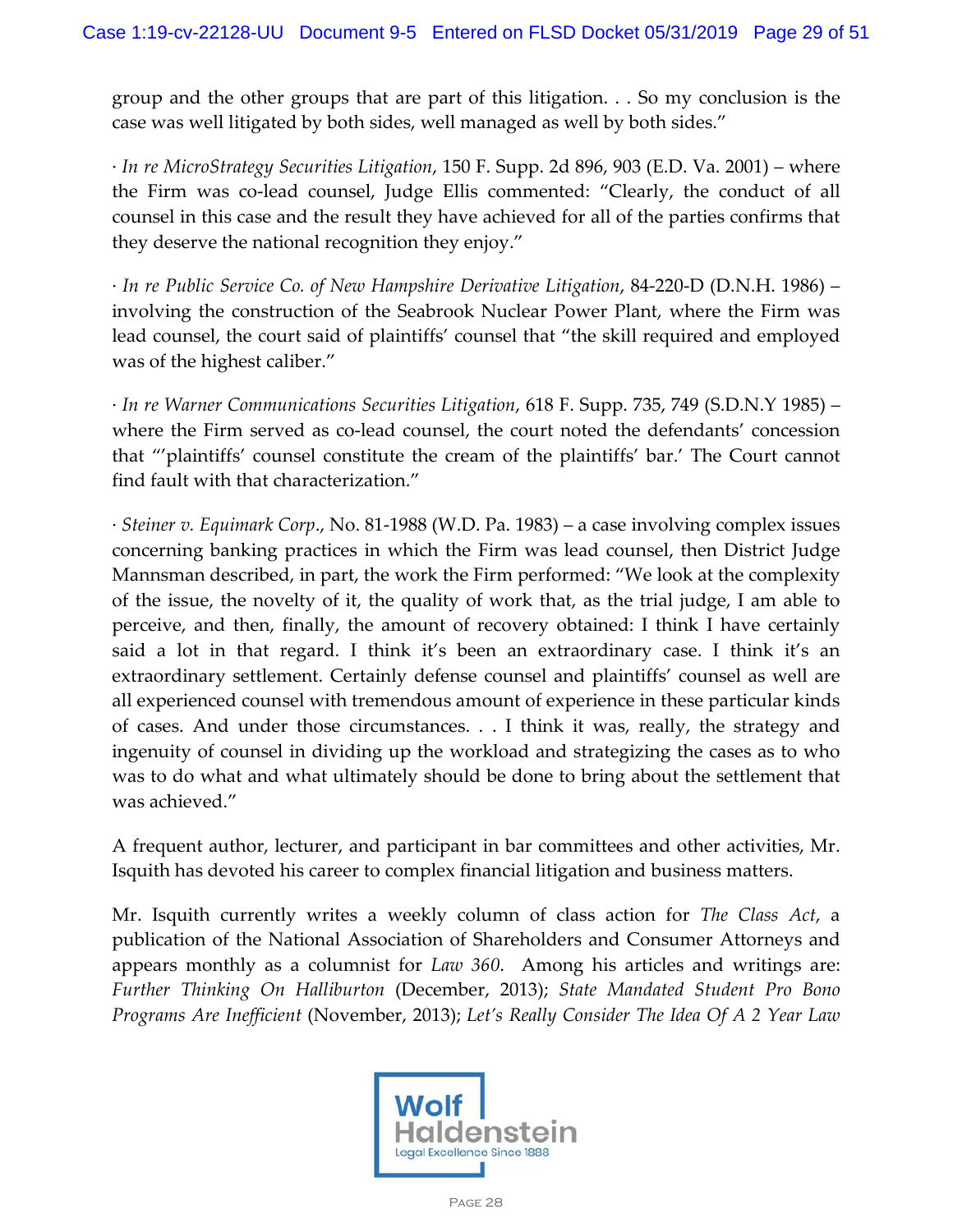*Degree* (October, 2013); *Spotlight on Spoliation* (September, 2013); *More Restrictions for ERISA Fiduciaries* (August, 2013); *Questionable Constitutionality: Supreme Court's Amex Ruling* (co-authored with Alexander Schmidt of Wolf Haldenstein) (July, 2013); *How Facebook Informs Exclusive Jurisdiction Provisions* (May, 2013); *Sui Generis At Supreme Court* (May, 2013); *Another Look at Amgen* (April, 2013); *How Not To Plead A Multistate Class Action* (March, 2013); *Supreme Court Spotlight: Sex, Race And ... Commerce* (January, 2013)*; Rule 23 'Preliminary' Requirement As Seen By 7th Circ*. (December, 2012); *Exhaustion - Patent And Copyright And The Supreme Court* (November, 2012)*; Case Study: In Re AIG Securities Litigation* (October, 2012)*; Case Study: Rosado V. China North East Petroleum* (September, 2012); *A Dissection Of Rule 23* (August, 2012); *A 2nd Look At Class Action Requirements* (July, 2012); *The Continued Robustness Of Rule 23(b)(2)* (June, 2012); *The Simmonds Case (§16 Ruling) In The Litigation Context* (May, 2012); *A Look At Litigated And Settled Class Certification* (April, 2012); *Concepcion Commands a Case-by-Case Analysis* (March, 2012); *Dec. 20, 2011 - 3 Big Decisions* (February, 2012); *Case Study: Damasco v. Clearwire* (January, 2012).

Further he is a lecturer called upon by the Academy and Bar. For example, *Class Actions with Caution*, (Touro School, 2011); The Federal Pleading Standards after Twombly; Touro Law School (2010). Panelist with the Antitrust Committee of the New York City Bar Association Regarding Private Equity Transactions and the Implications of the Supreme Court's Recent Decisions (2008); Developments in Class Actions; (NYSBA, 2007); IPO Tie In/Claims Seminar, Professional Liability Underwriter Society; Securities Arbitration New York State Bar Association; Real Estate Exit Strategies, American Conference Institute; Fundamental Strategies in Securities Litigation (NYSBA, CLE Program). He has been active in the Bar Association's activities: President's Committee on Access to Justice (2010); Committee on Evidence (2007 - ); Committees on Legislation and Federal Courts, 1984-1988), Committee on Securities, The Association of the Bar of the City of New York (Committee on Federal Courts; Committee on Antitrust); New York County Lawyers' Association (Former Chair: Business Tort/Consumer Fraud-Tort Law Section); Brooklyn (Member: Committee on Civil Practice Law and Rules, 1983- 1987; New York State (Member: Committee on Legislation, Trial Lawyers Section, 1981- ); the District of Columbia Bar; and Legislation and Civil Practice Law and Rules Committee of the Brooklyn Bar Association; Vice President if the Institute for Law and Economic Policy. Mr. Isquith has been Chairman of the Business Tort/Consumer Fraud Committee of the Tort Law Section of the New York State Bar Association and is a member of that Association's Committees on Securities Law and Legislation. He also serves as a judge for the Moot Court Competition of Columbia University Law School. Mr. Isquith served as President of the National Association of Securities and

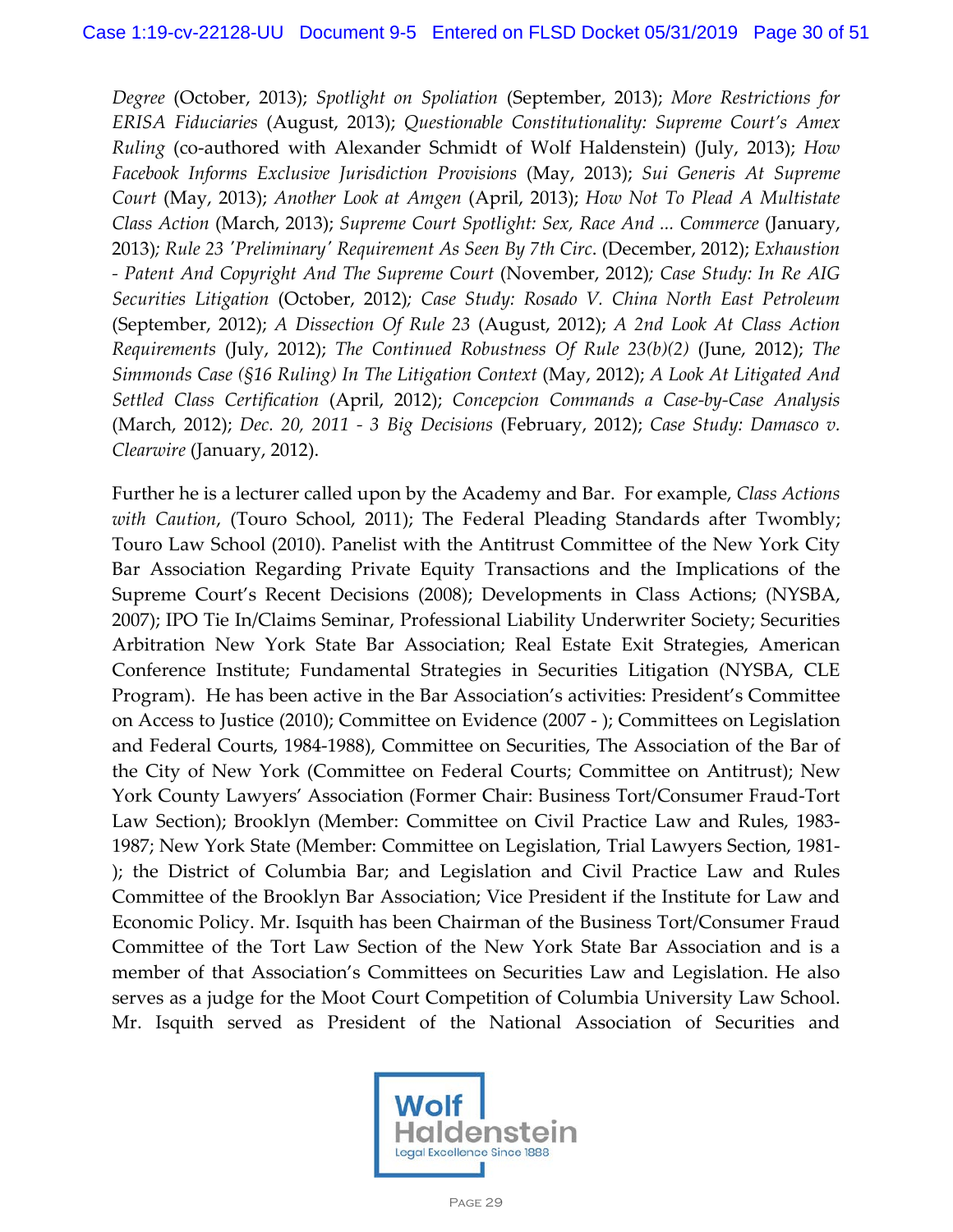Commercial Law Attorneys in 2003 and 2004.

Mr. Isquith is frequently quoted in the Wall Street Journal, the New York Times, and other national publications.

The April 1987 issue of Venture magazine listed Mr. Isquith as among the nation's top securities class action attorneys. Since 2006 Mr. Isquith has been elected as among the top 5% of attorneys in the New York City metropolitan area chosen to be included in the Super Lawyers Magazine. Martindale Hubbell registers Mr. Isquith as one of the Preeminent Lawyers (2010), Avenue Magazine, Legal Elite (2010).

**JEFFREY G. SMITH**: *admitted:* New York; California; Supreme Court of the United States; U.S. Courts of Appeals for the Second, Third, Fourth, Fifth, Sixth, Seventh, Eighth and Ninth Circuits; U.S. Tax Court; U.S. District Courts for the Southern and Eastern Districts of New York, Southern, Central and Northern Districts of California and the Districts of Colorado and Nebraska. *Education*: Woodrow Wilson School of Public and International Affairs, Princeton University (M.P.A., 1977); Yale Law School (J.D., 1978); Vassar College (A.B., *cum laude generali*, 1974). At Yale Law School, Mr. Smith was a teaching assistant for the Trial Practice course and a student supervisor in the Legal Services Organization, a clinical program. Member: The Association of the Bar of the City of New York; New York State and American (Section on Litigation) Bar Associations; State Bar of California (Member: Litigation Section); American Association for Justice. Mr. Smith has frequently lectured on corporate governance issues to professional groups of Fund trustees and investment advisors as well as to graduate and undergraduate business student groups, and has regularly served as a moot court judge for the A.B.A. and at New York University Law School. Mr. Smith has substantial experience in complex civil litigation, including class and derivative actions, tender offer, merger, and takeover litigation. Mr. Smith is rated "AV" by Martindale Hubble and, since its inception in 2006, has been selected as among the top 5% of attorneys in the New York City metropolitan area chosen to be included in the Super Lawyers Magazine.

**FRANCIS M. GREGOREK (Retired)**: *admitted:* California; New York; United States Courts of Appeals for the Second and Ninth Circuits; United States District Courts for the Southern and Eastern Districts of New York and the Southern, Central, and Northern Districts of California. *Education:* University of Virginia (B.A., *magna cum laude*, 1975). Phi Beta Kappa, Phi Alpha Theta International Historical Honor Society; University College, Durham University, England; New York University School of Law

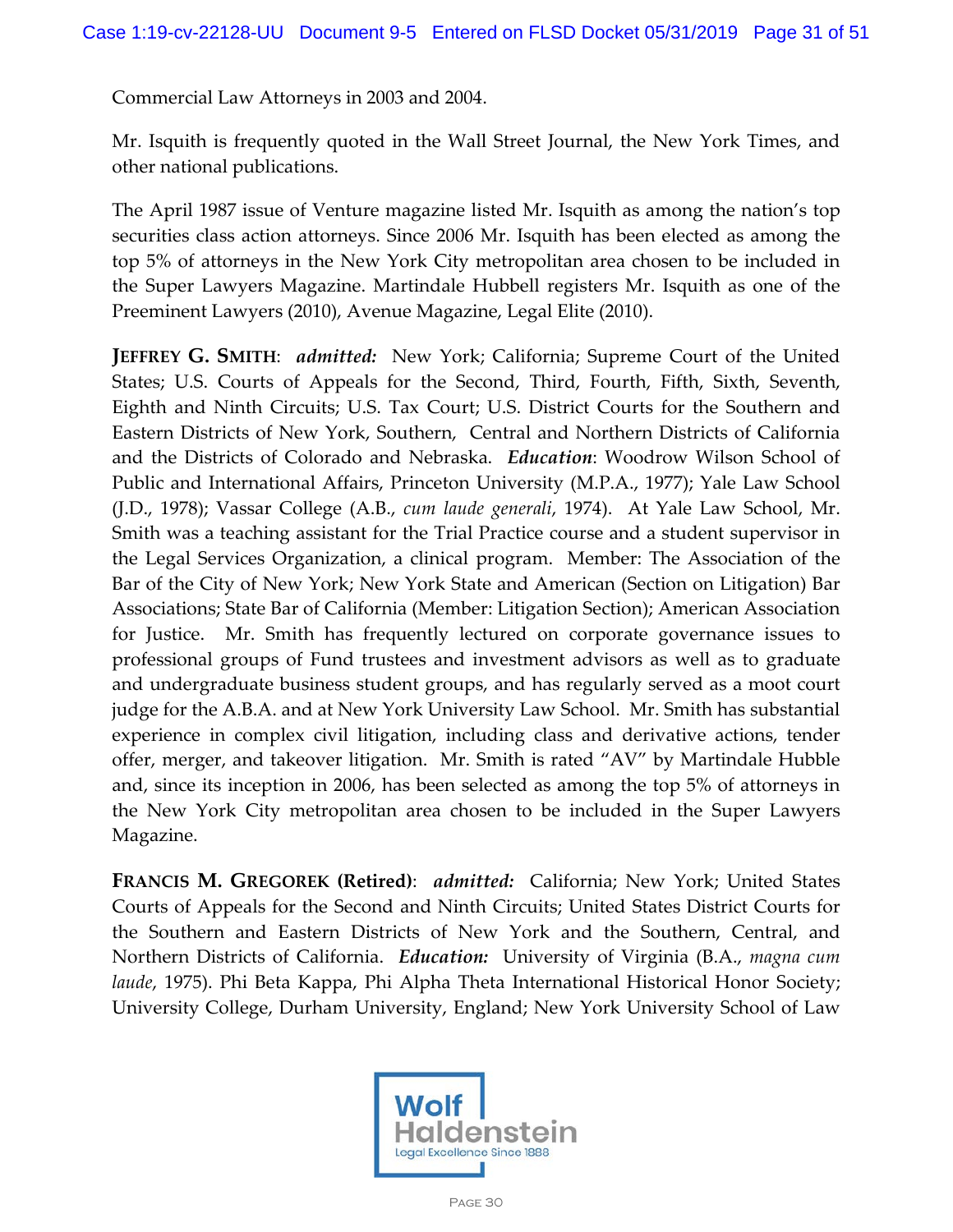(J.D., 1978). Mr. Gregorek is the Managing Partner of the Firm's San Diego office. Throughout his 32 year career, Mr. Gregorek's practice has focused on complex commercial litigation and class action practice on both the trial and appellate court levels, in federal and state courts nationwide, in the areas of securities, antitrust, consumer protection, and technology. Mr. Gregorek has also represented foreign governments involved in complex commercial litigation in United States federal courts. As part of that representation, Mr. Gregorek has worked in conjunction with the heads of ministerial departments, ambassadors, and consular officials of those countries charged by their governments with overseeing the litigations, as well as the attorney general of a government he was representing. Throughout these litigations, Mr. Gregorek met with such government officials to advise and plan strategy in addition to keeping them fully up-to-date on the progress of the litigation.

Mr. Gregorek has served as lead counsel, co-lead counsel, or in other leadership positions in numerous class and other complex litigations throughout the United States. For example, *In re Dole Shareholder Litigation*, Case No. BC281949 (recovered \$172 million for shareholders) (Super. Ct. Los Angeles County, 2003). At the time of the case's settlement, the \$172 million recovered for the class was one of the top 10 recoveries ever achieved on behalf of a class. Judge Anthony J. Mohr, who presided over the action, stated at the final settlement hearing: "Co-Lead Counsel did excellent first class work." *Id*.

As an additional example, Mr. Gregorek and the Firm served as co-lead counsel in *Bamboo Partners LLC v. The Robert Mondavi Corp., et al*., Case No. 26-27170 (Super. Ct. Napa County, 2004), a class action arising from an unsolicited \$1.3 billion offer (cash and debt assumption) from Constellation Brands, Inc. for The Robert Mondavi Corp.

Mr. Gregorek has successfully argued two matters to the California Supreme Court that established: (1) the right of taxpayers to file class claims under the Government Claims Act for the return of improperly collected taxes, *Ardon v. City of Los Angeles*, 52 Cal.4th 241 (2011) (challenging the City of Los Angeles' telephone users tax on behalf of the City's taxpayers) and (2) the Government Claims Act's pre-emption of ordinances seeking to bar class actions for the return of improperly collected taxes, *McWilliams v. City of Long Beach*, 2013 Cal. LEXIS 3510, Cal. Supreme Ct. No. S202037 (April 25, 2013) (challenging the City of Long Beach's telephone users tax on behalf of the City's taxpayers).

**CHARLES J. HECHT**: *admitted* New York, United States Supreme Court, United

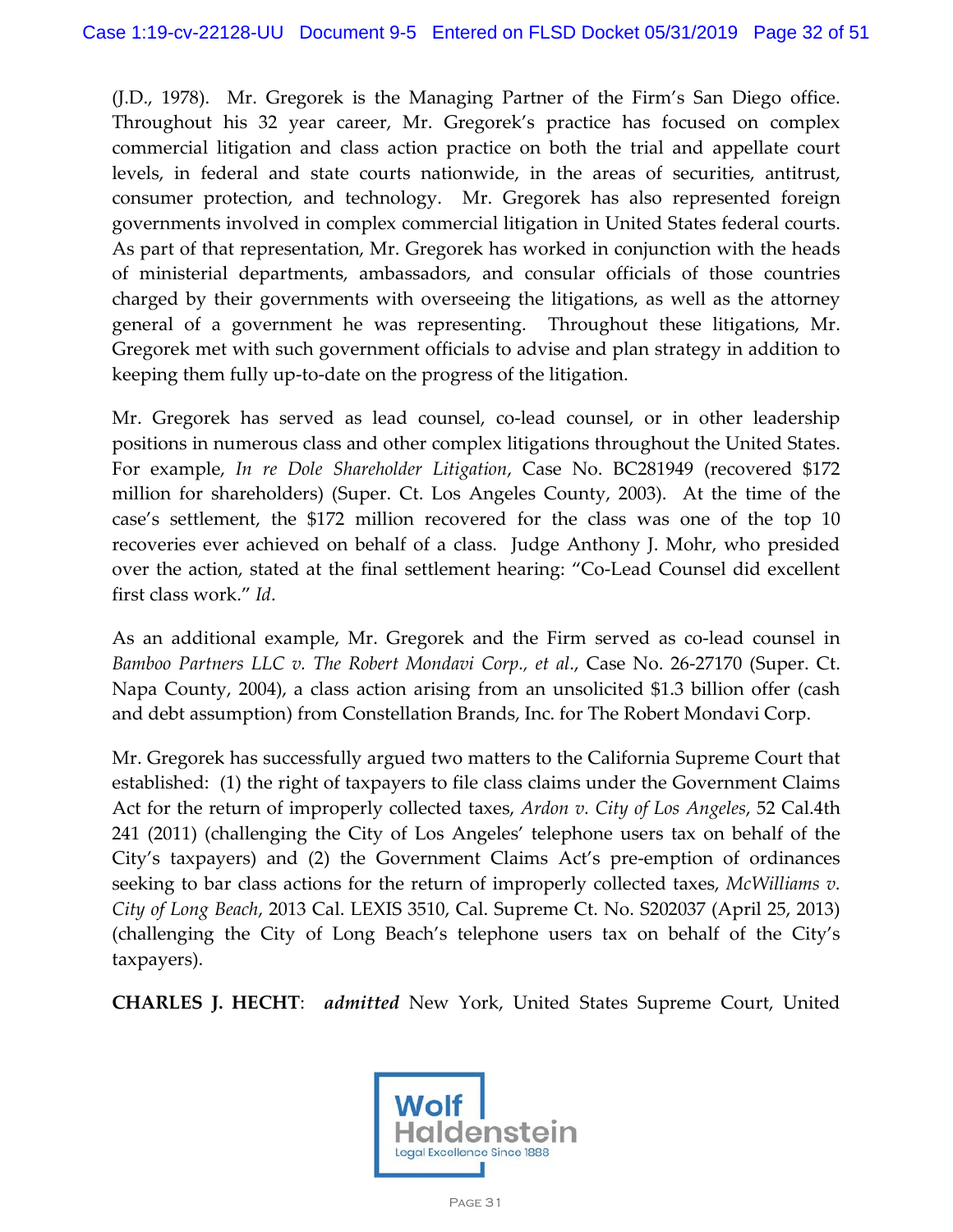States Court of Appeals for the Second Circuit; United States Court of Appeals for the Fifth Circuit; United States Court of Appeals for the Seventh Circuit; United States Court of Appeals for the Sixth Circuit; United States Court of Appeals for the Third Circuit; United States Court of Appeals for the Ninth Circuit; United States Court of Appeals for the Eleventh Circuit; United States District Court for the Southern District of New York; United States District Court for the Eastern District of New York; United States District Court for the; Eastern District of Wisconsin and the United States Court of Appeals for the Seventh Circuit. *Education:* Mr. Hecht is a graduate of Cornell University and Cornell University Law. Charles J. Hecht is a partner of the firm, with over 40 years' experience in securities and commodities transactions, litigation, and arbitration. He has more than 50 published decisions on cases in which he was the sole or lead counsel, in areas ranging from securities and commodities fraud to constitutional and contract disputes.

Mr. Hecht has provided expert testimony before the Internal Revenue Service with respect to the impact of proposed tax regulations on preferred stock hedged with commodity futures and options. He has authored articles on mergers and acquisitions, earn outs, commodities, hedging, derivatives, and arbitration jurisdiction and damages. Since 2005 he has been the legal columnist for smartpros.com, an online newsletter for financial professionals.

He has been active in the New York State Bar Association's continuing legal education program, regularly speaking about class actions and serving as the Chairman of the program on securities arbitration in 1995. In 1996, Mr. Hecht was a principal coauthor of the New York Federal Practice Section's Report on Securities Class Fees. He is also an arbitrator for the American Arbitration Association and COMEX.

Before entering private practice, Mr. Hecht was with the Division of Corporate Finance (Washington, D.C. main office) of the Securities and Exchange Commission. He is actively involved with businesses in China and is a member of the United States-China Chamber of Commerce.

Notable Cases include, *CMIA Partners Equity Ltd. v. O'Neill*, 2010 NY Slip Op 52068(U) (Sup. Ct. N.Y. Co., 2010), *Hecht v. Andover Assocs. Mgmt. Corp*., 27 Misc 3d 1202(A) (Sup. Ct. Nassau Co., 2010), and *Sacher v. Beacon Assoc. Mgmt. Corp.,* 27 Misc 3d 1221(A) (Sup. Ct. Nassau Co., 2010). The *CMIA* case is the first time that a New York state court examined shareholder derivative suits under Cayman Islands law.

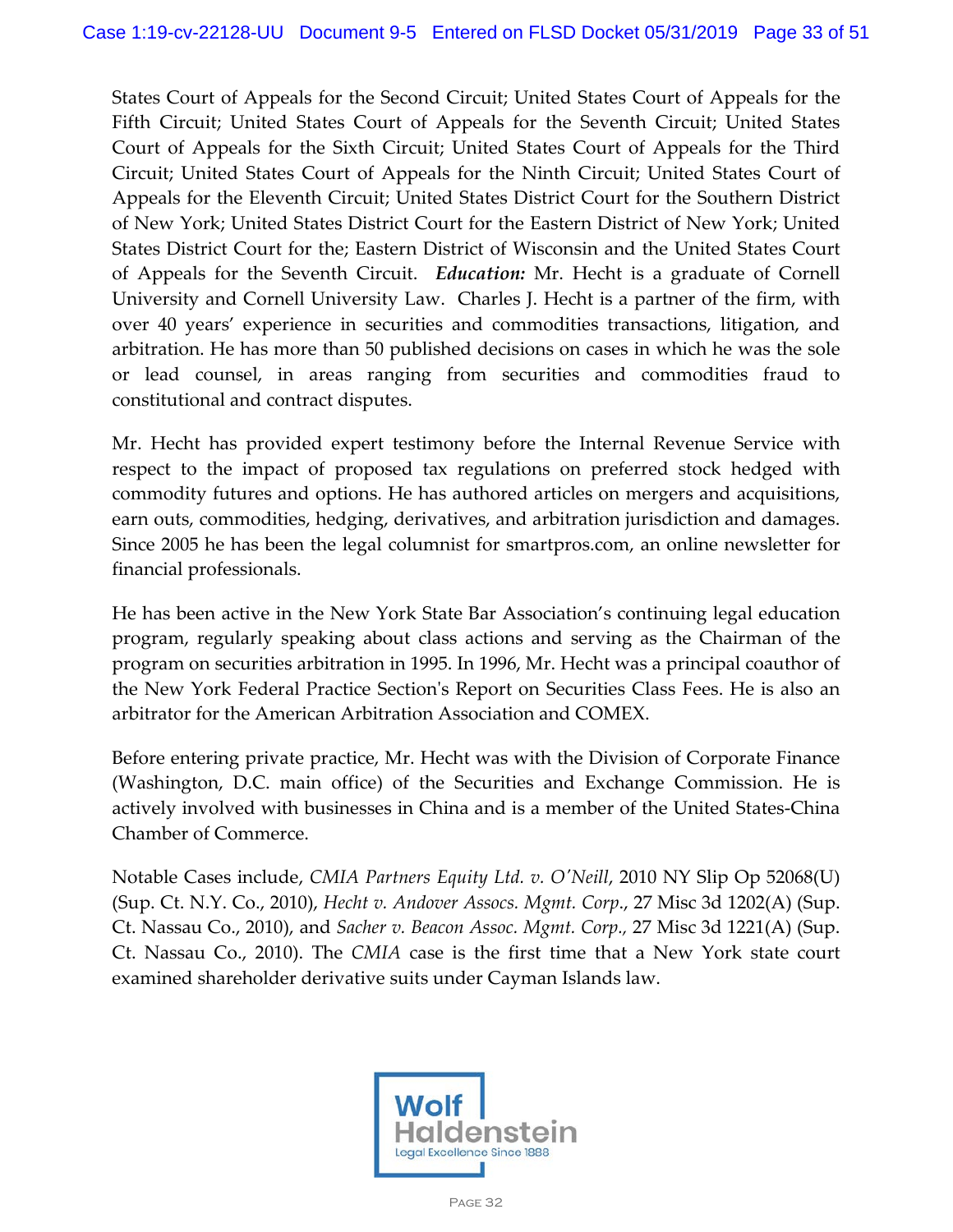**PETER C. HARRAR**: *admitted***; New York;** United States Court of Appeals for the Fourth Circuit and the United States District Courts for the Southern and Eastern Districts of New York. *Education*: Columbia Law School (J.D. 1984); Princeton University, Phi Beta Kappa, *magna cum laude.* Mr. Harrar is a partner in the firm and has extensive experience in complex securities and commercial litigation on behalf of individual and institutional clients.

He has represented investment funds, hedge funds, insurance companies and other institutional investors in a variety of individual actions, class actions and disputes involving mortgage-backed securities and derivative instruments. Examples include *In re EMAC Securities Litigation*, a fraud case concerning private placements of securitized loan pools, and *Steed Finance LDC v. LASER Advisors, Inc.*, a hybrid individual and class action concerning the mispricing of swaptions.

Over the years, Mr. Harrar has also served as lead or co-lead counsel in numerous securities class and derivative actions throughout the country, recovering hundreds of millions of dollars on behalf of aggrieved investors and corporations. Recent examples are some of the largest recoveries achieved in resolution of derivative actions, including *American International Group Consolidated Derivative Litigation*) (\$90 million), and *Bank of America/Merrill Derivative Litigation* (\$62.5 million).

**MARK C. RIFKIN:** *admitted:* New York; Pennsylvania; New Jersey; U.S. Supreme Court; U.S. Courts of Appeals for the Second, Third, Fifth, and D.C. Circuits; U.S. District Courts for the Southern and Eastern Districts of New York, the Eastern and Western Districts of Pennsylvania, the District of New Jersey, the Eastern District of Wisconsin and the Western District of Michigan. *Education:* Princeton University (A.B., 1982); Villanova University School of Law (J.D. 1985). Contributor, Packel & Poulin, *Pennsylvania Evidence* (1987).

A highly experienced securities class action and shareholder rights litigator, Mr. Rifkin has recovered hundreds of millions of dollars for victims of corporate fraud and abuse in federal and state litigation across the country. Since 1990, Mr. Rifkin has served as lead counsel, co-lead counsel, or trial counsel in many class and derivative actions in securities, intellectual property, ERISA, antitrust, insurance, consumer and mass tort litigation throughout the country.

Unique among his peers in the class action practice, Mr. Rifkin has extensive trial experience. Over the past thirty years, Mr. Rifkin has tried many complex commercial

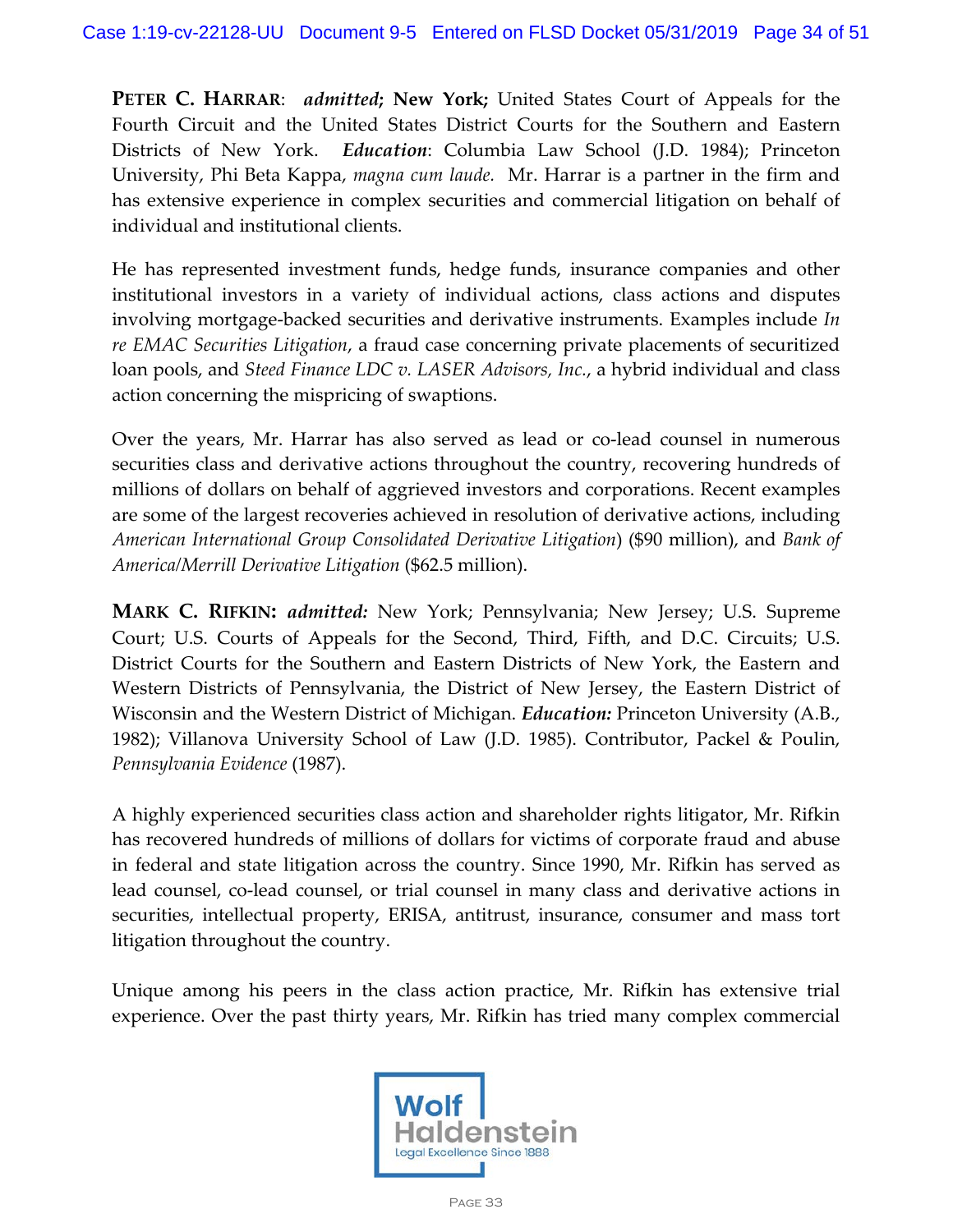actions in federal and state courts across the country in class and derivative actions, including *In re National Media Corp. Derivative Litig.*, C.A. 90-7574 (E.D. Pa.), *Upp v. Mellon Bank, N.A.*, C.A. No. 91-5229 (E.D. Pa.), where the verdict awarded more than \$60 million in damages to the Class (later reversed on appeal, 997 F.2d 1039 (3d Cir. 1993)), and *In re AST Research Securities Litigation*, No. 94-1370 SVW (C.D. Cal.), as well as a number of commercial matters for individual clients, including *Zelouf Int'l Corp. v. Zelouf*, Index No. 653652/2013 (N.Y. Sup. Ct. 2015), in which he obtained a \$10 million judgment for for his client.

Mr. Rifkin also has extensive appellate experience. Over thirty years, Mr. Rifkin has argued dozens of appeals on behalf of appellants and appellees in several federal appellate courts, and in the highest appellate courts in New York, Pennsylvania, New Jersey, and Delaware.

Mr. Rifkin has earned the AV®-Preeminent rating by Martindale-Hubbell® for more than 20 years, and has been selected for inclusion in the New York Metro SuperLawyers® listing since 2010. In 2014, Mr. Rifkin was named a "Titan of the Plaintiff's Bar" by Law360®.

In 2015, Mr. Rifkin received worldwide acclaim for his role as lead counsel for the class in *Good Morning To You Productions Corp. v. Warner/Chappell Music, Inc.*, No. CV 13- 04460-GHK (MRWx), in federal court in Los Angeles, successfully challenging the copyright to "Happy Birthday to You," the world's most famous song. In recognition of his historic victory, Mr. Rifkin was named a Trailblazer in Intellectual Property by the National Law Journal in 2016. In 2018, Mr. Rifkin led a team of lawyers from Wolf Haldenstein who represented the plaintiffs in *We Shall Overcome Foundation, et al. v. The Richmond Organization, Inc., et al.*, No. 16-cv-02725-DLC (S.D.N.Y.), which successfully challenged the copyright to "We Shall Overcome," called the "most powerful song of the 20th century" by the Librarian of Congress.

Mr. Rifkin lectures frequently to business and professional organizations on a variety of securities, shareholder, intellectual property, and corporate governance matters. Mr. Rifkin is a guest lecturer to graduate and undergraduate economics and finance students on corporate governance and financial disclosure topics. He also serves as a moot court judge for the A.B.A. and New York University Law School. Mr. Rifkin appears frequently in print and broadcast media on diverse law-related topics in

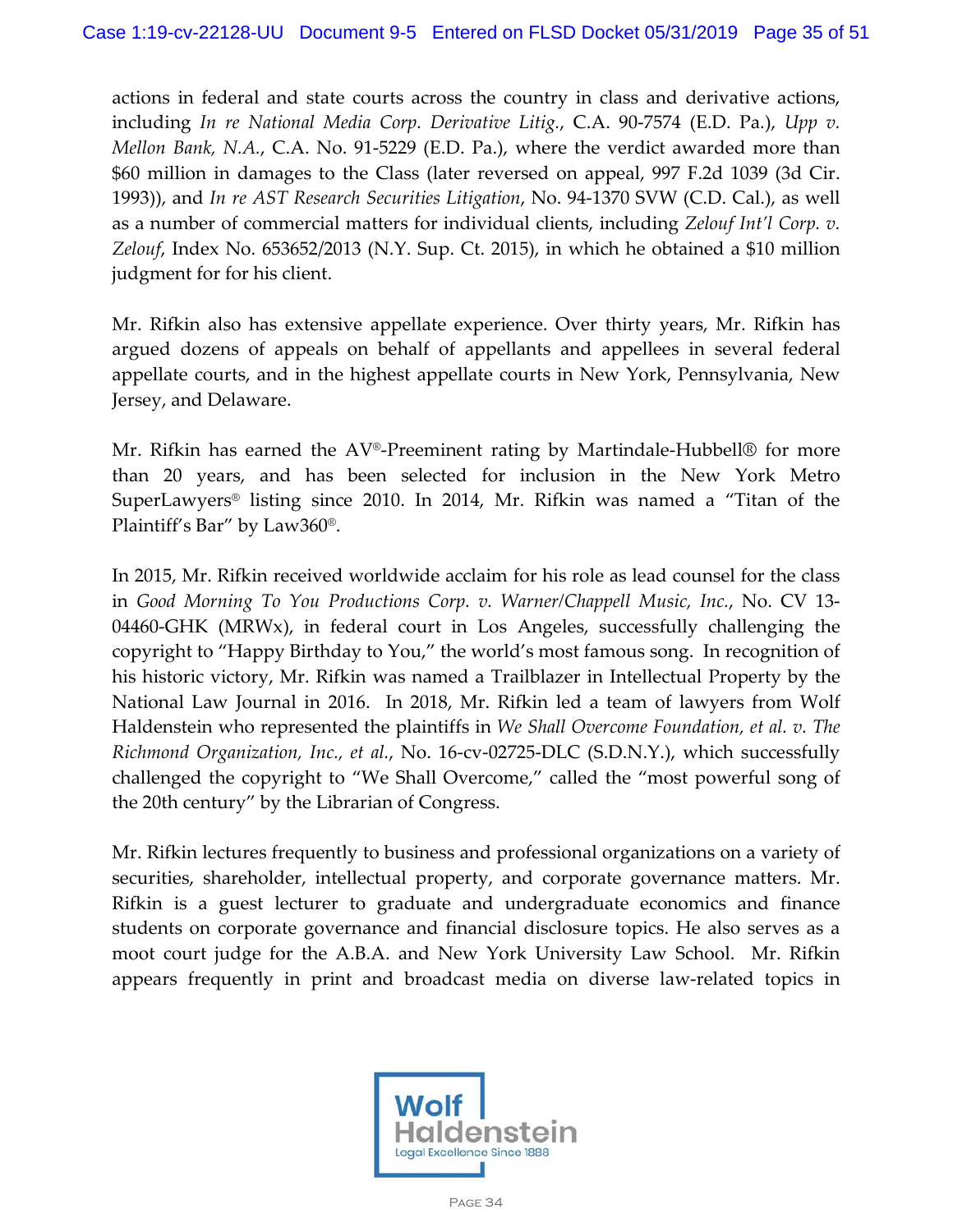corporate, securities, intellectual property, antitrust, regulatory, and enforcement matters.

**BETSY C. MANIFOLD**: *admitted***:** Wisconsin; New York; California; U.S. District Courts for the Western District of Wisconsin, Eastern and Southern Districts of New York, and Northern, Central and Southern Districts of California. *Education*: Elmira College; Middlebury College (B.A., *cum laude*, 1980); Marquette University (J.D., 1986); New York University. Thomas More Scholar. Recipient, American Jurisprudence Award in Agency. Member: The Association of the Bar of the City of New York. Languages: French.

Ms. Manifold served as co-lead counsel in the following cases to recovery on behalf of employees: *Miguel Garcia, et al. v. Lowe's Home Center, Inc. et al.* – Case No. GIC 841120 (Barton) (Cal. Sup. Ct, San Diego) (\$1.65 million settlement w/ average class member recovery of \$5,500, attorney fees and cost awarded separately) and *Neil Weinstein, et al. v. MetLife, Inc., et al.* – Case No. 3:06-cv-04444-SI (N.D. Cal) (\$7.4 million settlement). Ms. Manifold also served as co-lead counsel in the following derivative actions: *In re Atmel Corporation Derivative Litigation*, Master File No. CV 06-4592-JF (N.D. Cal.) (\$9.65 million payment to Atmel) and *In re Silicon Storage Technology Inc. Derivative Litig.*, Case No. C 06-04310 JF (N.D. Cal.) (cash payment and re-pricing of options with a total value of \$5.45 million). Ms. Manifold also worked as lead counsel on the following class action: *Lewis v. American Spectrum Realty,* Case No. 01 CC 00394, Cal. Sup. Ct (Orange County) (\$6.5 million settlement).

**DEMET BASAR**: *admitted*: New York; New Jersey; United States Court of Appeals for the Second, Sixth, Seventh, Eighth and Ninth Circuits; United States District Courts for the Southern District of New York, Western District of New York, District of New Jersey, Central District of Illinois, and the Eastern District of Wisconsin. *Education*: Fairleigh Dickinson University (B.A., *summa cum laude*, 1984), Phi Omega Epsilon; Rutgers University School of Law (J.D., 1990). Recipient, West's Scholarship Award, Senior Notes and Comments Editor, *Rutgers Law Review*. Member: The Association of the Bar of the City of New York. Languages: Turkish.

Ms. Basar has over 25 years of experience representing plaintiffs in complex class actions. She is a member of the Firm's Investor Protection and Consumer Protection Groups. Her practice is primarily concentrated in consumer and securities class actions, and derivative litigation. As Chair of the Firm's Madoff Recovery Task Force, she successfully represented hundreds of wronged investors in various Madoff feeder

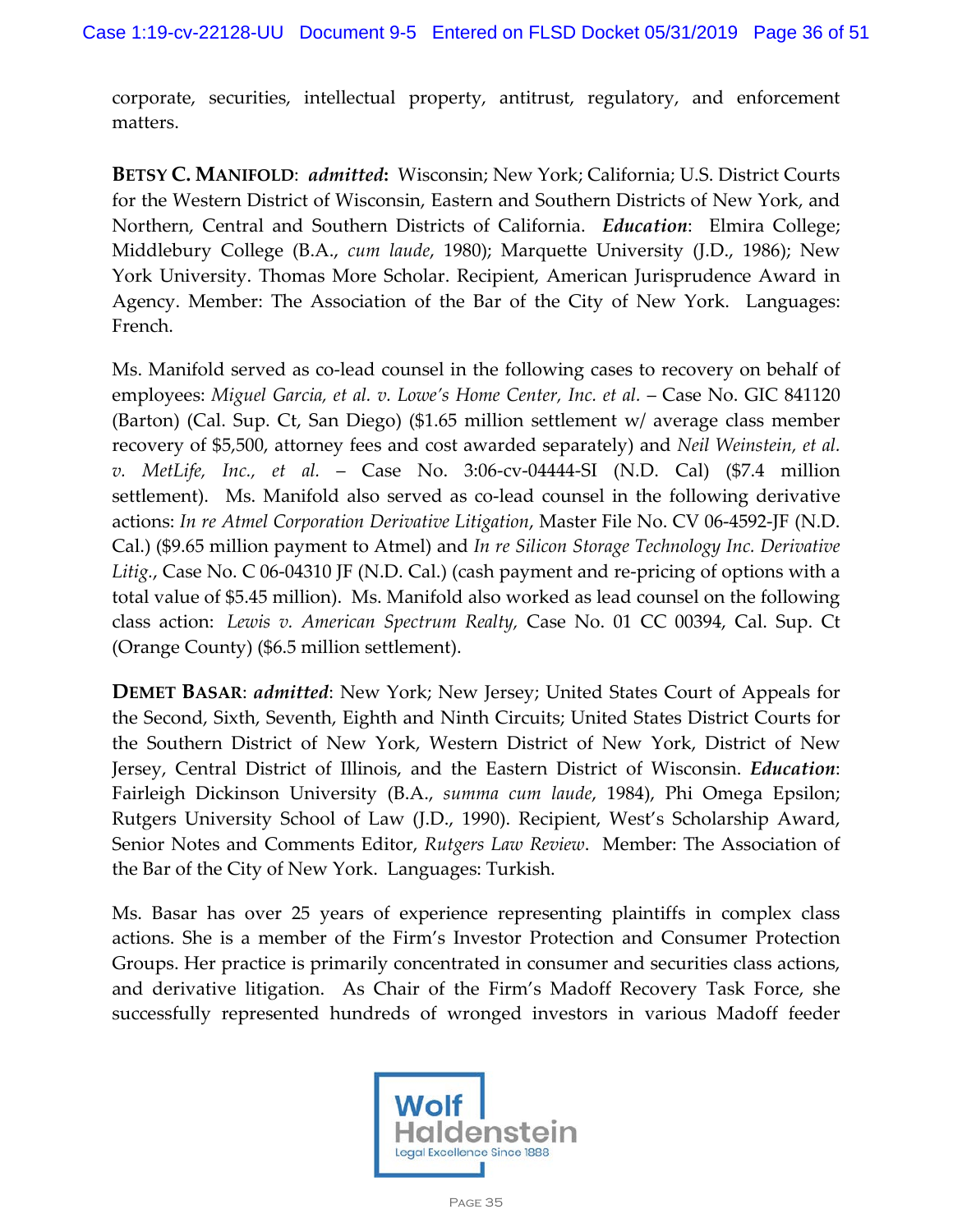funds in class actions that recovered over \$300 million for wronged investors. These include *In re Tremont Securities Law, State Law and Insurance Litigation*, No. 08-civ-11117 (TPG) (SDNY) (\$100 million settlement for investors in the Tremont family of Madoff feeder funds), *In re Beacon Associates Litigation*, Master File No. 09 Civ. 0777 (LBS) (SDNY) (\$219 million settlement for investors in the Beacon family of Madoff feeder funds, among others). She has served as lead counsel, co-lead counsel or individual counsel in *In re American Pharmaceutical Partners, Inc. Shareholder Litigation,* Consolidated C.A. No. 1823-N (Del. Ch. Ct. (\$14.3 million settlement), *In re Loral Space & Communications Shareholders Securities Litigation*, 03-cv-8262 (SDNY) (\$3.45 million settlement), *Steed Finance LDC v. LASER Advisors*, No. 99-cv-4222 (SDNY), *In re AMBAC Financial Group, Inc.*, C.A. No. 3521 (Del. Ch. Ct.), and several multidistrict securities litigations, including *In re Mutual Fund Investment Litigation,* MDL No. 1586 (D. Md.) and *In re J.P. Morgan Chase Securities Litigation,* MDL No. 1783 (N.D. Ill.).

**BENJAMIN Y. KAUFMAN**: *admitted***:** New York. *Education*: Yeshiva University, B.A.; Benjamin N. Cardozo School of Law, Yeshiva University, J.D. Mr. Kaufman focuses on class actions on behalf of defrauded investors and consumers. Mr. Kaufman's successful securities litigations include *In re Deutsche Telekom AG Securities Litigation*, No. 00-9475 (S.D.N.Y.), a complex international securities litigation requiring evidentiary discovery in both the United States and Europe, which settled for \$120 million. Mr. Kaufman was also part of the team that recovered \$46 million for investors in *In re Asia Pulp & Paper Securities Litigation*, No. 01-7351 (S.D.N.Y.); and \$43.1 million, with contributions of \$20 million, \$14.85 million and \$8.25 million from Motorola, the individual defendants, and defendant underwriters respectively, in *Freeland v. Iridium World Communications, Ltd*.

Mr. Kaufman's outstanding representative results in derivative and transactional litigations include: *In re Trump Hotels Shareholder Derivative Litigation* (Trump personally contributed some of his holdings; the company increased the number of directors on its board, and certain future transactions had to be reviewed by a special committee); *Southwest Airlines Derivative Litigation (Carbon County Employee Retirement System v. Kelly* (Dist. Ct. Dallas Cnty., Tex.)) (a derivative matter that resulted in significant reforms to the air carrier's corporate governance and safety and maintenance practices and procedures for the benefit of Southwest and its shareholders).

He argued the appeal in *In re Comverse Technology, Inc. Derivative Litig.*, 56 A.D.3d 49 (1st Dep't 2008) which led to the seminal New York Appellate Division opinion which clarified the standards of demand futility, and held that a board of directors loses the

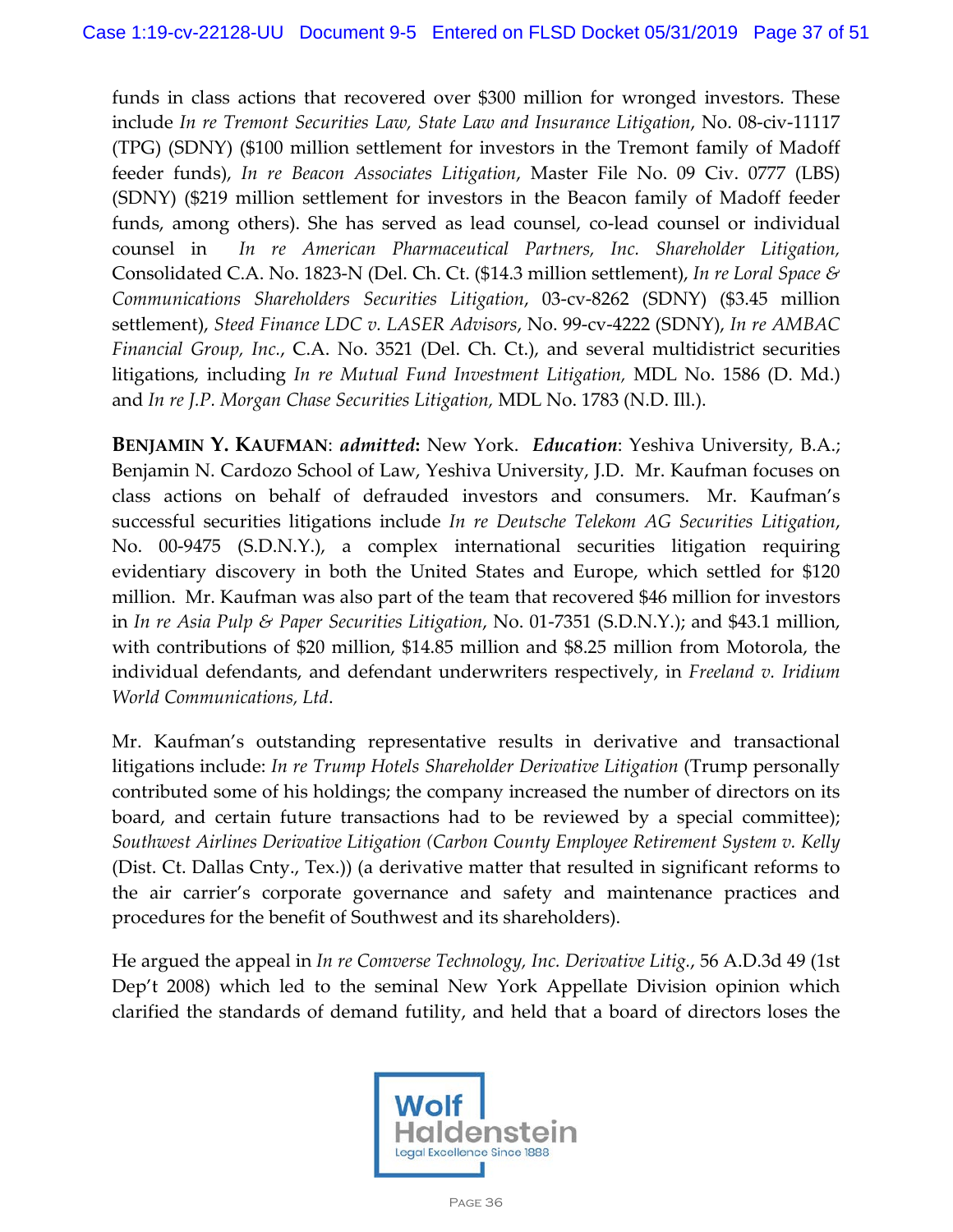protection of the business judgment rule where there is evidence of self-dealing and poor judgment by the directors; and *In re Topps Company, Inc. Shareholders Litigation*  which resulted in a 2007 decision which vindicated the rights of shareholders under the rules of comity and doctrine of forum non conveniens and to pursue claims in the most relevant forum notwithstanding the fact that jurisdiction might exist as well in the state of incorporation. Mr. Kaufman has also lectured and taught in the subjects of corporate governance as well as transactional and derivative litigation.

In addition, Mr. Kaufman represents many corporate clients in complex commercial matters, including *Puckett v. Sony Music Entertainment*, No. 108802/98 (Sup. Ct. N.Y. Cnty. 2002) (a complex copyright royalty class action); *Shropshire v. Sony Music Entertainment*, No. 06-3252 (S.D.N.Y.), and *The Youngbloods v. BMG Music*, No. 07-2394 (S.D.N.Y.); and *Mich II Holdings LLC v. Schron,* No. 600736/10 (Sup. Ct. N.Y. Cnty.) (represented certain defendants in connection with real estate dispute and successfully litigated motion to dismiss all claims against those defendants; he continues to represent those clients' interests in several related litigations in New York and Delaware). Mr. Kaufman has also represented clients in arbitrations and litigation involving oppressed minority shareholders in closely held corporations.

Prior to joining WHAFH and Milberg in August of 1998, Mr. Kaufman was a Court Attorney for the New York State Supreme Court, New York County (1988-1990) and Principal Law Clerk to Justice Herman Cahn of the Commercial Division of the New York State Supreme Court, New York County (1990-1998).

Mr. Kaufman is an active member of the Commercial and Federal Litigation Section of the New York State Bar Association, the International Association of Jewish Lawyers and Jurists and the Jewish Lawyers Guild. He has also lectured on corporate governance issues to institutional investor conferences across the United States and abroad. Mr. Kaufman is a member of the Board of Trustees of the Hebrew Academy of the Five Towns and Rockaways.

**THOMAS H. BURT**: *admitted***:** New York; U.S. District Courts for the Southern and Eastern Districts of New York, Eastern District of Michigan. *Education*: American University (B.A., 1993); New York University (J.D., 1997). Articles Editor with New York University Review of Law and Social Change. Mr. Burt is a litigator with a practice concentrated in securities class actions and complex commercial litigation. After practicing criminal defense with noted defense lawyer Jack T. Litman for three years, he joined Wolf Haldenstein, where he has worked on such notable cases as *In re* 

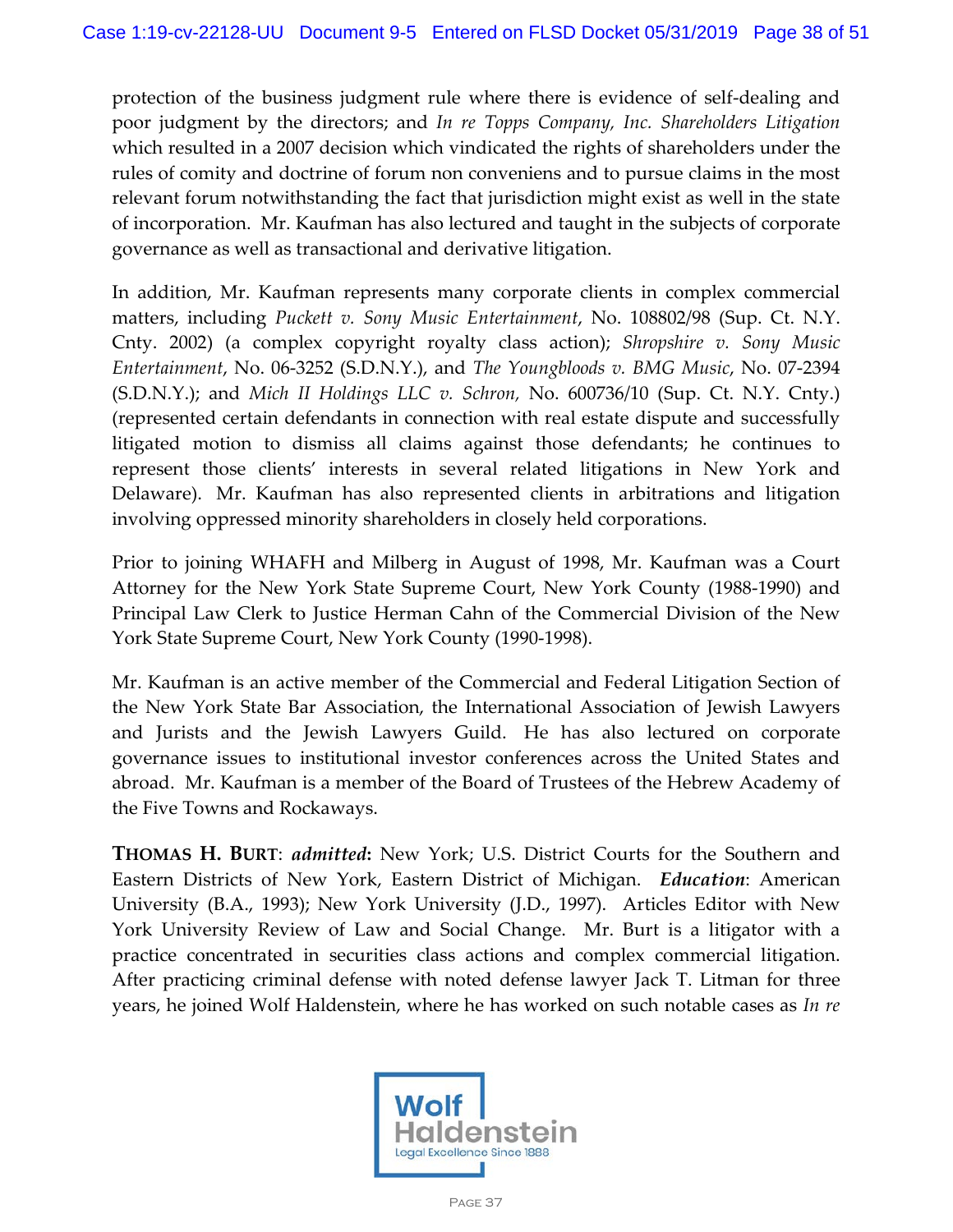*Initial Public Offering Securities Litigation*, No. 21 MC 92 (SAS) (S.D.N.Y.)(a novel and sweeping amalgamation of over 300 class actions which resulted in a recovery of \$586 million); *In re MicroStrategy Securities Litigation*, No. 00-473-A (E.D. Va.) (recovery of \$192 million); *In re DRAM Antitrust Litigation*, No. 02-cv-1486 (PJH) (N.D. Cal.) (antitrust case resulting in \$315 million recovery); *In re Computer Associates 2002 Class Action Securities Litigation*, No. 02-cv-1226 (TCP) (E.D.N.Y.)(settled, together with a related fraud case, for over \$133 million); *K.J. Egleston L.P. v. Heartland Industrial Partners, et al.*, 2:06-13555 (E.D. Mich.) (recovery included personal assets from former Reagan Administration budget director David A. Stockman); and *Parker Friedland v. Iridium World Communications, Ltd.,* 99-1002 (D.D.C.)(recovery of \$43.1 million). Mr. Burt has spoken on several occasions to investor and activist groups regarding the intersection of litigation and corporate social responsibility. Mr. Burt writes and speaks on both securities and antitrust litigation topics. He has served as a board member and officer of the St. Andrew's Society of the State of New York, New York's oldest charity.

**RACHELE R. BYRD:** *admitted:* California; U.S. District Courts for the Southern, Northern, Central and Eastern Districts of California; U.S. Court of Appeals for the Ninth Circuit. *Education:* Point Loma Nazarene College (B.A., 1994); University of California, Hastings College of the Law (J.D., 1997). Member: State Bar of California. Former Deputy Alternate Public Defender for the County of San Diego. Ms. Byrd is located in the firm's San Diego office. She practices corporate derivative and class action litigation including securities, consumer, antitrust, employment and general corporate and business litigation. Ms. Byrd has played a significant role in litigating numerous class and derivative actions, including *In re Apple & AT&TM Antitrust Litigation*, Master File No. C 07-05152 JW (N.D. Cal.) (antitrust class action against Apple Inc. and AT&T Mobility LLC regarding aftermarkets for iPhone wireless service and applications); *Ardon v. City of Los Angeles* (2011) 52 Cal.4th 241 (challenging the City of Los Angeles' telephone users tax on behalf of the City's taxpayers); *McWilliams v. City of Long Beach*, 2013 Cal. LEXIS 3510, Cal. Supreme Ct. No. S202037 (April 25, 2013) (challenging the City of Long Beach's telephone users tax on behalf of the City's taxpayers); *DeFrees, et al. v. Kirkland, et al*., No. CV 11-04272 GAF(SPx) (C.D. Cal.) (shareholder derivative action); *Bamboo Partners LLC, et al. v. Robert Mondavi Corp., et a*l. (shareholder class action that settled for \$10.8 million in 2007); and *Lewis, et al. v. American Spectrum Realty, Inc., et al*., (shareholder class action that settled for \$6.5 million in 2004).

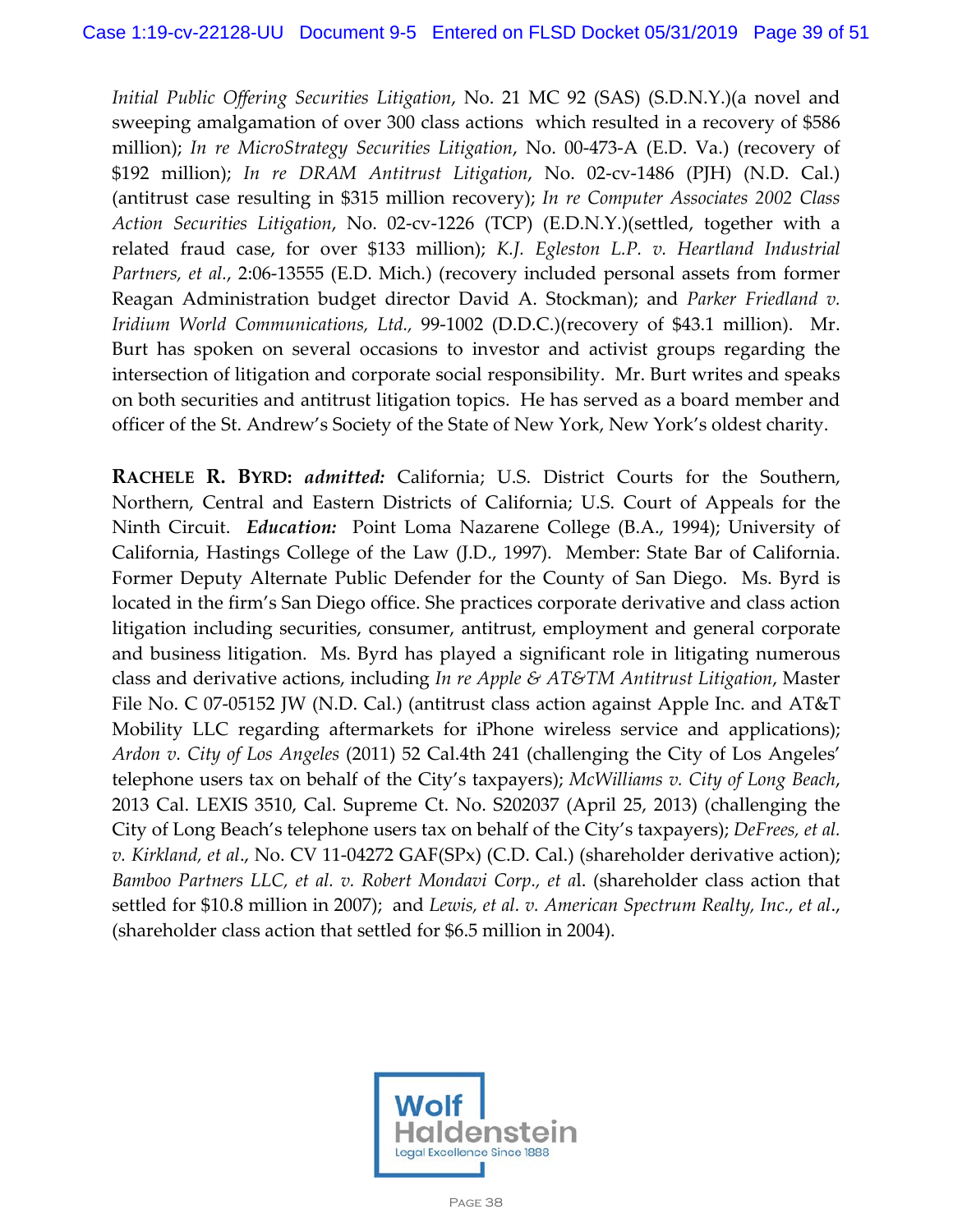**REGINA M. CALCATERRA:** *admitted:* New York; U.S. District Courts for the Southern and Eastern Districts. *Education:* Seton Hall University School of Law (J.D. 1996); State University of New York at New Paltz (B.A. 1988).

For the past twenty-seven years, Ms. Calcaterra has spent her policy, managerial and legal career in both the private and public sector. Her previous private sector legal experience includes serving as a partner in a securities litigation practice where she represented defrauded public and labor pension funds. She served on the litigation teams of *In re WorldCom Securities Litigation*, *In re Merrill Lynch Securities Litigation* and *In re McKesson Securities Litigation* and represented shareholders in state court when seeking executive board, executive compensation and corporate governance changes in publicly traded corporations in an effort towards ensuring investor protections. Ms. Calcaterra has lectured on securities litigation, SEC regulatory matters and corporate governance.

Prior to joining Wolf Haldenstein she worked for the State of New York in various capacities including as Deputy General Counsel to the New York State Insurance Fund and Executive Director of two New York State Moreland Commissions – on Utility Storm Preparation and Response (CUSPR) and Investigating Public Corruption (CIPC). Under her guidance, the CUSPR investigated the response, preparation, and management of New York's power utility companies with respect to several major storms impacting the state including Hurricanes Sandy and Irene, and Tropical Storm Lee. Based upon detailed investigatory findings the CUSPR issued two reports that identified options for restructuring the Long Island Power Authority, put forth recommendations on strengthening regulatory oversight of the NYS Public Service Commission to substantially improve emergency preparedness and response for all utilities and provided policy recommendations on infrastructure needs, energy efficiency programs and consumer representation before the state's utility regulatory body. Most recommendations were immediately enacted into law and adopted into New York's utility regulatory scheme.

The CIPC also put forth recommendations via a report that which were also based upon detailed investigatory findings, focused on addressing systematic public corruption. Recommendations were accepted and integrated into statute including strengthening the state penal law to better allow district attorneys to prosecute bribery; enhancing all sentences for offenses related to public corruption; barring those convicted of public corruption from doing business with or working for state and local government; and

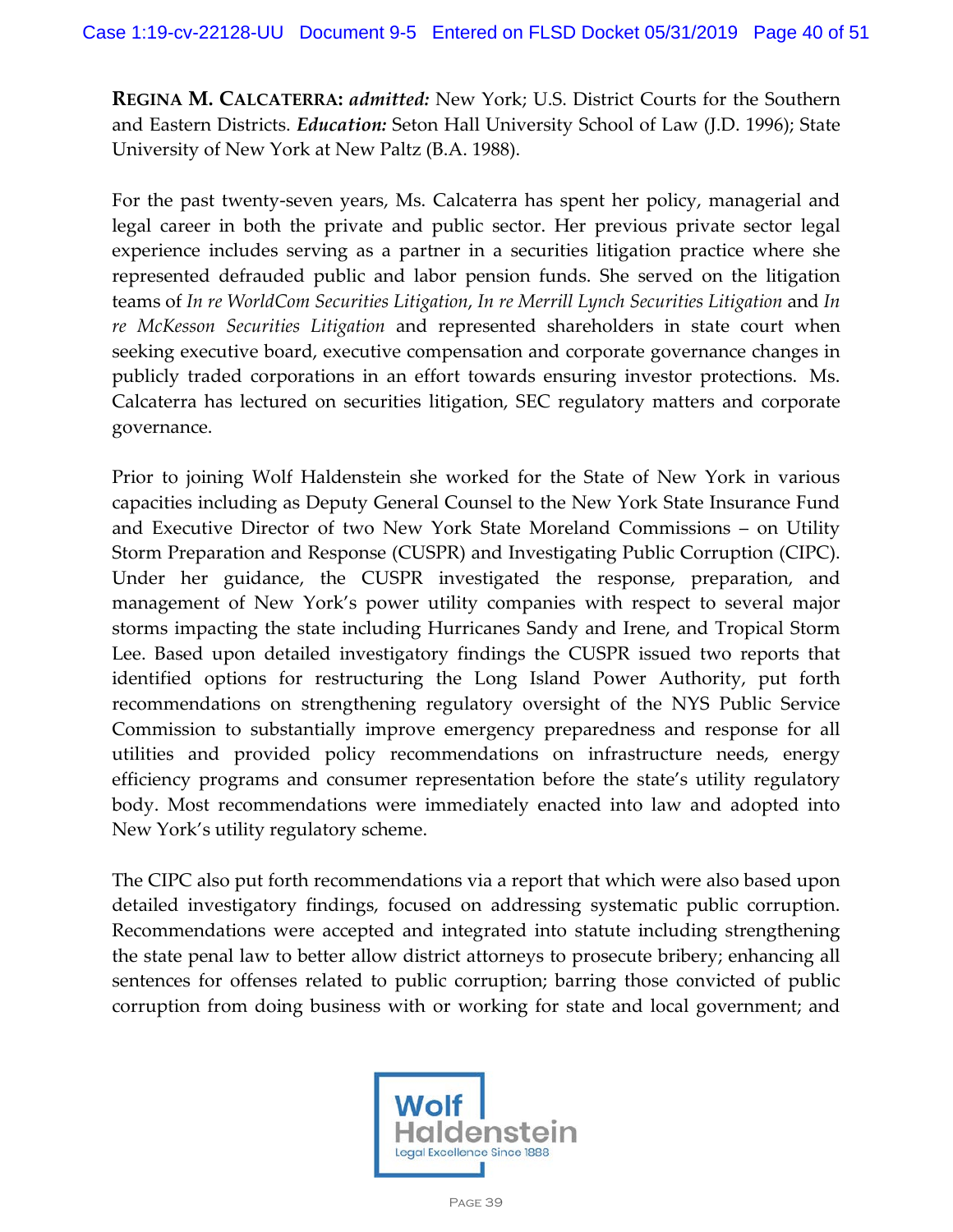appointing and funding a NYS Board of Elections independent enforcement counsel and compliance unit.

Prior to her state appointments, she served as Chief Deputy to the Suffolk County Executive where she managed a county of over 1.6 million residents, a \$2.7 billion annual budget and a 9500 employee workforce. She assisted the County Executive in significantly reducing the county's newly discovered \$530 million deficit to \$140 million through vendor outlay reductions, streamlining and restructuring government services and obtaining state authority to implement revenue generating initiatives. She also assisted in the management of Superstorm Sandy storm preparation and recovery for the county that included coordinating federal, state and local resources.

She is a *New York Times* best-selling author *of Etched in Sand, A True Story of Five Siblings Who Survived an Unspeakable Childhood on Long Island* (HarperCollins, 2013*)*. As a result of its messages of resiliency, perseverance and optimism it has been integrated into college, high school and middle school curricula throughout the United States. Her next book, *Etched in Sand's* sequel, *Girl Unbroken, A Sister's Harrowing Journey from the Streets of Long Island to the Farms of Idaho* will be released by HarperCollins in October 2016. She serves as board member to You Gotta Believe, an organization that works towards finding forever or adoptive parents for older foster children and to the SUNY New Paltz Foundation Board.

**RANDALL S. NEWMAN:** *admitted:* New York; California; U.S. Courts of Appeals for the Second, Seventh, Ninth and Federal Circuits; U.S. District Courts for the Southern and Eastern Districts of New York and the Central, Northern, Southern, and Eastern Districts of California; and the U.S. Tax Court. *Education:* Cleveland State University (B.B.A.,1992); University of Akron School of Law (J.D. *magna cum laude*, 1997) (American Jurisprudence Award; Akron Law Review; New York University (LL.M. Taxation, 1997).

Mr. Newman has practiced law for more than 19 years and has been licensed as an accountant for more than 20 years. He has extensive experience representing clients in both transactional and litigation matters in diverse areas including securities, finance, intellectual property, and real estate. Before beginning his own practice, Mr. Newman worked at two of the nation's largest law firms and at one of the world's largest public accounting firms. His cases often involve novel or cutting-edge legal issues. For example, in 2006, Mr. Newman commenced a class action against American Tax Relief,

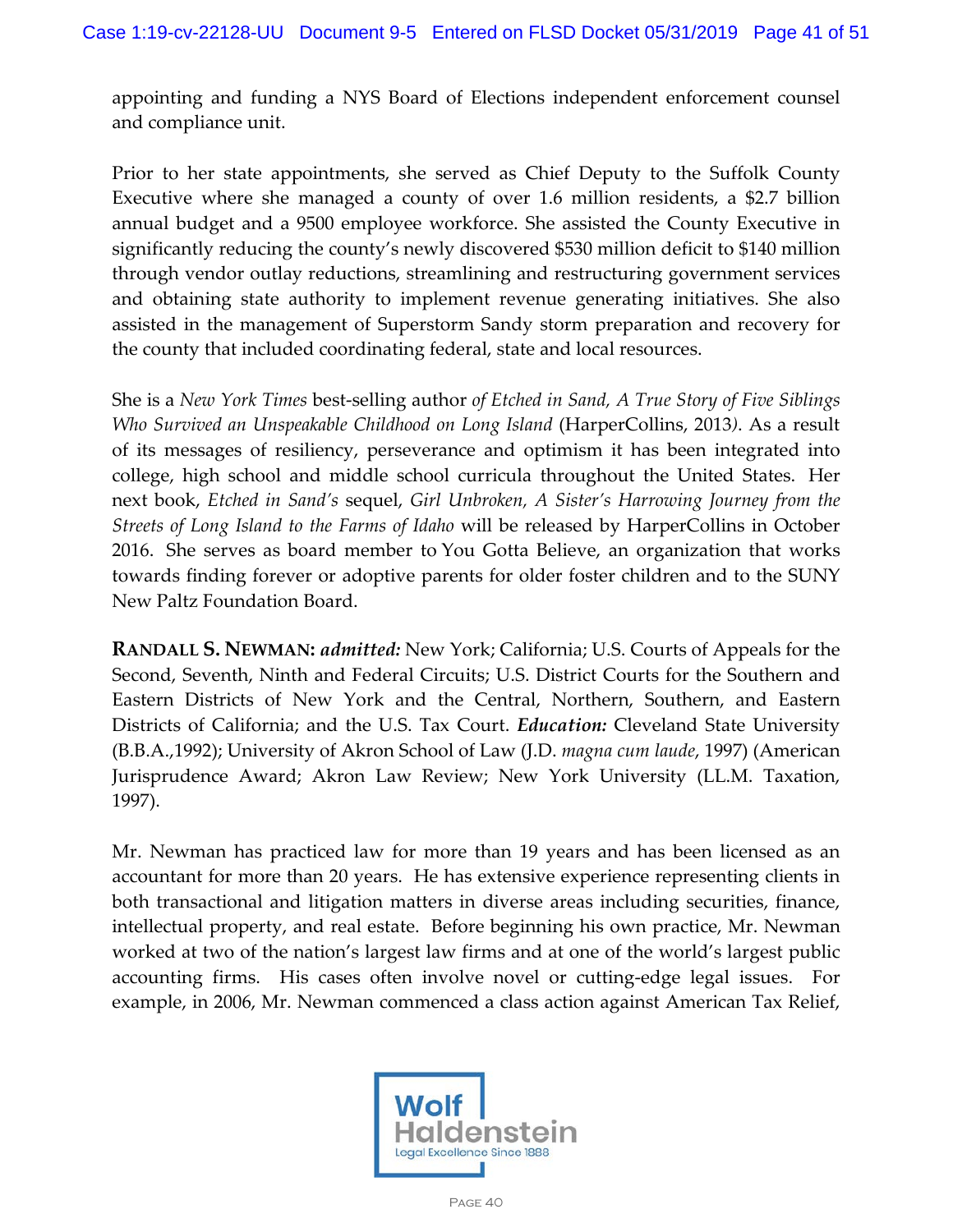LLC, captioned *Brown v. American Tax Relief, LLC*, Index No. 16771/2006, and assisted New York City in filing a companion case captioned *Comm'r Department of Consumer Affairs of the City of New York v. American Tax Relief, LLC*, Index No. 402140/2006 in the New York Supreme Court. Based on those two cases, on September 24, 2010, the United States Federal Trade Commission ("FTC") obtained a monetary judgment in excess of \$103 million.

More recently, before joining the firm, Mr. Newman initiated the first class action over a disputed copyright, *Good Morning To You Productions Corp. v. Warner/Chappell Music, Inc.*, No. CV 13-04460-GHK (MRWx), in federal court in Los Angeles, successfully challenging the copyright to "Happy Birthday to You," the world's most famous song. Mr. Newman and the firm have achieved worldwide acclaim for their groundbreaking work in the *Happy Birthday* litigation. In 2018, Mr. Newman represented the plaintiffs in *We Shall Overcome Foundation, et al. v. The Richmond Organization, Inc., et al.*, No. 16-cv-02725-DLC (S.D.N.Y.), which successfully challenged the copyright to "We Shall Overcome," called the "most powerful song of the 20th century" by the Librarian of Congress.

**MATTHEW M. GUINEY**: *admitted:* New York; U.S. District Courts for the Southern and Eastern District of New York. *Education***:** The College of William & Mary (B.A. in Government and Economics 1998); Georgetown University Law Center (J.D. 2002). Mr. Guiney's primary areas of practice are securities class actions under the Securities Act of 1933 and the Exchange Act of 1934, complex commercial litigation, *Employee Retirement Income Security Act* (*ERISA*) actions on behalf of plan participants, *Fair Labor Standards Act* of 1938 actions concerning overtime payment, and fiduciary duty actions under various state laws. Mr. Guiney has helped recover hundreds of millions of dollars for victims of corporate fraud and abuse in federal and state litigation across the country. Some of Mr. Guiney's notable results on behalf of investors include: *Mallozzi v. Industrial Enterprises of America, Inc. et al*., 1:07-cv-10321-DLC (S.D.N.Y.) (\$3.4 million settlement on behalf of shareholders); *In re Luxottica Group S.p.A. Securities Litigation*, No. CV 01-3285 (JBW) (MDG) (E.D.N.Y.) (\$18.5 million settlement on behalf of shareholders); *In re MBNA Corp. ERISA Litigation,* Master Docket No. 05-429 (GMS), (D. Del) (\$4.5 million settlement on behalf of plan participants). Recent publications include: *Citigroup and Judicial Immunity in ERISA: An Emerging Trend?*, Compensation and Benefits Review, Vol. 42, No. 3, 172-78 (May/June 2010) (with Mark C. Rifkin); *Case of the Moenchies: Moench Provision Expansion,* Employment Law360/Securities Law360 Newswires, Guest Column (June 2, 2010) (with Mark C. Rifkin).

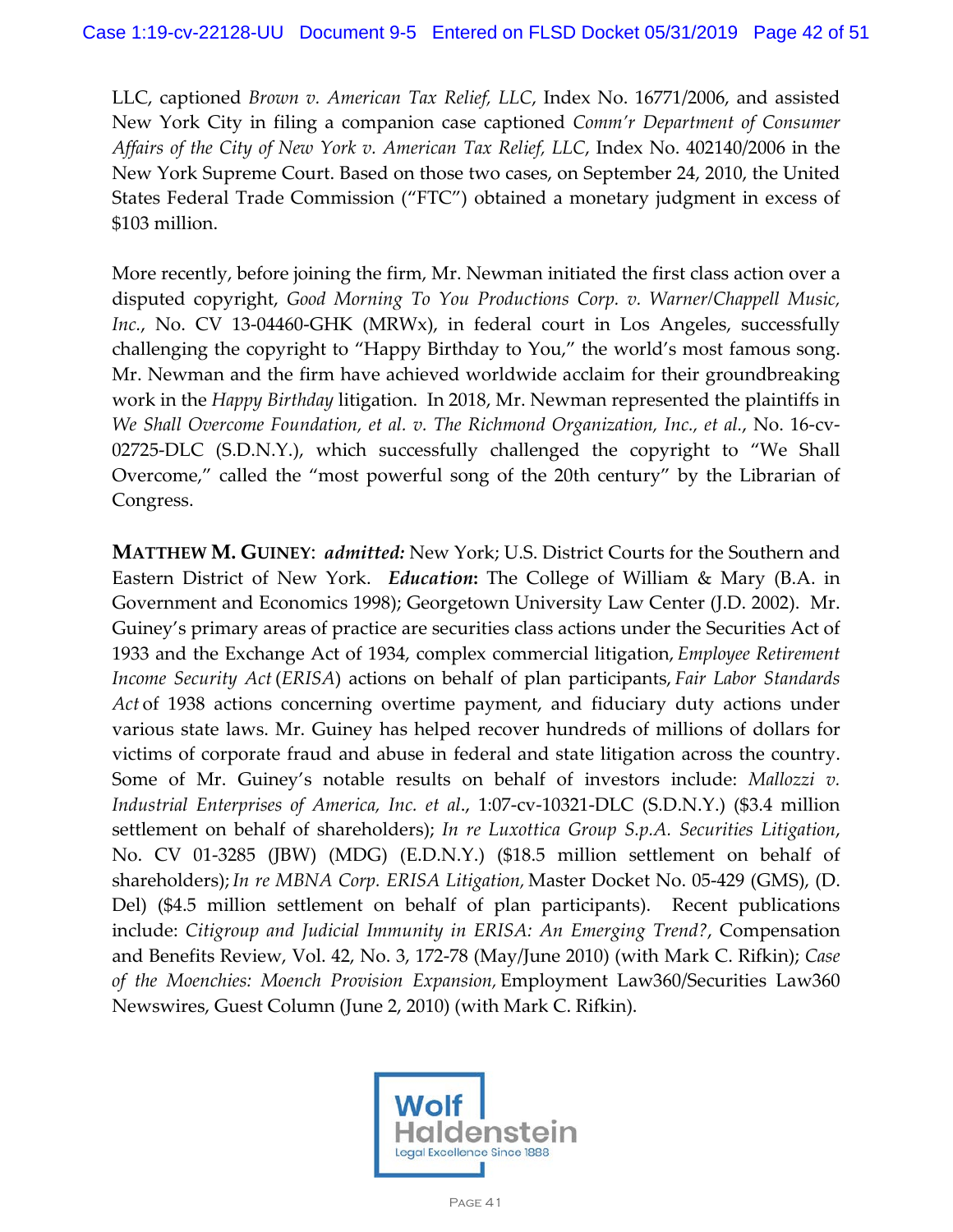**MALCOLM T. BROWN**: *admitted:* United States District Courts for the Southern and Eastern Districts of New York, District of New Jersey and Eastern District of Pennsylvania; United States Court of Appeals for the Second Circuit. *Education:* University of Pennsylvania (B.A., Political Science 1988) and Rutgers University School of Law (J.D. 1994). Mr. Brown's primary areas of practice are securities, derivative, M&A litigation and consumer class actions. Recent notable decisions include: *Johnson v. Ford Motor Co.*, 309 F.R.D. 226 (S.D. W. Va. 2015); *Thomas v. Ford Motor Co.*, 2014 U.S. Dist. LEXIS 43268 (D.S.C. Mar. 31, 2014); *In re Merkin Sec. Litig*., 2015 U.S. Dist. LEXIS 178084 (S.D.N.Y. Aug. 24, 2015). Prior to joining Wolf Haldenstein, Mr. Brown was a business litigation attorney who represented financial institutions, corporations and partnerships and advised clients on business disputes, reorganizations, dissolutions and insurance coverage matters. Notable decisions include: *Garment v. Zoeller*, 2001 U.S. Dist. LEXIS 20736 (S.D.N.Y. June 19, 2001), *aff'd* 2002 U.S. App. LEXIS 9966 (2d Cir. May 24, 2002); *Bainton v. Baran*, 731 N.Y.S.2d 161 (1st Dep't 2001).

**DANIEL TEPPER:** *admitted*: New York. *Education*: University of Texas at Austin (National Merit Scholar); New York University School of Law. Mr. Tepper is Of Counsel to the firm concentrating on commercial litigation, FINRA arbitration and securities class actions. His reported cases include: *Zelouf Int'l Corp. v. Zelouf*, 45 Misc.3d 1205(A) (Sup. Ct. N.Y. Co., 2014), rejecting application of a discount for lack of marketability in an appraisal proceeding triggered by the freeze-out merger of a closely held corporation; *Sacher v. Beacon Assocs. Mgmt. Corp.*, 114 A.D.3d 655 (2d Dep't 2014), affirming denial of defendants' motion to dismiss shareholder derivative suit by Madoff feeder fund against the fund's auditor for accounting malpractice; *In re Belzberg v. Verus Investments Holdings*, 95 A.D.3d 713 (1st Dep't 2012), compelling a non-signatory to arbitrate a dispute arising out of a brokerage agreement under the doctrine of direct benefits estoppel; *CMIA Partners Equity Ltd. v. O'Neill*, 2010 NY Slip Op 52068(U) (Sup. Ct. N.Y. Co., 2010), which was the first time that a New York state court examined shareholder derivative suits under Cayman Islands law; and *Hecht v. Andover Assocs. Mgmt. Corp.*, 27 Misc 3d 1202(A) (Sup. Ct. Nassau Co., 2010), aff'd, 114 A.D.3d 638 (2d Dep't 2014), which was the first Madoff-related feeder fund case in the country to survive a motion to dismiss.

## Special Counsel

**JUSTICE HERMAN CAHN**: *admitted:* New York. *Education*: Harvard Law School and a B.A. from City College of the City University of New York. Justice Herman Cahn was first elected as Judge of the Civil Court of the City of New York in 1976. He

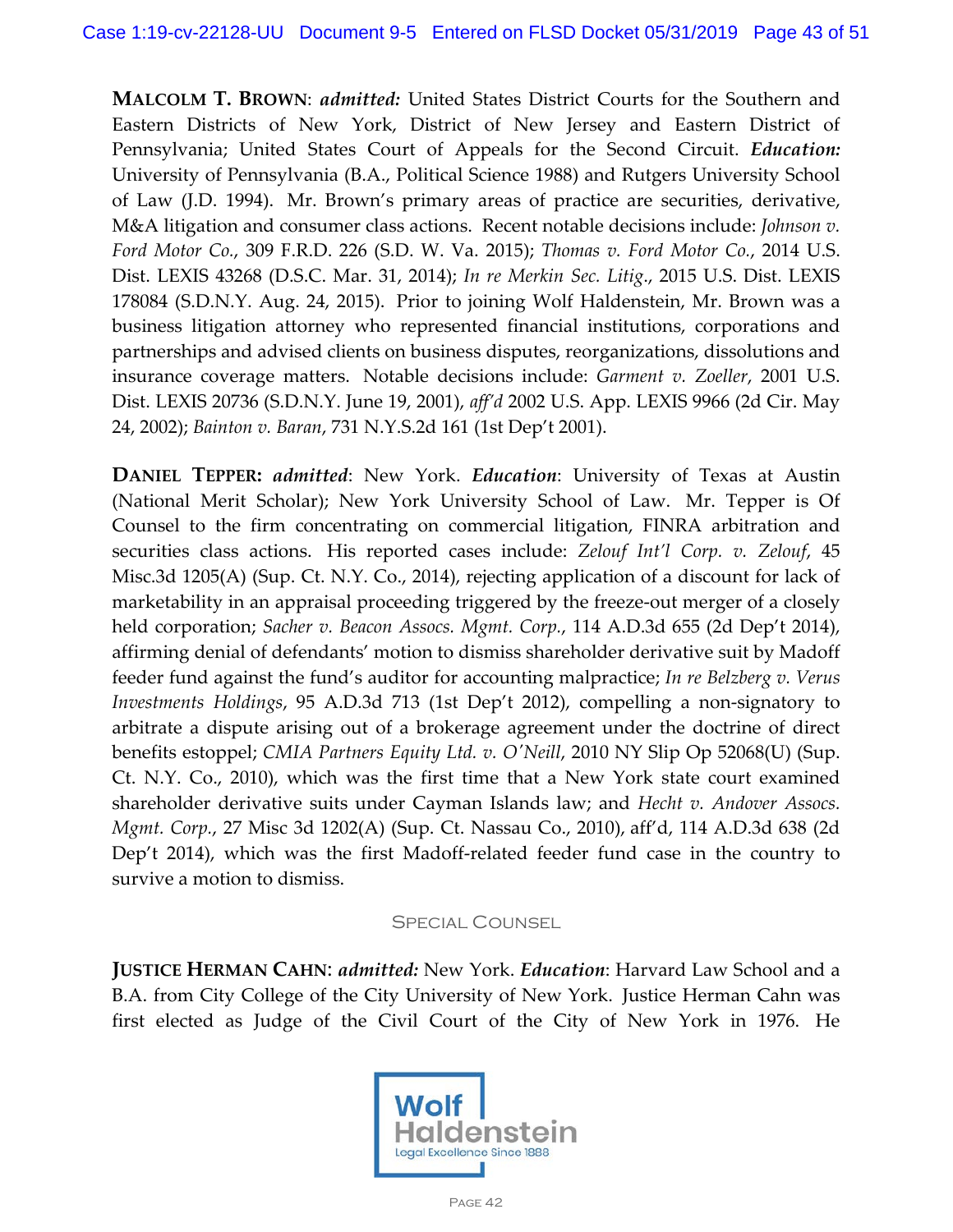subsequently served as an Acting Justice of the Supreme Court from 1980 until 1992, when he was elected to the Supreme Court. Throughout his decades on the bench, he principally handled civil cases, with the exception of 1981 until 1987, when he presided over criminal matters. Justice Cahn was instrumental in the creation of, and a founding Justice in, the Commercial Division within the New York State Supreme Court. He served as a Justice of the Commercial Division from its inception in 1993.

Among his most notable recent cases are the consolidated cases stemming from the Bear Stearns merger with JP Morgan (*In re Bear Stearns Litigation*); litigation regarding the America's Cup Yacht Race (*Golden Gate Yacht Club v. Société Nautique de Genève*); litigation stemming from the attempt to enjoin the construction of the new Yankee Stadium (*Save Our Parks v. City of New York*); and the consolidated state cases regarding the rebuilding of the World Trade Center site (*World Trade Center Properties v. Alliance Insurance; Port Authority v. Alliance Insurance*).

Justice Cahn is a member of the Council on Judicial Administration of the Association of the Bar of the City of New York. He has also recently been appointed to the Character and Fitness Committee of the Appellate Division, First Department. He is on the Register of Mediators for the United States Bankruptcy Court, Southern and Eastern Districts of New York.

Before ascending the bench, Justice Cahn practiced law in Manhattan. He was first admitted to the New York bar in 1956. He is admitted to practice in numerous courts, including the New York State courts, the Southern District of New York and the United States Supreme Court.

# OF COUNSEL.

**ROBERT ABRAMS (Retired)**: *admitted***:** New York; U.S. Court of Appeals for the Third Circuit; U.S. District Courts for the Southern and Eastern Districts of New York, Eastern District of Missouri, District of Maryland, and District of Delaware. *Education:*  Haverford College (B.A., 1961); Columbia University (Ph.D., 1966), Brooklyn Law School (J.D., 1992). Woodrow Wilson Fellow; International Business Law Fellow. Adjunct Professor, Mediation Clinic, Brooklyn Law School, 1983-1984. Mr. Abrams was formerly a Professor of Political Science at Brooklyn College and the Graduate Center of the City University of New York. Member: New York State Bar Association. Mr. Abrams is the author of books on the theory of collective choice (Columbia University Press) and voting theory (Sage), as well as articles on Soviet politics, game theory and bargaining and negotiations. He has focused his practice on wage and hour litigation

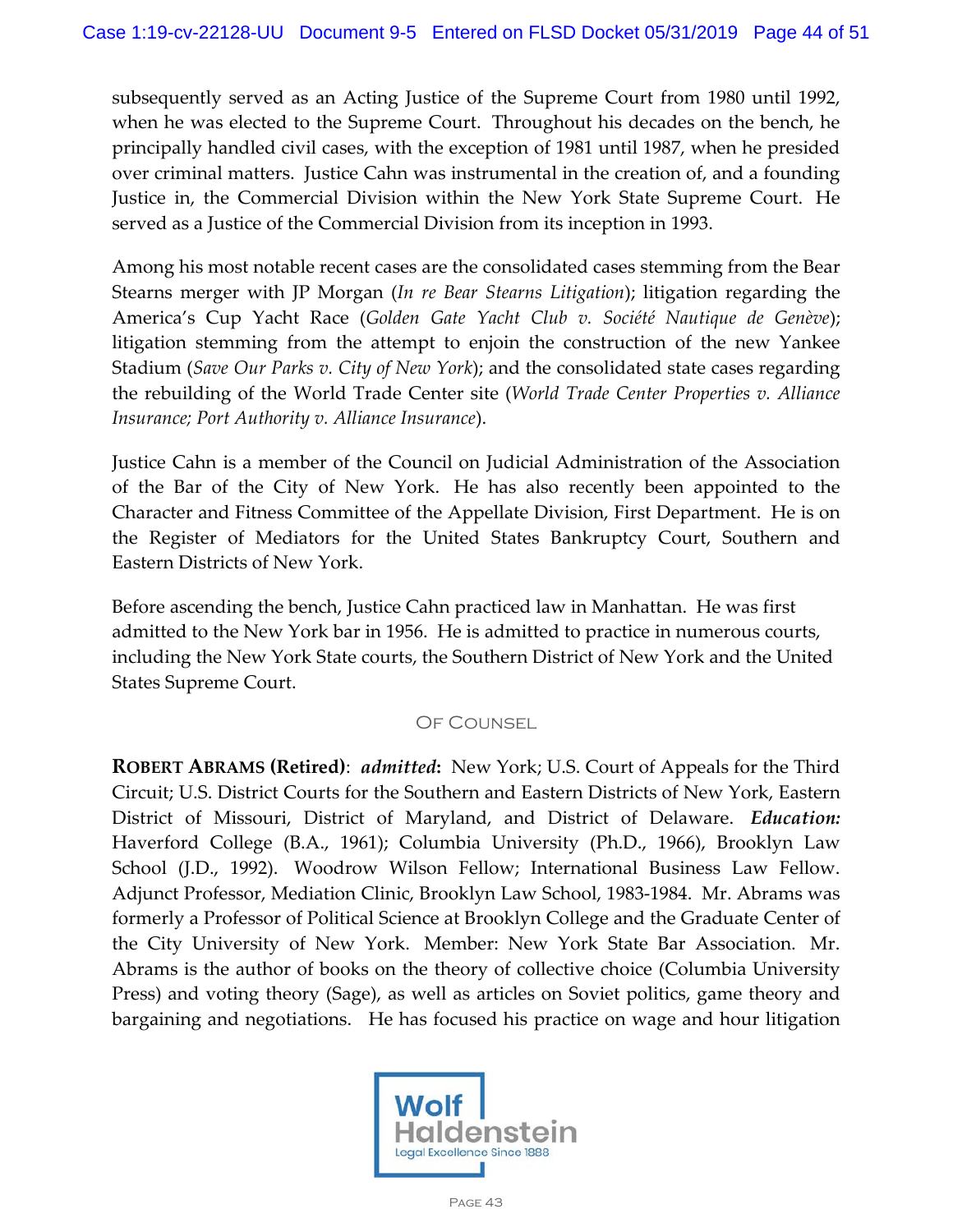representing financial advisors in claims under the federal Fair Labor Standards Act and various state wage and hour laws. In addition, Mr. Abrams has participated in shareholder derivative litigation, partnership litigation and consumer class actions. Recently, Mr. Abrams participated with the Cardozo Law School Bet Tzedek Legal Services in a successful pro bono litigation in New York state court in defense of an elderly disabled person threatened with eviction.

He was co-lead counsel in *In re Tyson Foods, Inc.,* before the Delaware Chancery Court, which settled claims of breach of fiduciary duty in connection with related party transactions and spring loading of options for Tyson management.

He played a major role in litigation on behalf of securities brokers that successfully settled claims for overtime pay and improper deductions from compensation against six major brokerage houses under the federal Fair Labor Standards Act and various state wage and hour laws including New York and California. These cases included *Lavoice v. Citigroup Global Markets, Inc*.; *Basile v. A.G. Edwards, Inc*.; *Rosenthal v. A.G. Edwards & Sons, Inc.*; *Palumbo v. Merrill Lynch*; *Garrison v. Merrill Lynch*; *Roles v. Morgan Stanley*; *Lenihan v. Morgan Stanley*; *Klein v. Ryan Beck*; and *Badain v. Wachovia*. Currently, he is representing financial advisors in litigation against Morgan Stanley (MDL New Jersey), Merrill Lynch (C.D. Cal.) and UBS (S.D.N.Y.). The UBS litigation is currently *sub judice* before the Second Circuit which is considering the important issue of forced arbitration and waiver of class and collective actions in employment contracts of adhesion.

Mr. Abrams was the firm's primary representative to the executive committee representing NationsBank shareholders in *In re BankAmerica Corp. Sec. Litig*., which resulted in an award of \$490 million to NationsBank and BankAmerica shareholders. He was also co-lead counsel in a New York state consumer protection class action against AT&T Wireless Corp., *Naevus v. AT&T Corp*., which resulted in an award valued at \$40 million for the class members. Mr. Abrams was named a Super Lawyer from 2010 through 2015.

**ANITA B. KARTALOPOULOS**: *admitted***:** New York. *Education*: University of Toledo, B.A.; Seton Hall University, (J.D., 1982). Ms. Kartalopoulos, a former member of Milberg LLP, litigates claims in the areas of securities fraud, derivative litigation, and mergers and acquisitions. She focuses her practice on lead plaintiff litigation, as well as breach of fiduciary and transactional litigation. She works closely with the institutional investor clients, including trustees of public and private funds, throughout the U.S. providing counsel on asset recovery, fiduciary education, and risk management.

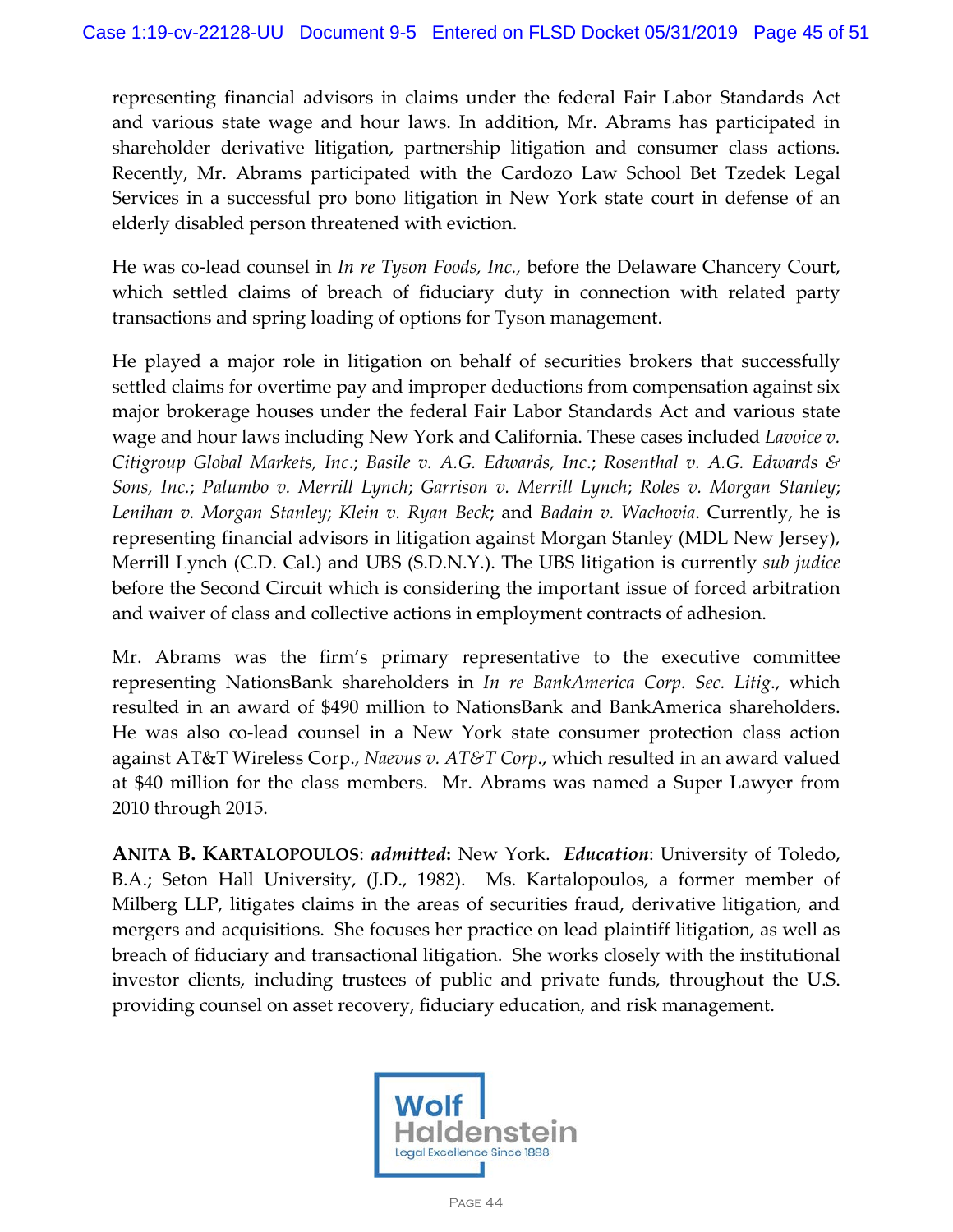Ms. Kartalopoulos has extensive experience in litigating complex securities cases including *In re Sears, Roebuck & Co. Securities Litigation* (\$215 million settlement), *In re Chiron Corp. Securities Litigation* (\$30 million settlement), and others. Ms. Kartalopoulos has also achieved noteworthy results including improved corporate governance and disclosures as well as increased share value in recent litigations including in *In re Topps Co. Shareholder Litigation*, *In re Anheuser-Busch Cos. Shareholders Litigation*, *In re Net Logic*, *In re Smith International*, *In re L-3 Communication Holdings, Inc.*, *In re Republic Services, Derivative Litigation*, and many others.

Prior to entering private practice, Ms. Kartalopoulos served in senior regulatory positions involving insurance and health in the State of New Jersey, including serving as Deputy Commissioner of Insurance, for Life and Health; Director of Legal and Regulatory Affairs (Department of Health); and Executive Director of the New Jersey State Real Estate Commission. She managed the New Jersey Insurance Department's Multi-State Task Force investigating the sales practices of the Prudential Insurance Company, which resulted in a \$50 million fine against Prudential and a \$4 billion recovery for policyholders. She also served on the Board of Directors of MBL Insurance Company as a rehabilitator and managed litigation on behalf of the company.

Ms. Kartalopoulos is a regular speaker at numerous conferences focused on fiduciary education, ethics, and U.S. securities litigation, including the Investment Education Symposium, the Institutional Investor European Pensions Symposium, the Canadian Hedge Funds Investment Roundtable, the New York Hedge Funds Roundtable, and the AEDBF (*Association Europeenne de Droit Bancaire et Financier*), FPPTA Trustee School, GAPPT, MATTER, LATEC. She also speaks regularly on the complex legal environment that institutional investors face when addressing losses due to securities fraud as well as their proactive and reactive alternatives.

Ms. Kartalopoulos has co-authored "Deterring Executive Compensation Excesses: Regulatory Weaknesses, Litigation Strengths" (03/05, NY, NY), and "Vintage Wine in New Bottles: The Curious Evolution of the Concept of Loss Causation" (11/05, NY, NY).

Ms. Kartalopoulos is admitted to the bar of the State of New Jersey, the U.S. Courts of Appeals for the Federal and Third Circuits.

**ROBERT ALTCHILER:** *admitted***:** New York; Connecticut. *Education:* State University of New York at Albany (B.S., 1985); George Washington University Law School (J.D., 1988). Mr. Altchiler heads the firm's White Collar and Investigations practice group. Robert's practice focuses primarily in the areas of White Collar criminal

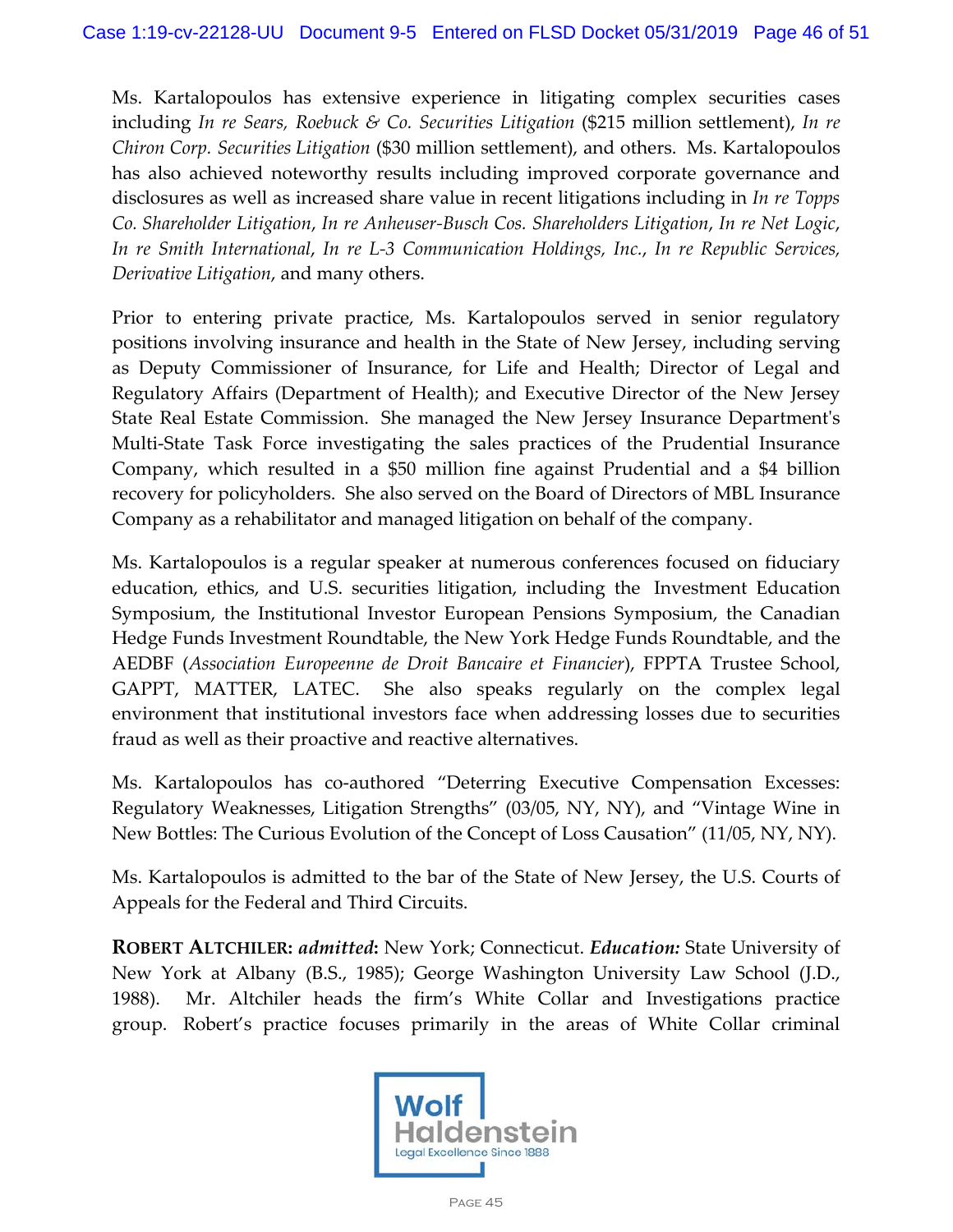investigations, corporate investigations, litigation, tax and general corporate counseling. Robert has successfully defended individuals and corporations in a wide array of multifaceted investigations in areas such as mortgage fraud, securities fraud, tax fraud, prevailing wage, money laundering, Bank Secrecy Act, embezzlement, bank and wire fraud, theft of trade secrets, criminal copyright infringement, criminal anticounterfeiting, Foreign Corrupt Practices Act (FCPA), International Traffic In Arms Regulations (ITAR), racketeering, continuing criminal enterprises, and circumvention of trade restrictions, among many others. Robert also specializes in non-criminal investigations related to various topics, including finding money allegedly being hidden by individuals, ascertaining the identities of individuals actually involved in corporate matters (when a client believes those identities are being concealed), and running undercover "sting" operations as part of civil and commercial litigation support.

Robert conducts corporate investigations and, when appropriate, when the client instructs, refers the results to law enforcement for prosecution. In one recent example, a corporate CEO came to learn assets and materials were being diverted by employees, and that the corporation was "bleeding" money as a result. The CEO needed assistance in ascertaining the identities and extent of involvement of the wrongdoers, as well as the level of theft involved. Robert directed a corporate investigation that revealed the nature of the problem. He then referred the investigation to federal authorities, which arrested the wrongdoers and prosecuted them. The wrongdoers were convicted. In addition, the amount of the theft was included in a court ordered restitution judgment and the corporation will be repaid in full.

In 1988, Robert started his legal career as a prosecutor in New York City. As a prosecutor, in addition to trying several dozen serious cases, ranging from murder to fraud to narcotics violations, he also ran wiretap and grand jury investigations involving money laundering and other financial crimes, as well as a wiretap and investigation concerning a plot to assassinate a prominent NYC judge.

In addition to his practice, Robert has been an adjunct law professor at Pace University Law School since 1998, where he teaches trial advocacy. Robert has also been a featured participant and lecturer at Cardozo Law School's acclaimed Intensive Trial Advocacy Program in New York City, and has also taught at Yale Law School. Robert's trial advocacy teaching requires him to constantly integrate new developments in communication theory and trial techniques into his pedagogical methods. Given the changing way students (and prospective jurors) communicate and digest information

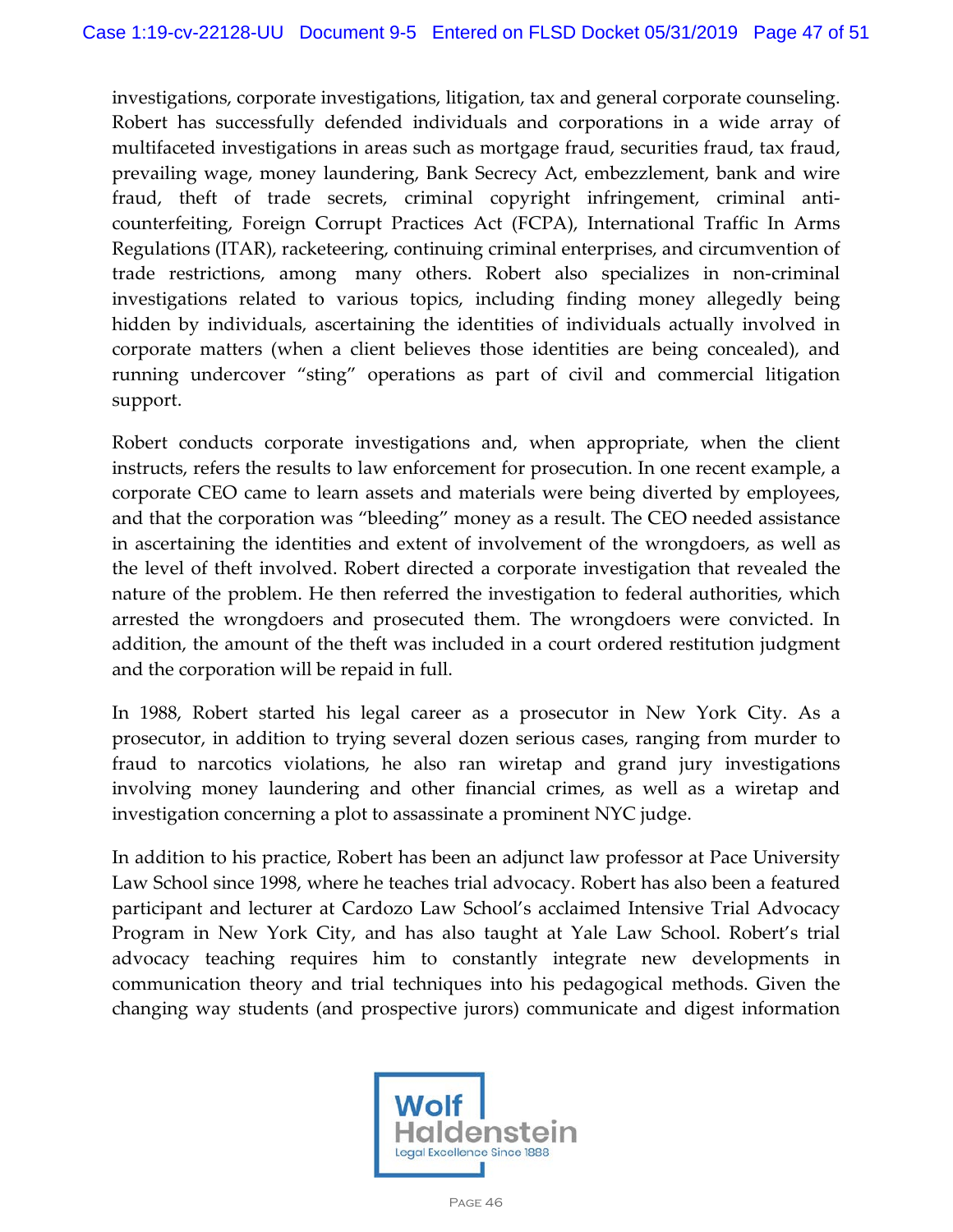(via Twitter, Instagram and Snapchat, for example) Robert is able to adapt his teaching to the needs of his students. By actively participating in the mock trials and by frequently demonstrating methods, he is able to continually adapt his own communication skills and integrate cutting-edge developments into his own practice.

Robert graduated from the George Washington University Law School, and graduated with honors from the Business School at the State University of New York at Albany in 1985. He is also a 1996 graduate of the National Criminal Defense College and a 1997 graduate of the National Institute for Trial Advocacy's Harvard Teacher Training Program. In 2014, Robert was asked to teach at the prestigious EATES Program at Stetson University Law School, a program designed to teach trial advocacy professors how to better teach their students. Robert has also made dozens of television appearances on Fox, Court TV, and Tru TV, providing legal commentary on televised trials, and participating in discussions related to pertinent issues.

**KATE MCGUIRE**: *admitted***:** New York; U.S. District Courts for the Southern and Eastern Districts of New York. *Education*: University of California at Santa Cruz (B.A. 1995), Georgetown University Law Center (J.D., 1998); Member: *Georgetown Immigration Law Journal*.

**GLORIA KUI MELWANI**: *admitted*: New York (2006), New Jersey (2005), United States District Courts for the Southern and Eastern Districts of New York, District of New Jersey. *Education*: New York University (B.M., Piano Performance, 2000); Benjamin N. Cardozo School of Law (J.D., 2005), where she served as a Notes Editor on the Cardozo Public Law, Policy and Ethics Journal. Ms. Melwani's primary areas of focus are securities, stockholder derivative litigation, M&A litigation, and consumer litigation.

In 2018, Ms. Melwani represented the plaintiffs in *We Shall Overcome Foundation, et al. v. The Richmond Organization, Inc., et al.*, No. 16-cv-02725-DLC (S.D.N.Y.), which successfully challenged the copyright to "We Shall Overcome," called the "most powerful song of the 20th century" by the Librarian of Congress.

**LYDIA KEANEY REYNOLDS:** *admitted***:** New York, U.S. District Courts for the Southern and Eastern Districts of New York and the Northern and Central Districts of Illinois. *Education*: Temple University (B.A. *magna cum laude*, Phi Beta Kappa, English, 2004); University of Pennsylvania Law School (J.D. 2007), where she was a Production Editor of the *University of Pennsylvania Journal of Constitutional Law*. Prior to joining

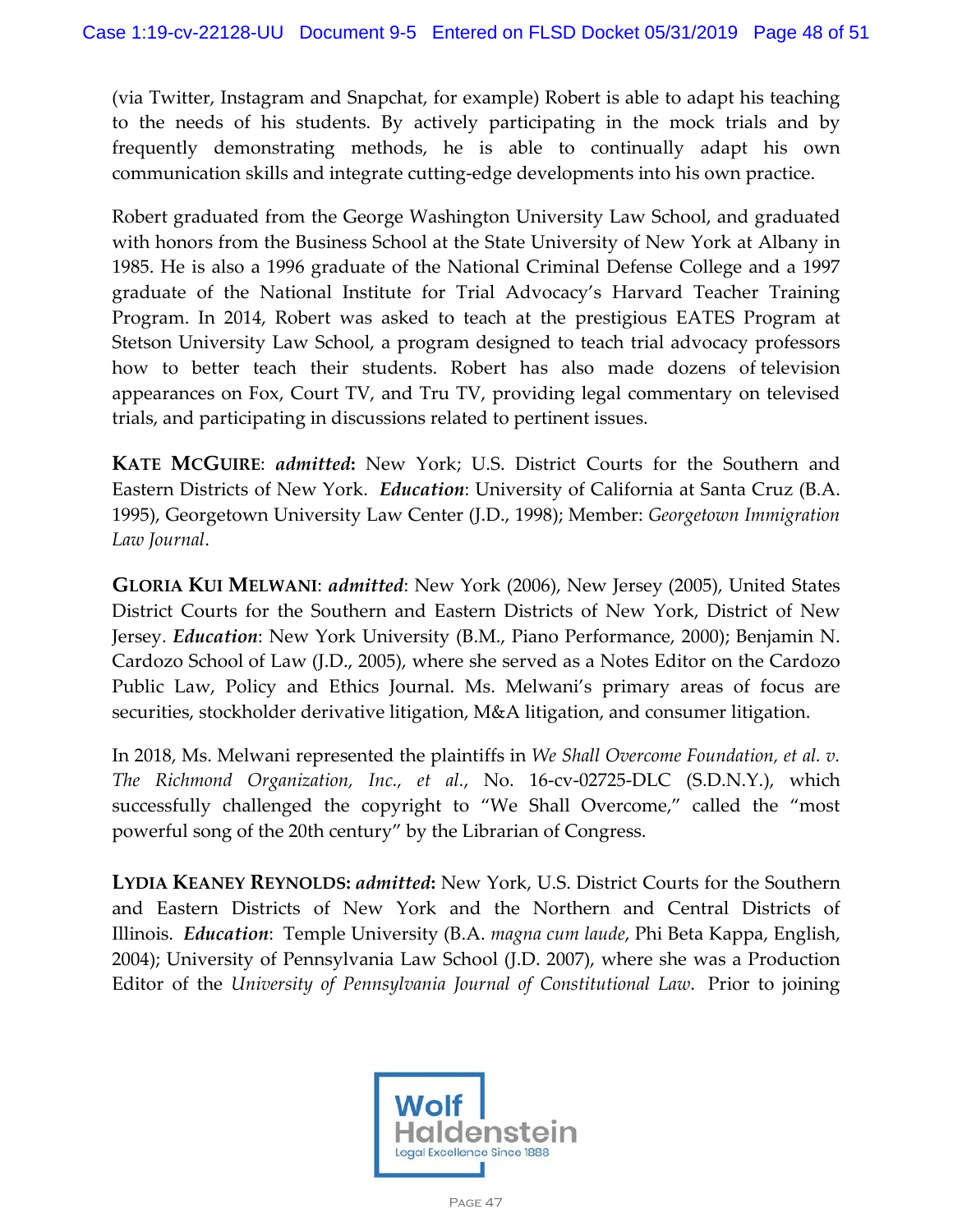Wolf Haldenstein, Ms. Reynolds was an associate at SNR Denton US LLP, n/k/a Dentons.

Ms. Reynolds has substantial experience litigating complex class actions in a variety of practice areas, including consumer fraud and securities litigation.

Ms. Reynolds joined Wolf Haldenstein as an associate in 2011. In 2015, she left Wolf Haldenstein to serve as an Assistant Attorney General in the Consumer Frauds and Protection Bureau of the Office of the New York Attorney General, and returned to the Firm in 2017. As an Assistant Attorney General, Ms. Reynolds investigated and litigated actions against financial services corporations and manufacturers and retailers who engaged in unfair or deceptive practices.

As an attorney at Wolf Haldenstein, Ms. Reynolds represented the plaintiffs in *In re Empire State Realty Trust, Inc. Investor Litig.*, No. 650607/2012 (N.Y. Sup. Ct.), arising out of the historic IPO of the Empire State Building and other properties and resulting in a \$55 million recovery for the original investors. Ms. Reynolds also has significant experience litigating consumer fraud actions, including *Milman v. Thermos LLC*, No. 1:13-cv-7750 (N.D. Ill.), a consumer fraud action alleging that Thermos bottles advertised as leak-proof were not, resulting in a settlement of over \$1 million in cash and products for consumers.

## **ASSOCIATES**

**KEVIN COOPER**: *admitted*: New York; New Jersey; U.S. District Courts for the Southern District of New York and the District of New Jersey. *Education:* Fordham University (B.A., Legal and Policy Studies, 2011); Brooklyn Law School (J.D., 2014), where he served as an Associate Managing Editor on the Brooklyn Journal of Corporate, Financial & Commercial Law and as a Barry L. Zaretsky Fellow in Commercial and Bankruptcy Law. Mr. Cooper's primary areas of focus are securities, derivative and M&A litigation.

**BRITTANY N. DEJONG**: *admitted***:** California; U.S. District Courts for the Southern, Northern, Central and Eastern Districts of California. *Education:* University of Phoenix (B.S. 2005); Golden Gate University, School of Law (J.D. 2008), Graduated with Highest Honors, Editor – Law Review, Merit Scholarship Recipient, Member: State Bar of California. Prior to joining WHAFH, Ms. DeJong was an associate at a boutique trial firm in San Francisco where her practice focused on multiparty litigation involving catastrophic property damage. Prior to entering private practice, Ms. DeJong worked as a Research Attorney for the Honorable Peter Busch in the Law & Motion Department at

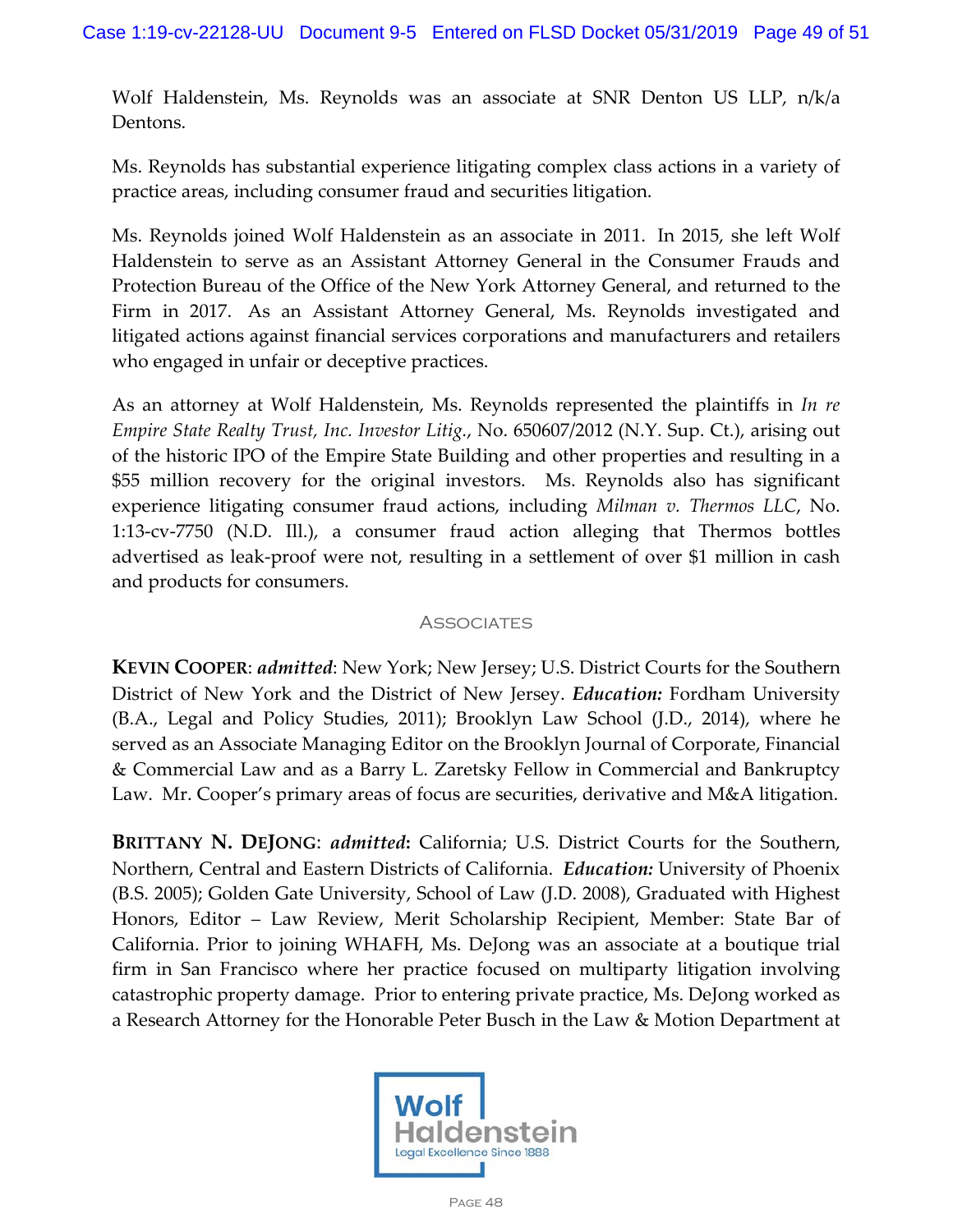the San Francisco Superior Court. Additionally, while in law school, Ms. DeJong externed for the Honorable Susan Illston of the Northern District of California and the U.S. Securities and Exchange Commission.

**PATRICK DONOVAN**: *admitted:* New York (2012). *Education:* Iona College (B.A., Business Management, 2007); St. John's University School of Law (J.D., 2011). Mr. Donovan's primary areas of focus are securities, derivative and M&A litigation.

**MARISA LIVESAY:** *admitted***:** California; United States District Courts for the Southern, Central and Northern District of California; Ninth Circuit. *Education*: University of Arizona (B.A., History & Spanish, 1999); University California Los Angeles Law School (J.D. 2002).

**CARL MALMSTROM:** *admitted:* Illinois; Minnesota; Northern District of Illinois. *Education:* University of Chicago (B.A., Biology, 1999; M.A., Social Science, 2001); University of Hawai'i at Manoa (M.A. Anthropology, 2004); Loyola University Chicago (J.D., 2007).

**VERONICA BOSCO:** *admitted:* New York. *Education:* Fordham University (B.A., Political Science, Spanish Language & Literature, 2014); Fordham University School of Law (J.D., 2018). Ms. Bosco joined Wolf Haldenstein in 2018. Prior to joining the Firm, she worked as a Judicial Law Clerk for the Honorable Claire C. Cecchi in the U.S. District Court for the District of New Jersey. She also interned for the New York County District Attorney's Office, and for the Honorable Arthur D. Spatt in the U.S. District Court for the Eastern District of New York. While at Fordham Law, she served as an Editor on the Moot Court board, was a Teaching Assistant for Legal Writing, and worked in the Legislative & Policy Advocacy Clinic.